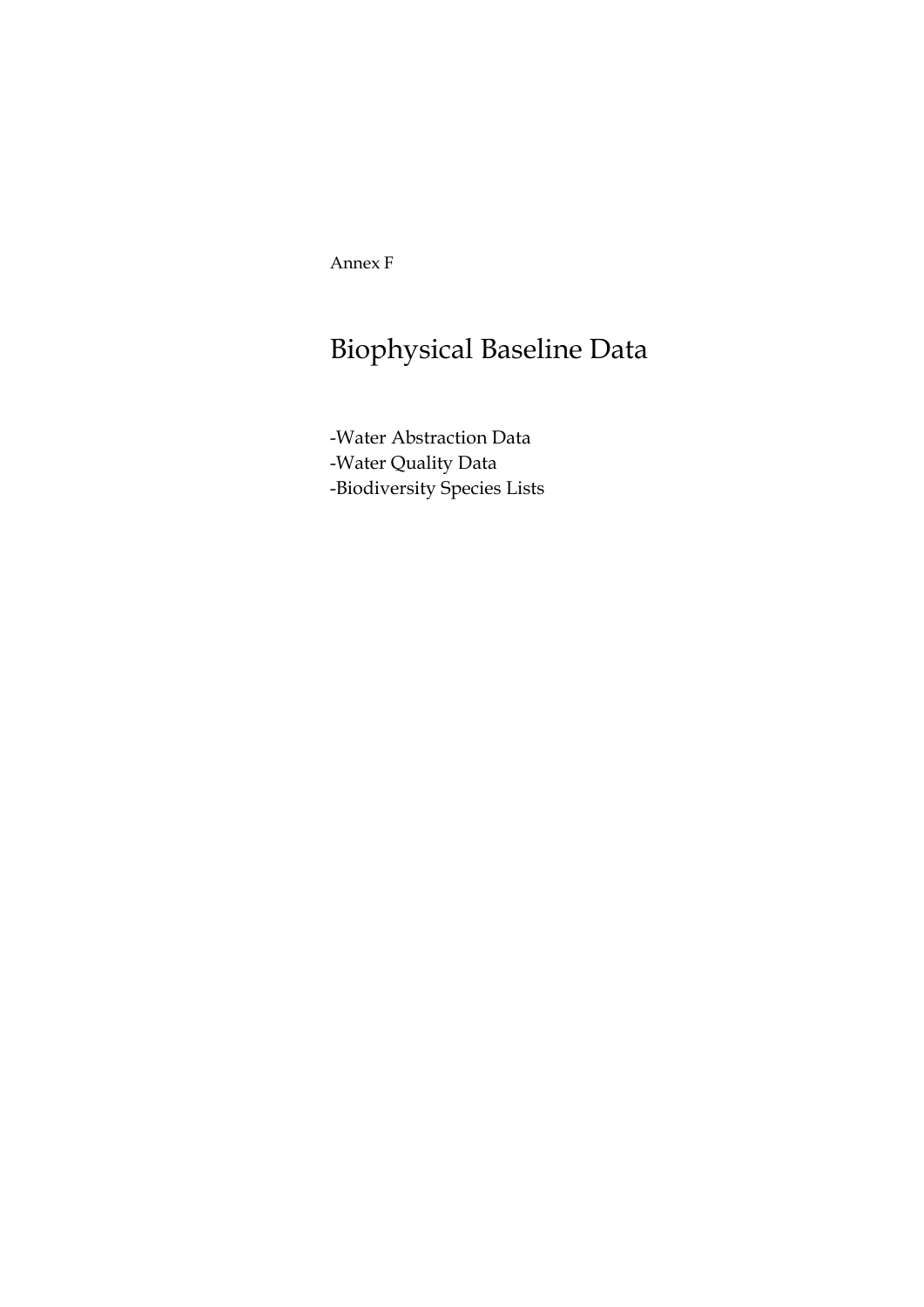#### *Table F1.1 Zambian Side*

|                             |            |              |                | Quantit               |                 |                      |              |                |
|-----------------------------|------------|--------------|----------------|-----------------------|-----------------|----------------------|--------------|----------------|
|                             |            |              | <b>Water</b>   | $y$ of<br>Water       | Area            |                      |              |                |
|                             |            |              | <b>Resourc</b> | (m <sup>3</sup> /day) | <b>Irrigate</b> |                      |              |                |
| <b>Water User Name</b>      | Location   | Area/Village | e.             |                       | d(ha)           | <b>User Category</b> | Southing     | <b>Easting</b> |
|                             | Sinazongw  |              | Lake           |                       |                 |                      |              |                |
| Buleyamalima Cooperative    | e          | Buleyamalima | Kariba         |                       | 73.6            | Irrigation           | $-17.1245$   | 27.54056       |
|                             | Sinazongw  |              | Lake           |                       |                 |                      |              |                |
| <b>Blue Water Fisheries</b> | e          | Buleyamalima | Kariba         | N/A                   | $\theta$        | Crocodile Farming    | $-17.131222$ | 27.54536       |
|                             | Sinazongw  |              | Lake           |                       |                 | Domestic/            |              |                |
| Crochide                    | e          | Sinazongwe   | Kariba         | 21                    | $\overline{0}$  | Crocodile Farming    | 17.1646111   | 27.531078      |
|                             | Sinazongw  |              | Lake           |                       |                 |                      |              |                |
| Zambeef                     | e          | Sinazongwe   | Kariba         | 86400                 | 2000            | Irrigation           | $-17.22533$  | 27.463139      |
| Lwiimbo Lwa Zambezi Safris  | Sinazongw  |              | Lake           |                       |                 |                      |              |                |
| Limited                     | e          | Siansowa     | Kariba         | 10                    | $\overline{0}$  | Domestic             | $-17.45036$  | 27.38158       |
|                             | Sinazongw  |              | Lake           |                       |                 |                      |              |                |
| Maaze Holdings              | e          | Siansowa     | Kariba         | 80                    | $\overline{0}$  | Domestic             | -17.45069    | 27.38681       |
|                             | Sinazongw  |              | Lake           |                       |                 |                      |              |                |
| Zongwe Farming Enterprises  | e          | Siansowa     | Kariba         | 3500                  | 0               | Crocodile Farming    | $-17.45303$  | 27.38158       |
|                             | Sinazongw  |              | Lake           |                       |                 |                      |              |                |
| Siatwinda Irrigation Scheme | e          | Siatwiinda   | Kariba         | $\boldsymbol{0}$      | 69              | Irrigation           | -17.43933    | 27.31672       |
|                             |            |              | Lake           |                       |                 |                      |              |                |
| <b>Luchinze Crocodiles</b>  | Maamba     | Lunchinze    | Kariba         | 200                   | $\overline{0}$  | Crocodile Farming    | $-17.34756$  | 27.400972      |
|                             |            |              | Lake<br>Kariba | 0.5                   |                 |                      |              |                |
| Lakar Fishing Limited       | Maamba     | Sialwala     | Lake           |                       | $\overline{0}$  | Kapenta Fisheries    | $-17.28597$  | 27.41256       |
| Maamba Collieries           | Maamba     | Sialwala     | Kariba         | 6000                  | $\overline{0}$  | Domestic/Mining      | $-17.28564$  | 27.411667      |
|                             |            |              | Lake           |                       |                 |                      |              |                |
| Adria F. C                  | Chipepo    | Chipepo      | Kariba         | 0.04                  | $\overline{0}$  | Domestic             | $-16.79458$  | 27.88252       |
|                             |            |              | Lake           |                       |                 |                      |              |                |
| Chipepo High School         | Chipepo    | Chipepo      | Kariba         | 721                   | $\overline{0}$  | Domestic             | $-16.80136$  | 27.872417      |
| Southern Water & Sewerage-  | Livingston |              | Zambezi        |                       |                 |                      |              |                |
| L/Stone                     | e          | Livingstone  | River          | 0.5                   | $\theta$        | Domestic             | -17.88519    | 25.840139      |
|                             | Livingston |              | Zambezi        |                       |                 |                      |              |                |
| Sun International (Z) Ltd   | e          | Livingstone  | River          |                       | $\theta$        | Domestic             | 17.9132941   | 25.86153       |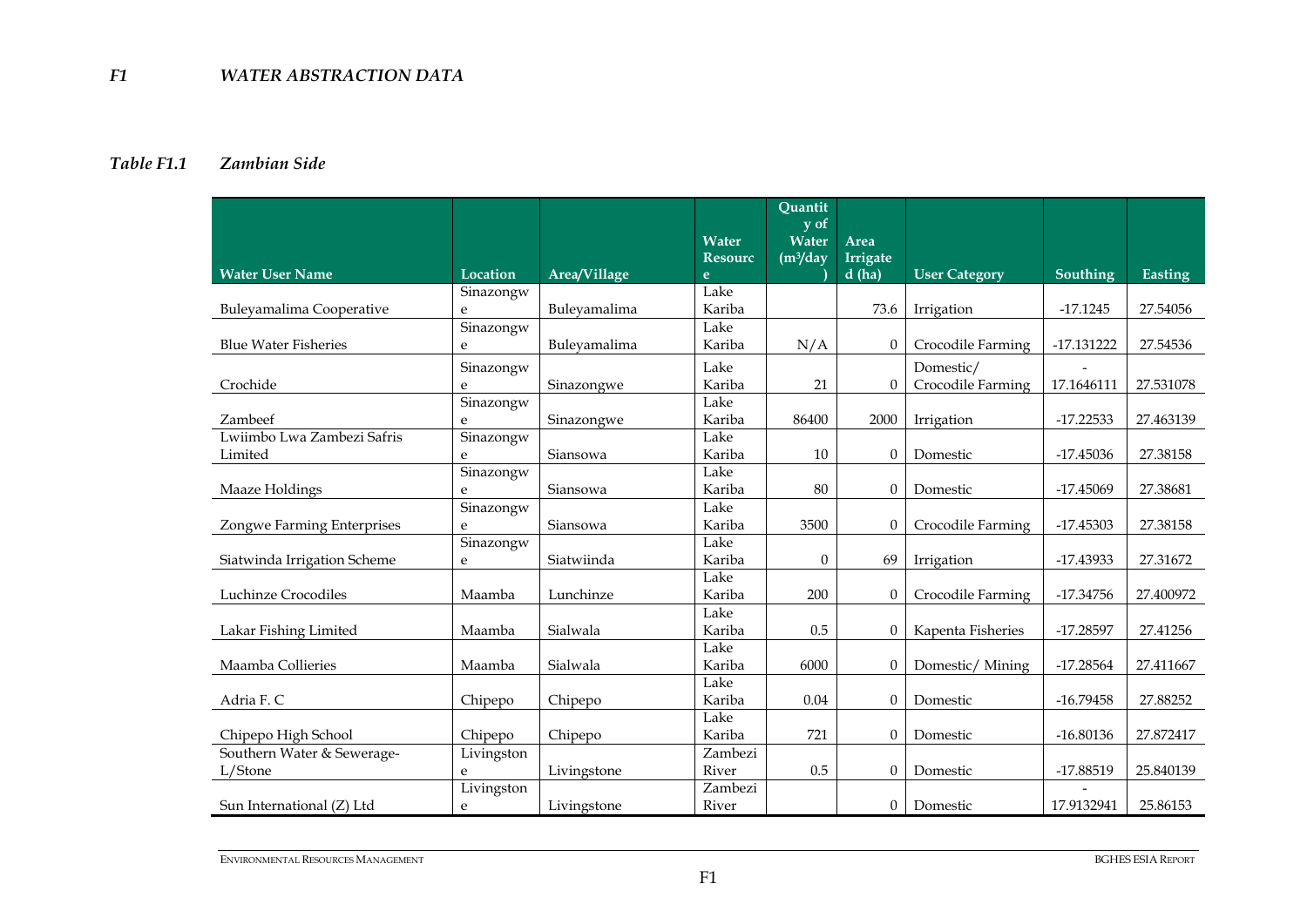|                                      |                 |               |                  | Quantit                 |                  |                          |             |                |
|--------------------------------------|-----------------|---------------|------------------|-------------------------|------------------|--------------------------|-------------|----------------|
|                                      |                 |               | <b>Water</b>     | y of<br>Water           | <b>Area</b>      |                          |             |                |
|                                      |                 |               | <b>Resourc</b>   | (m <sup>3</sup> /day)   | <b>Irrigate</b>  |                          |             |                |
| <b>Water User Name</b>               | Location        | Area/Village  | e                |                         | d(ha)            | <b>User Category</b>     | Southing    | <b>Easting</b> |
|                                      | Livingston      |               | Zambezi          |                         |                  | Domestic/Power           |             |                |
| Zesco (Victoria Falls Power Station) | e               | Livingstone   | River            | 610                     | $\overline{0}$   | generation               | -17.932941  | 25.86153       |
|                                      |                 |               | Zambezi          |                         |                  |                          |             |                |
| SWASCO (Kazungula)                   | Kazugula        | Kazugula      | River            |                         | $\overline{0}$   | Domestic                 | $-17.78922$ | 25.26683       |
|                                      |                 |               | Zambezi          |                         |                  |                          |             |                |
| Mambova Investments                  | Kazugula        | Mambova       | River<br>Zambezi | $\overline{4}$          | $\theta$         | Domestic                 | -17.74886   | 25.18844       |
| Mililo Mr                            |                 | Kazugula      | River            | $\mathbf{1}$            | 0.5              | Irrigation               | -17.79486   | 25.27375       |
|                                      | Kazugula        |               | Zambezi          |                         |                  |                          |             |                |
| Next Trading Pty Ltd                 | Kazugula        | Kazugula      | River            | $\mathbf{1}$            | $\Omega$         | Domestic                 | -17.79817   | 25.28031       |
|                                      |                 |               | Zambezi          |                         |                  | Domestic/                |             |                |
| Katombora Reformatory School         | Kazugula        | Kazugula Road | River            | 174                     | 1.25             | Irrigation               | -17.83594   | 25.40583       |
|                                      |                 |               | Zambezi          |                         |                  |                          |             |                |
| Royal Chuundu                        | Kazugula        | Kazugula Road | River            | 5                       | $\boldsymbol{0}$ | Domestic                 | -17.84319   | 25.41756       |
|                                      |                 |               | Zambezi          |                         |                  |                          |             |                |
| Mystique Investments                 | Kazugula        | Kazugula Road | River            | 2.6                     | $\boldsymbol{0}$ | Domestic                 | -17.83969   | 25.45367       |
|                                      |                 |               | Zambezi          |                         |                  |                          |             |                |
| Islands of Siankaba                  | Kazugula        | Kazugula Road | River            |                         | $\boldsymbol{0}$ | Domestic                 | -17.83347   | 25.57367       |
|                                      |                 |               | Zambezi          |                         |                  |                          |             |                |
| Cool Amarula                         | Kazugula        | Kazugula Road | River            | 12600                   | 440              | Irrigation               | $-17.785$   | 25.57367       |
|                                      | Livingston      |               | Zambezi          |                         |                  |                          |             |                |
| Kubu Zambezi                         | e               | Kazugula Road | River            | $\overline{\mathbf{4}}$ | $\mathbf{0}$     | Domestic                 | $-17.83025$ | 25.64756       |
|                                      | Livingston      |               | Zambezi          |                         |                  | Domestic/Fish            |             |                |
| Water Berry Lodge                    | e               | Kazugula Road | River            | 120                     | $\overline{0}$   | Farming                  | $-17.83281$ | 25.63547       |
|                                      | Livingston      |               | Zambezi          |                         |                  |                          |             |                |
| L/stone Tobacco Farm                 | e               | Kazugula Road | River            |                         | 60               | Irrigation               | $-17.81756$ | 25.62806       |
| Zambezi Farm (Nkwazi Golfing &       | Livingston      |               | Zambezi          |                         |                  |                          |             |                |
| <b>Housing Estates)</b>              | e               | Kazugula Road | River            | $\overline{2}$          | $\boldsymbol{0}$ | Domestic                 | $-17.82589$ | 25.62725       |
|                                      | Livingston      |               | Zambezi          |                         |                  |                          |             |                |
| Amoret Farm                          | e               | Kazugula Road | River<br>Zambezi |                         |                  | No Activity<br>Domestic/ | $-17.82975$ | 25.63678       |
| Kayube Estate                        | Livingston<br>e | Kazugula Road | River            | 500                     | 10               | Irrigation               | $-17.82056$ | 25.65719       |
|                                      | Livingston      |               | Zambezi          |                         |                  |                          |             |                |
| Nzou Farming Ltd                     | e               | Kazugula Road | River            | 2250                    | 45               | Irrigation               | $-17.7975$  | 25.67692       |
|                                      | Livingston      |               | Zambezi          |                         |                  | Domestic/                |             |                |
| Chundu farm                          | e               | Kazugula Road | River            | 500                     | 10               | Irrigation               | $-17.80417$ | 25.67667       |
| Chundukwa Adventures                 | Livingston      | Kazugula Road | Zambezi          |                         | $\overline{0}$   | Domestic/                | $-17.80917$ | 25.67231       |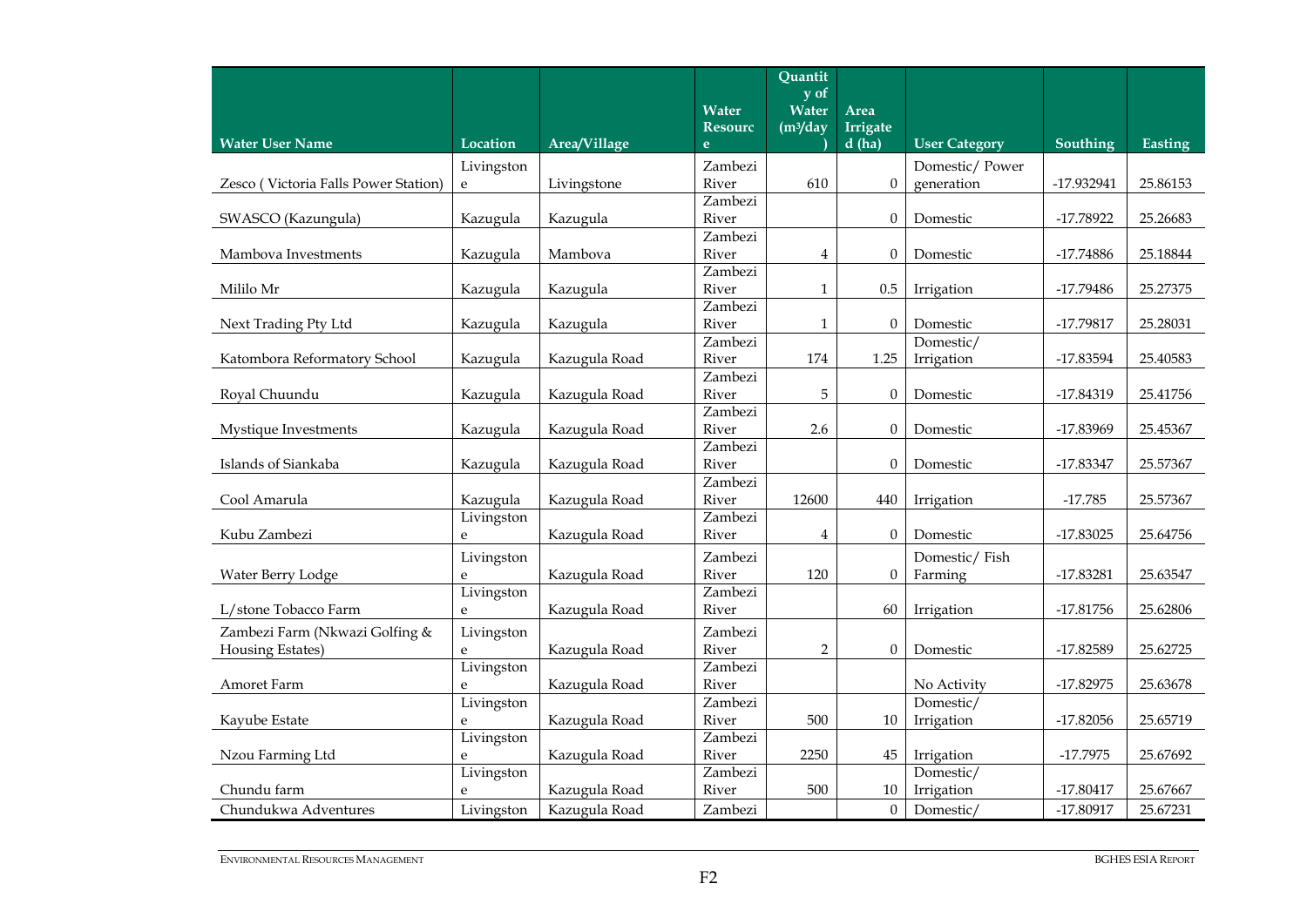|                                  |                 |               |                  | Quantit                 |                  |                      |             |                |
|----------------------------------|-----------------|---------------|------------------|-------------------------|------------------|----------------------|-------------|----------------|
|                                  |                 |               | Water            | $y$ of<br>Water         | Area             |                      |             |                |
|                                  |                 |               | <b>Resourc</b>   | (m <sup>3</sup> /day)   | <b>Irrigate</b>  |                      |             |                |
| <b>Water User Name</b>           | Location        | Area/Village  | e.               |                         | d(ha)            | <b>User Category</b> | Southing    | <b>Easting</b> |
|                                  | e               |               | River            |                         |                  | Irrigation           |             |                |
|                                  | Livingston      |               | Zambezi          |                         |                  | Domestic/            |             |                |
| Natural Mystic                   | e               | Kazugula Road | River            | $\overline{2}$          | $\Omega$         | Irrigation           | -17.80619   | 25.68906       |
|                                  | Livingston      |               | Zambezi          |                         |                  | Domestic/            |             |                |
| Tongabezi Lodge                  | e               | Kazugula Road | River            |                         | $\theta$         | Irrigation           | -17.81975   | 25.70753       |
|                                  | Livingston      |               | Zambezi          |                         |                  | Domestic/            |             |                |
| River Club                       | e               | Kazugula Road | River            | 30                      | $\mathbf{0}$     | Irrigation           | $-17.8215$  | 25.70544       |
|                                  | Livingston      |               | Zambezi          |                         |                  |                      |             |                |
| Zambezi Nkuku                    | e               | Kazugula Road | River            | 20                      | $\mathbf{0}$     | Poultry Farming      | -17.83597   | 25.71858       |
| <b>Bindi Meadow Farms</b>        | Livingston      | Kazugula Road | Zambezi<br>River | $\mathbf{1}$            | 300              | Irrigation           | $-17.82792$ | 25.70394       |
|                                  | e<br>Livingston |               | Zambezi          |                         |                  |                      |             |                |
| No Name farm                     | e               | Kazugula Road | River            |                         | $\overline{0}$   | Domestic             | $-17.82375$ | 25.73614       |
|                                  | Livingston      |               | Zambezi          |                         |                  |                      |             |                |
| Dicks Land Farm                  | e               | Kazugula Road | River            | $\mathbf{1}$            | $\theta$         | Domestic             | $-17.83452$ | 25.73303       |
|                                  | Livingston      |               | Zambezi          |                         |                  |                      |             | 25.737346      |
| Masilelo Farm                    | e               | Kazugula Road | River            |                         | $\overline{0}$   | Domestic             | $-17.83633$ | 9              |
|                                  | Livingston      |               | Zambezi          |                         |                  |                      |             |                |
| <b>Thorn Tree</b>                | e               | Kazugula Road | River            |                         | $\theta$         | Domestic             | $-17.84331$ | 25.75542       |
|                                  | Livingston      |               | Zambezi          |                         |                  |                      |             |                |
| Zambezi Elephant Trails          | e               | Kazugula Road | River            |                         | $\theta$         | Domestic             | $-17.83931$ | 25.75567       |
|                                  | Livingston      |               | Zambezi          |                         |                  |                      |             |                |
| Suffi & Chuma                    | e               | Kazugula Road | River            |                         | $\boldsymbol{0}$ | Domestic             | $-17.84111$ | 25.77133       |
|                                  | Livingston      |               | Zambezi          |                         |                  |                      |             |                |
| <b>Elephant Trails</b>           | e               | Livingstone   | River            |                         | $\boldsymbol{0}$ | Domestic             | $-16.47583$ |                |
|                                  |                 |               | Lake             |                         |                  |                      |             |                |
| Mubuyu Christian Academy         | Siavonga        | Matinangala   | Kariba<br>Lake   | 14                      | $\overline{0}$   | Domestic             | $-16.48369$ | 28.66253       |
| Fisherman's Cove Lodge           | Siavonga        | Matinangala   | Kariba           | $\overline{\mathbf{4}}$ | $\boldsymbol{0}$ | Domestic             | $-16.48561$ | 28.660111      |
|                                  |                 |               | Lake             |                         |                  |                      |             |                |
| Sandy Beach                      | Siavonga        | Matinangala   | Kariba           | $\overline{2}$          | $\mathbf{0}$     | Domestic             | $-16.47875$ | 28.66508       |
|                                  |                 |               | Lake             |                         |                  |                      |             |                |
| Brayshaw Mr (Baobab Bay)         | Siavonga        | Matinangala   | Kariba           | $\overline{2}$          | $\overline{0}$   | Domestic             | $-16.50961$ | 28.67347       |
|                                  |                 |               | Lake             |                         |                  |                      |             |                |
| <b>Island Fishing Industries</b> | Siavonga        | Matinangala   | Kariba           | 3                       | $\overline{0}$   | Domestic             | $-16.51094$ | 28.70278       |
|                                  |                 |               | Lake             |                         |                  |                      |             |                |
| Siavonga Kapenta Industries      | Siavonga        | Matinangala   | Kariba           | $\mathfrak{Z}$          | $\theta$         | Domestic             | $-16.51289$ | 28.70308       |
| Deef Six                         | Siavonga        | Matinangala   | Lake             |                         | $\mathbf{0}$     | Domestic             | $-16.52069$ | 28.701         |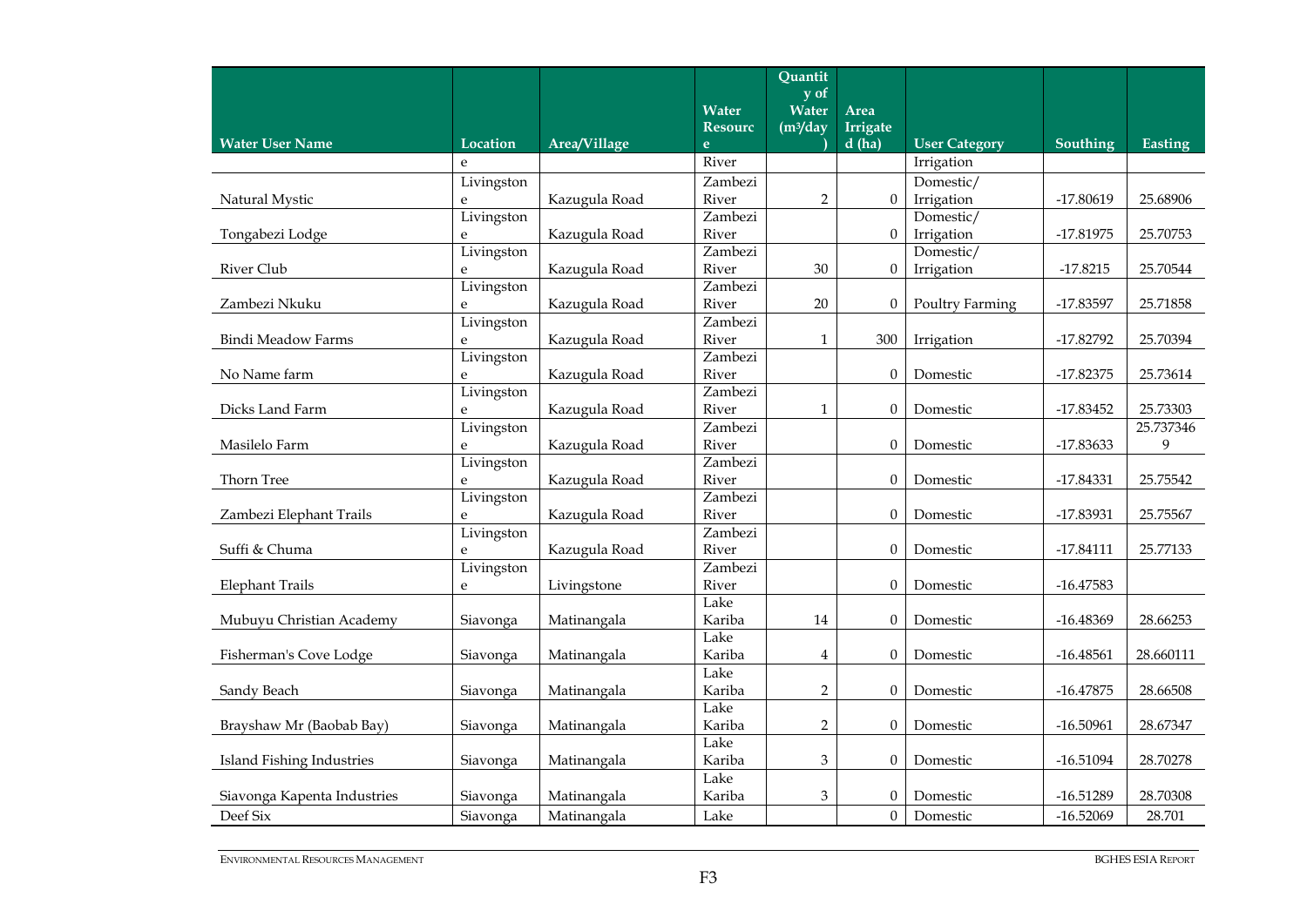|                                  |          |              |                      | Quantit              |                          |                      |             |                |
|----------------------------------|----------|--------------|----------------------|----------------------|--------------------------|----------------------|-------------|----------------|
|                                  |          |              | <b>Water</b>         | y of<br>Water        | <b>Area</b>              |                      |             |                |
| <b>Water User Name</b>           | Location | Area/Village | <b>Resourc</b><br>e. | (m <sup>3</sup> /day | <b>Irrigate</b><br>d(ha) | <b>User Category</b> | Southing    | <b>Easting</b> |
|                                  |          |              | Kariba               |                      |                          |                      |             |                |
|                                  |          |              | Lake                 |                      |                          |                      |             |                |
| Kaliolio Crocodile Farm          | Siavonga | Matinangala  | Kariba               | 200                  | $\theta$                 | Crocodile Farm       | $-16.52772$ | 28.70342       |
|                                  |          |              | Lake                 |                      |                          |                      |             |                |
| <b>Animal Proteins</b>           | Siavonga | Kanyelele    | Kariba               | 40                   | $\mathbf{0}$             | Domestic             | $-16.52306$ | 28.69347       |
|                                  |          |              | Lake                 |                      |                          |                      |             |                |
| MacWil                           | Siavonga | Kanyelele    | Kariba<br>Lake       | 4                    | $\boldsymbol{0}$         | Domestic             | $-16.52286$ | 28.70322       |
| Kariba Enterprises               | Siavonga | Kanyelele    | Kariba               |                      | $\overline{0}$           | Domestic             | $-16.53261$ | 28.70222       |
|                                  |          |              | Lake                 |                      |                          |                      |             |                |
| Sumbu Crocodile Ltd              | Siavonga | Kanyelele    | Kariba               | 400                  | $\overline{0}$           | Crocodile Farm       | $-16.53658$ | 28.68486       |
|                                  |          |              | Lake                 |                      |                          |                      |             |                |
| A.M Motors                       | Siavonga | Kanyelele    | Kariba               | $\overline{2}$       | $\theta$                 | Domestic             | $-16.537$   | 28.68214       |
|                                  |          |              | Lake                 |                      |                          |                      |             |                |
| Nyaminyami Adventures Trust      | Siavonga | Kanyelele    | Kariba               | 2                    | $\theta$                 | Domestic             | $-16.53722$ | 28.68203       |
|                                  |          |              | Lake<br>Kariba       | 16                   |                          |                      |             |                |
| <b>Tune Enterprises</b>          | Siavonga | Kanyelele    | Lake                 |                      | $\theta$                 | Domestic             | $-16.53125$ | 28.68408       |
| Lake Harvesters Ltd              | Siavonga | Kanyelele    | Kariba               | 7                    | $\theta$                 | Domestic             | $-16.53172$ | 28.68669       |
|                                  |          |              | Lake                 |                      |                          |                      |             |                |
| King Kapenta                     | Siavonga | Kanyelele    | Kariba               | 15                   | $\theta$                 | Domestic             | $-16.52661$ | 28.68803       |
|                                  |          |              | Lake                 |                      |                          |                      |             |                |
| Harvest Help                     | Siavonga | Kanyelele    | Kariba               | 2                    | $\theta$                 | Domestic             | $-16.54178$ | 28.68989       |
|                                  |          |              | Lake                 |                      |                          |                      |             |                |
| New Hotel Under Construction     | Siavonga | Kanyelele    | Kariba<br>Lake       |                      | $\mathbf{0}$             | Domestic             | $-16.53975$ | 28.68894       |
| Gary Wade Mr.                    | Siavonga | Kanyelele    | Kariba               | 5                    | $\theta$                 | Domestic             | $-16.53642$ | 28.68972       |
|                                  |          |              | Lake                 |                      |                          |                      |             |                |
| Lake Kariba Inns                 | Siavonga | Siavonga     | Kariba               | 150                  | $\overline{0}$           | Domestic             | $-16.54211$ | 28.70444       |
|                                  |          |              | Lake                 |                      |                          |                      |             |                |
| Lake Safari Lodge                | Siavonga | Siavonga     | Kariba               | 40                   | $\theta$                 | Domestic             | $-16.53506$ | 28.70828       |
| Southern Water and Sewerage Co.- |          |              | Lake                 |                      |                          |                      |             |                |
| Siavonga                         | Siavonga | Siavonga     | Kariba               | 135                  | $\overline{0}$           | <b>Water Supply</b>  | $-16.05402$ | 28.71358       |
|                                  |          |              | Lake                 |                      |                          |                      |             |                |
| Transcontinental (Z) Pty Ltd     | Siavonga | Siavonga     | Kariba               | 30                   | $\boldsymbol{0}$         | Domestic             | $-16.53744$ | 28.70792       |
| Manchinchi Bay Lodge             | Siavonga | Siavonga     | Lake<br>Kariba       | 30                   | $\theta$                 | Domestic             | $-16.53653$ | 28.72506       |
| <b>Eagles Rest</b>               | Siavonga | Siavonga     | Lake                 | 18                   | $\overline{0}$           | Domestic             | $-16.53486$ | 28.72897       |
|                                  |          |              |                      |                      |                          |                      |             |                |

ENVIRONMENTAL RESOURCES MANAGEMENT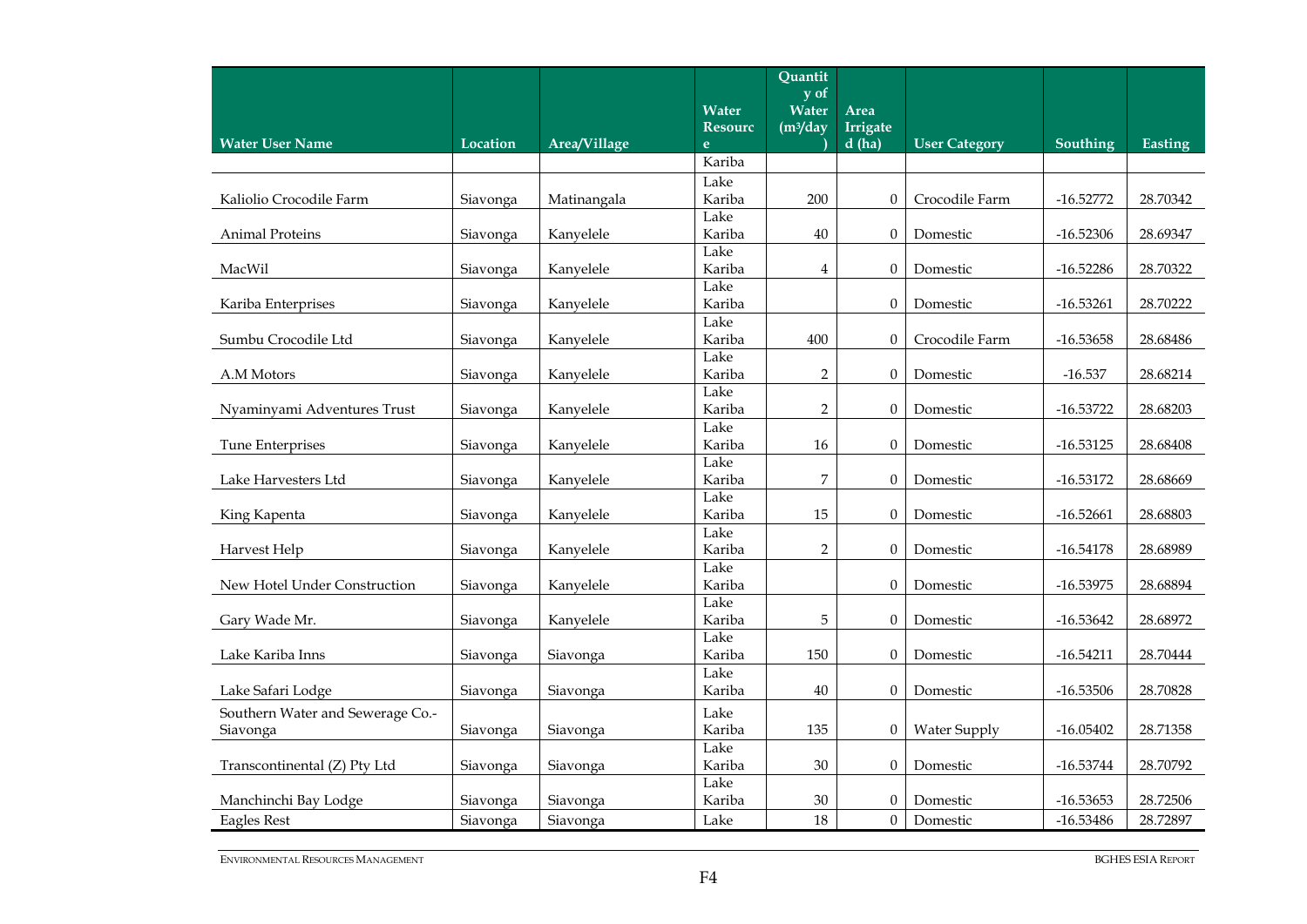|                                                       |          |              |                | Quantit                 |                  |                      |             |                |
|-------------------------------------------------------|----------|--------------|----------------|-------------------------|------------------|----------------------|-------------|----------------|
|                                                       |          |              | Water          | y of<br>Water           | <b>Area</b>      |                      |             |                |
|                                                       |          |              | <b>Resourc</b> | (m <sup>3</sup> /day    | <b>Irrigate</b>  |                      |             |                |
| <b>Water User Name</b>                                | Location | Area/Village | e.             |                         | d(ha)            | <b>User Category</b> | Southing    | <b>Easting</b> |
|                                                       |          |              | Kariba         |                         |                  |                      |             |                |
|                                                       |          |              | Lake           |                         |                  |                      |             |                |
| Zefa Lodge                                            | Siavonga | Siavonga     | Kariba         | $10\,$                  | $\overline{0}$   | Domestic             | $-16.53492$ | 28.72647       |
|                                                       |          |              | Lake           |                         |                  |                      |             |                |
| Piete Liebernbugy                                     | Siavonga | Siavonga     | Kariba         | 3                       | $\mathbf{0}$     | Domestic             | $-16.53494$ | 28.7245        |
|                                                       |          |              | Lake           |                         |                  |                      |             |                |
| Countrey Mr                                           | Siavonga | Siavonga     | Kariba         | 3                       | $\theta$         | Domestic             | $-16.53478$ | 28.72447       |
| O'Donnel Mr                                           |          |              | Lake<br>Kariba |                         |                  |                      |             |                |
|                                                       | Siavonga | Siavonga     | Lake           | $\overline{4}$          | $\overline{0}$   | Domestic             | $-16.53472$ | 28.72458       |
| Moonga Petrol                                         | Siavonga | Munyama      | Kariba         | $\mathbf{1}$            | $\boldsymbol{0}$ | Domestic             | $-16.53044$ | 28.44697       |
|                                                       |          |              | Lake           |                         |                  |                      |             |                |
| Harvest Help (Munyama)                                | Siavonga | Munyama      | Kariba         | $10\,$                  | $\overline{0}$   | Domestic             | $-16.53356$ | 28.44617       |
|                                                       |          |              | Lake           |                         |                  |                      |             |                |
| Musika Farm                                           | Siavonga | Munyama      | Kariba         | 3                       | $\mathbf{1}$     | Irrigation           | $-16.53367$ | 28.44792       |
|                                                       |          |              | Lake           |                         |                  |                      |             |                |
| Kasenzi Mr                                            | Siavonga | Munyama      | Kariba         | 5                       | $\mathbf{1}$     | Irrigation           | $-16.53392$ | 28.44923       |
|                                                       |          |              | Lake           |                         |                  |                      |             |                |
| Chiboola Lodge                                        | Siavonga | Manchisi     | Kariba         | $\overline{4}$          | $\boldsymbol{0}$ | Domestic             | $-16.50861$ | 28.51678       |
|                                                       |          |              | Lake           |                         |                  |                      |             |                |
| Robby Mr                                              | Siavonga | Manchisi     | Kariba         |                         | $\mathbf{0}$     | Domestic             | $-16.50972$ | 28.51806       |
|                                                       |          |              | Lake           |                         |                  |                      |             |                |
| Lotri Bay Lodge (Dubler Mr)<br>Mine Under Development | Siavonga | Manchisi     | Kariba<br>Lake | 5                       | $\overline{0}$   | Domestic             | $-16.50475$ | 28.53447       |
| (Munyama)                                             | Siavonga | Munyama      | Kariba         |                         |                  | Mining               | $-16.46653$ | 28.52164       |
|                                                       |          |              | Zambezi        |                         |                  |                      |             |                |
| Chirundu Farm Bream                                   | Chirundu | Chirundu     | River          | 2000                    | $10\,$           | Irrigation           | -15.99069   | 28.87708       |
|                                                       |          |              | Zambezi        |                         |                  |                      |             |                |
| Bayabaya Farm                                         | Chirundu | Chirundu     | River          |                         | $10\,$           | Irrigation           | $-15.93922$ | 29.00103       |
|                                                       |          |              | Zambezi        |                         |                  |                      |             |                |
| Wild Tracks                                           | Chirundu | Gunduza      | River          | 15                      | $\mathbf{0}$     | Domestic             | -15.94086   | 29.00492       |
|                                                       |          |              | Zambezi        |                         |                  |                      |             |                |
| Karageojiadis Andy                                    | Chirundu | Gunduza      | River          | $\mathbf{1}$            | $\overline{0}$   | Domestic             | $-15.94225$ | 29.00792       |
|                                                       |          |              | Zambezi        |                         |                  |                      |             |                |
| Kwalata                                               | Chirundu | Gunduza      | River          | $\overline{\mathbf{4}}$ | $\overline{0}$   | Domestic             | -15.94197   | 29.00894       |
|                                                       |          |              | Zambezi        |                         |                  |                      | $-15.908$   | 29.03819       |
| Chiawa Lodge                                          | Chiawa   | Chilimanga   | River          |                         |                  | Domestic             |             |                |
| Mulders Camp                                          | Chiawa   | Chiyata      | Zambezi        | $\overline{2}$          | $\mathbf{0}$     | Domestic             | $-15.8044$  | 29.16061       |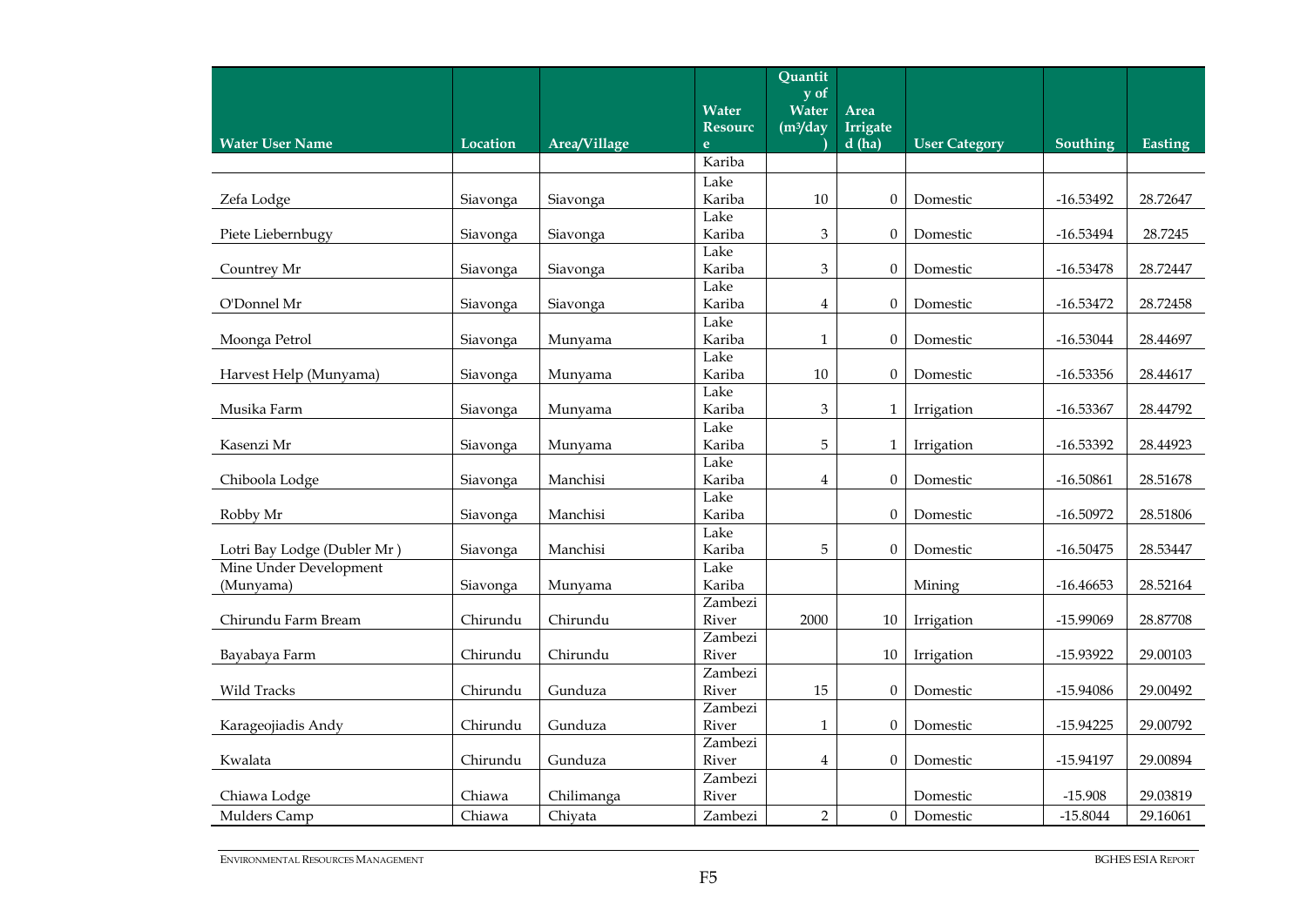|                                    |          |                   |                  | Quantit               |                          |                      |             |          |
|------------------------------------|----------|-------------------|------------------|-----------------------|--------------------------|----------------------|-------------|----------|
|                                    |          |                   | <b>Water</b>     | y of<br>Water         | <b>Area</b>              |                      |             |          |
| <b>Water User Name</b>             | Location | Area/Village      | <b>Resourc</b>   | (m <sup>3</sup> /day) | <b>Irrigate</b><br>d(ha) | <b>User Category</b> | Southing    | Easting  |
|                                    |          |                   | e.<br>River      |                       |                          |                      |             |          |
|                                    |          |                   | Zambezi          |                       |                          |                      |             |          |
| Mvuu Lodge                         | Chiawa   | Lower Zambezi GMA | River            | $\sqrt{2}$            | $\boldsymbol{0}$         | Domestic             |             |          |
|                                    |          |                   | Zambezi          |                       |                          |                      |             |          |
| Kayila Lodge                       | Chiawa   | Lower Zambezi GMA | River            | 14                    | $\overline{0}$           | Domestic             | $-15.7897$  | 29.18417 |
|                                    |          |                   | Zambezi          |                       |                          |                      |             |          |
| Lusitu Irrigation Scheme           | Lusitu   | Kabuyu            | River            | 2178                  | 26                       | Irrigation           | $-16.14256$ | 28.847   |
| Southern Water & Sewarage -        |          |                   | Zambezi          |                       |                          |                      |             |          |
| Lusitu Sub Centre                  | Lusitu   | Lusitu Sub Centre | River            |                       |                          | <b>Water Supply</b>  | $-16.15092$ | 28.84228 |
|                                    |          |                   | Zambezi          |                       |                          |                      |             |          |
| Lower Zambezi Irrigation (Teacher) | Lusitu   | Chisamu           | River<br>Zambezi | 800                   | $1.5\,$                  | Irrigation           | $-16.18103$ | 28.8325  |
| Luangwa District Council           | Luangwa  | Luangwa Boma      | River            | 480                   | $\boldsymbol{0}$         | <b>Water Supply</b>  |             |          |
|                                    |          |                   | Zambezi          |                       |                          |                      |             |          |
| Yexley Lodge                       | Luangwa  | Amoro Village     | River            | 5                     | $\overline{0}$           | Domestic             | $-15.64656$ | 30.28956 |
|                                    |          |                   | Zambezi          |                       |                          |                      |             |          |
| RedCliff Zambezi Lodge             | Luangwa  | Kavalamanja       | River            | 10                    | $\overline{0}$           | Domestic             | $-15.64308$ | 30.27558 |
|                                    |          |                   | Lake             |                       |                          |                      |             |          |
| <b>Butete Bay Lodge</b>            | Siavonga | Butete            | Kariba           | $8\,$                 | $\boldsymbol{0}$         | Domestic             | $-16.50011$ | 28.58492 |
|                                    |          |                   | Lake             |                       |                          |                      |             |          |
| Hambayi Mr (Pa Scale)              | Siavonga | Gwena             | Kariba<br>Lake   |                       | $\boldsymbol{0}$         | Domestic             | $-16.49969$ | 28.609   |
| Dedrick Chris (Kalembula)          | Siavonga | Gwena             | Kariba           | $\overline{2}$        | $\theta$                 | Domestic             | $-16.49781$ | 28.61881 |
|                                    |          |                   | Lake             |                       |                          |                      |             |          |
| Grill Joseph                       | Siavonga | Gwena             | Kariba           |                       | $\overline{0}$           | Domestic             | -16.49833   | 28.61667 |
|                                    |          |                   | Lake             |                       |                          |                      |             |          |
| Hapunda Mr                         | Siavonga | Gwena             | Kariba           |                       | $\boldsymbol{0}$         | Domestic             | $-16.49944$ | 28.61694 |
|                                    |          |                   | Lake             |                       |                          |                      |             |          |
| Mackintosh Mr                      | Siavonga | Gwena             | Kariba           |                       | $\boldsymbol{0}$         | Domestic             | $-16.49889$ | 28.62222 |
|                                    |          |                   | Lake             |                       |                          |                      |             |          |
| Fish Eagle                         | Siavonga | Matinangala       | Kariba<br>Lake   | 5                     | $\overline{0}$           | Domestic             | $-16.51708$ | 28.70706 |
| Casilli Gillan                     | Siavonga | Siavonga          | Kariba           | 5                     | $\theta$                 | Domestic             | $-16.53558$ | 28.71906 |
|                                    |          |                   | Lake             |                       |                          |                      |             |          |
| Leisure Bay                        | Siavonga | Siavonga          | Kariba           | 40                    | $\boldsymbol{0}$         | Domestic             | -16.53939   | 28.71922 |
|                                    |          |                   | Zambezi          |                       |                          |                      |             |          |
| Sobeki Canoe Enterprises           | Siavonga | Namomba           | River            | 2                     | $\Omega$                 | Domestic             | $-16.36894$ | 28.84592 |
| New Lodge Under Construction       | Siavonga | Namomba           | Zambezi          | $\overline{2}$        | $\overline{0}$           | Domestic             | $-16.35964$ | 28.8395  |

ENVIRONMENTAL RESOURCES MANAGEMENT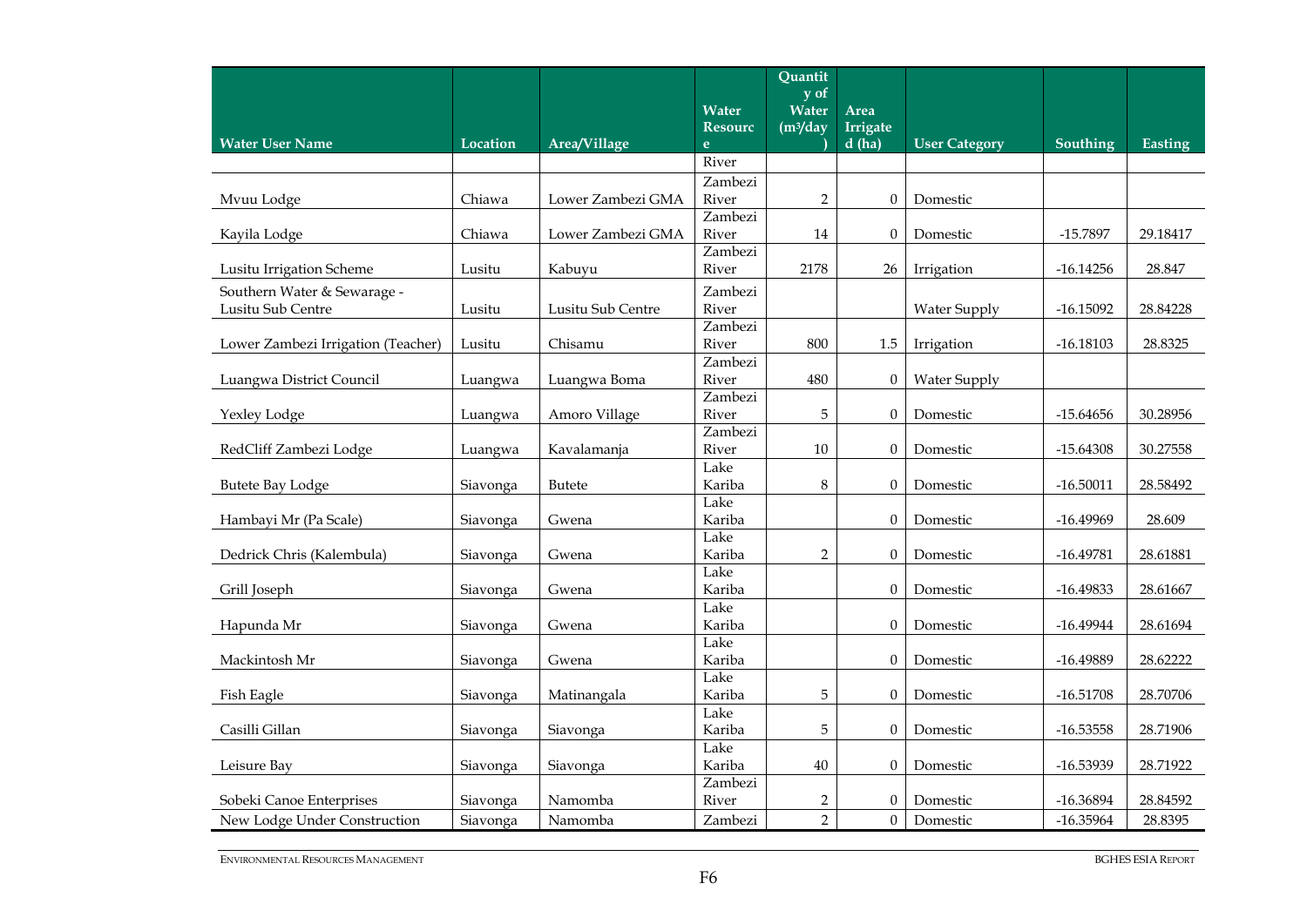|                              |          |              |                      | Quantit               |                          |                      |             |          |
|------------------------------|----------|--------------|----------------------|-----------------------|--------------------------|----------------------|-------------|----------|
|                              |          |              |                      | y of                  |                          |                      |             |          |
|                              |          |              | Water                | Water                 | <b>Area</b>              |                      |             |          |
| <b>Water User Name</b>       | Location | Area/Village | <b>Resourc</b><br>e. | (m <sup>3</sup> /day) | <b>Irrigate</b><br>d(ha) | <b>User Category</b> | Southing    | Easting  |
|                              |          |              | River                |                       |                          |                      |             |          |
|                              |          |              | Zambezi              |                       |                          |                      |             |          |
| Masau Camp                   | Siavonga | Namomba      | River                | $\overline{c}$        | $\overline{0}$           | Domestic             | $-16.35681$ | 28.83761 |
|                              |          |              | Zambezi              |                       |                          |                      |             |          |
| Musokwe Camp                 | Siavonga | Namomba      | River                | $\mathbf 1$           | $\boldsymbol{0}$         | Domestic             | $-16.35589$ | 28.83689 |
|                              |          |              | Zambezi              |                       |                          |                      |             |          |
| Prise Joshua                 | Siavonga | Mulopa       | River                | $\mathbf{1}$          | $\theta$                 | Domestic             | $-16.32883$ | 28.82664 |
|                              |          | Kariba Store | Zambezi              |                       |                          |                      |             |          |
| Walker Mr                    | Siavonga | (Manyepa)    | River                | 50                    | 6                        | Irrigation           | $-16.30847$ | 28.81736 |
|                              |          | Kariba Store | Zambezi              |                       |                          |                      |             |          |
| Mubuyu Farm                  | Siavonga | (Manyepa)    | River                | 10                    | $\boldsymbol{0}$         | Domestic             | $-16.30114$ | 28.81844 |
|                              |          |              | Zambezi              |                       |                          |                      |             |          |
| Gunduza Titus                | Lusitu   | Gunduza      | River                | 5                     | $\mathbf{1}$             | Irrigation           | $-16.20139$ | 28.83561 |
|                              |          |              | Zambezi              |                       |                          |                      |             |          |
| Nalumbu Farms (Sinyangwe Mr) | Lusitu   | Matiyaunga   | River                | 50                    | 10                       | Irrigation           | $-16.21436$ | 28.83083 |
|                              |          |              | Zambezi              |                       |                          |                      |             |          |
| Dooks                        | Lusitu   | Matiyaunga   | River                | $\overline{2}$        | $\mathbf{0}$             | Domestic             | $-16.22742$ | 28.83742 |
|                              |          |              | Zambezi<br>River     |                       |                          |                      |             | 28.85222 |
| Lodge under construction     | Lusitu   | Matiyaunga   | Zambezi              | $\boldsymbol{0}$      | $\boldsymbol{0}$         | Domestic             | $-16.24042$ |          |
| Dooks Banana plantation      | Lusitu   |              | River                |                       | $\overline{2}$           | Irrigation           |             | 28.84358 |
| Southern Water & Sewerage    |          | Matiyaunga   | Zambezi              |                       |                          |                      | $-16.23858$ |          |
| Chirundu                     | Chirundu | Chirundu     | River                | 1628                  | $\boldsymbol{0}$         | Domestic             | $-16.03258$ | 28.84539 |
|                              |          |              | Zambezi              |                       |                          |                      |             |          |
| Machembele Farm              | Chirundu | Chirundu     | River                | 100                   | 10                       | Irrigation           | $-16.02583$ | 28.86353 |
|                              |          |              | Zambezi              |                       |                          |                      |             |          |
| Kapululila High School       | Chirundu | Chirundu     | River                | 40                    | $\boldsymbol{0}$         | Domestic             | $-15.96278$ | 28.89058 |
|                              |          |              | Zambezi              |                       |                          |                      |             |          |
| Kapululila Cooperative       | Chirundu | Chirundu     | River                |                       | 81                       | Irrigation           | $-15.95586$ | 28.90594 |
|                              |          |              | Zambezi              |                       |                          |                      |             |          |
| Chakanaka Investments        | Chiawa   | Mafungautsi  | River                | 3000                  | 165                      | Irrigation           | -15.93189   | 28.95094 |
|                              |          |              | Zambezi              |                       |                          |                      |             |          |
| Mafungautsi                  | Chiawa   | Mafungautsi  | River                | 8                     | $\theta$                 | Domestic             | -15.93583   | 28.92281 |
|                              |          |              | Zambezi              |                       |                          |                      |             |          |
| Kiambi Safaris               | Chiawa   | Mafungautsi  | River                | NA                    | $\boldsymbol{0}$         | Domestic             | -15.93683   | 28.92528 |
|                              |          |              | Zambezi              |                       |                          |                      |             |          |
| Kanyemba Lodge               | Chiawa   | Mafungautsi  | River                | 20                    | $\overline{0}$           | Domestic             | -15.93767   | 28.93203 |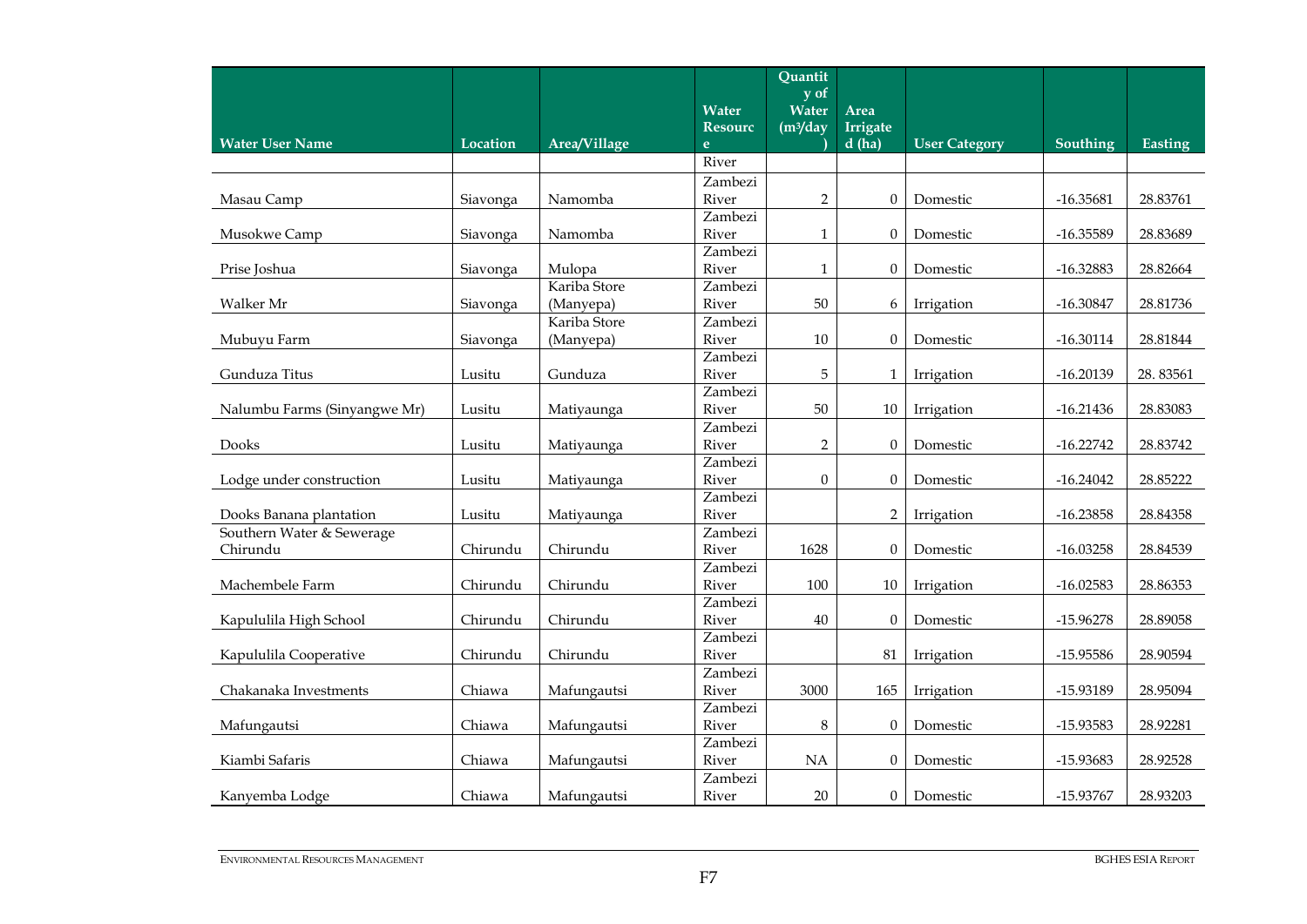#### *Table F1.2 Zimbabwean Side*

| <b>Water User Name</b> | <b>Location</b> | <b>Source</b> | m3/day       | Category   | Southing | <b>Easting</b> | $\boldsymbol{\chi}$ | $\mathbf Y$ |
|------------------------|-----------------|---------------|--------------|------------|----------|----------------|---------------------|-------------|
| <b>ZINWA</b>           | Victoria Falls  | Zambezi River | 17496        | Industrial | 17.8259  | 25.30162       | 319990              | 8028210     |
| <b>ZINWA</b>           | Kazungula       | Zambezi River | 1513         | Industrial | 17.85506 | 25.38541       | 328916              | 8025111     |
| Safari Lodge           | Victoria Falls  | Zambezi River | 600          | Domestic   | 17.91733 | 25.81922       | 374944              | 8018545     |
| Elephant Hills         | Victoria Falls  | Zambezi River |              | Domestic   | 17.91023 | 25.83028       | 376151              | 8019363     |
| <b>Spencer's Creek</b> | Victoria Falls  | Zambezi River | 710          | Domestic   | 17.90116 | 25.82055       | 375036              | 8020366     |
| A' Zambezi Hotel       | Victoria Falls  | Zambezi River | 50           | Domestic   | 17.90117 | 25.8217        | 375183              | 8020302     |
| Imbabala Lodge         | Kazungula       | Zambezi River | $\mathbf{1}$ | Domestic   | 17.81838 | 25.28448       | 318176              | 8029086     |
| Kazungula W.L Safari   | Kazungula       | Zambezi River | $\mathbf{1}$ | Domestic   | 17.84243 | 25.32797       | 322816              | 8026456     |
| <b>ZINWA</b>           | Katombora       | Zambezi River | 400          | Industrial | 17.85506 | 25.38541       | 328916              | 8025111     |
| Matetsi Game Reserve   | Katombora       | Zambezi River | 5            | Environ    | 17.86957 | 25.50198       | 341285              | 8023606     |
| Hwange Coilliery Co.   | Hwange          | Zambezi River | 320,841      | Industrial | 18.08001 | 26.69286       | 467495              | 8000941     |
| ZESA (Hwange)          | Hwange          | Zambezi River | 2,000,000    | Industrial | 18.074   | 26.67306       | 465358              | 8001588     |
| Sundowner              | Hwange          | Zambezi River | 3            | Domestic   | 18.07617 | 26.69948       | 468202              | 8001361     |
| Olive Beadle Fishing   | Hwange          | Zambezi River | 205,000      | Domestic   | 18.02854 | 26.79477       | 478274              | 8006647     |
| Msuma Fishing Resort   | Hwange          | Zambezi River | 40           | Domestic   | 18.01855 | 26.82633       | 481616              | 8007758     |
| <b>Breamland Lodge</b> | Hwange          | Zambezi River | $\mathbf{1}$ | Domestic   | 18.02545 | 26.80262       | 479113              | 8006981     |
| Mlibizi Hotel          | Mlibizi         | Lake Kariba   | 650,000      | Domestic   | 17.93902 | 27.07431       | 507875              | 8016560     |
| Mlibizi Zambezi Resort | Mlibizi         | Lake Kariba   | 650,000      | Domestic   | 17.94334 | 27.07281       | 507706              | 8016084     |
| Mubuyu Lodge           | Mlibizi         | Lake Kariba   | 40           | Domestic   | 17.93469 | 27.0752        | 507967              | 8017039     |
| Stand 65               | Mlibizi         | Lake Kariba   | 5            | Domestic   | 17.93511 | 27.07442       | 507881              | 8016995     |
| Happy Days Stand 64    | Mlibizi         | Lake Kariba   | 5            | Domestic   | 17.93492 | 27.07386       | 507822              | 8017018     |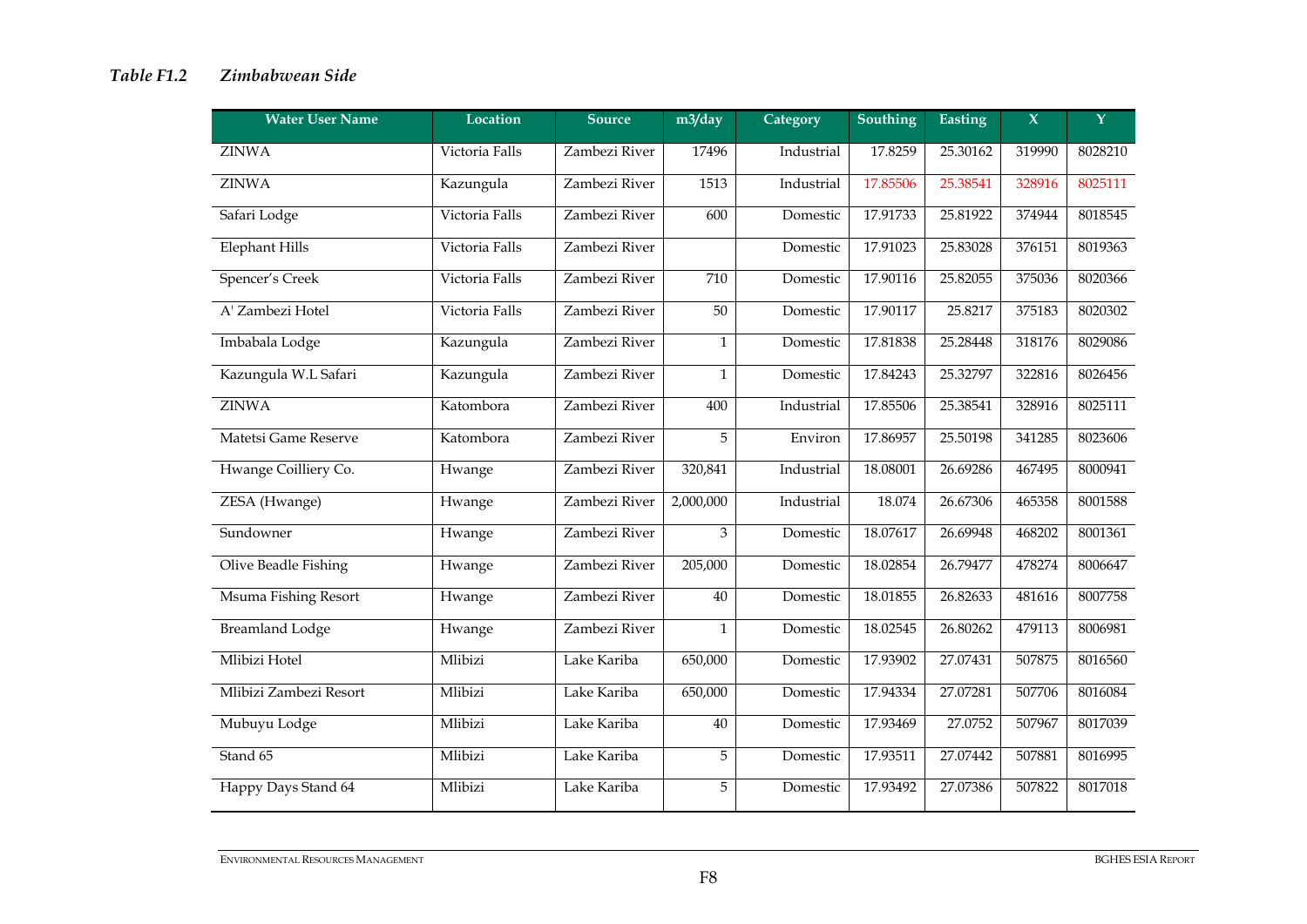| <b>Water User Name</b> | <b>Location</b> | Source      | m3/day         | Category | <b>Southing</b> | <b>Easting</b> | $\mathbf x$ | $\overline{Y}$ |
|------------------------|-----------------|-------------|----------------|----------|-----------------|----------------|-------------|----------------|
| Stand 63               | Mlibizi         | Lake Kariba | 5              | Domestic | 17.93484        | 27.07413       | 507853      | 8017023        |
| Stand 171              | Binga           | Lake Kariba | $\overline{2}$ | Domestic | 17.58506        | 27.3584        | 538043      | 8055688        |
| Stand 172              | Binga           | Lake Kariba | $\overline{2}$ | Domestic | 17.58513        | 27.35847       | 538037      | 8055678        |
| Stand 177              | Binga           | Lake Kariba | $\overline{2}$ | Domestic | 17.58665        | 27.36074       | 538273      | 8055511        |
| Stand 180              | Binga           | Lake Kariba | 5              | Domestic | 15.58849        | 27.36171       | 538376      | 8055306        |
| Stand 174              | Binga           | Lake Kariba |                | Domestic | 17.58497        | 27.35931       | 538177      | 8055675        |
| Stand 175              | Binga           | Lake Kariba | 5              | Domestic | 17.58605        | 27.35992       | 538186      | 8055579        |
| Stand 176              | Binga           | Lake Kariba | 5              | Domestic | 17.58608        | 27.36062       | 538272      | 8055570        |
| Stand 178              | Binga           | Lake Kariba | 5              | Domestic | 17.58724        | 27.36094       | 538293      | 8055437        |
| Stand 179              | Binga           | Lake Kariba | 5              | Domestic | 17.5872         | 27.36155       | 538350      | 8055466        |
| Stand 180              | Binga           | Lake Kariba | 5              | Domestic | 17.58769        | 27.36188       | 538398      | 8055394        |
| Stand 173              | Binga           | Lake Kariba | 5              | Domestic | 17.58567        | 27.35925       | 538121      | 8055618        |
| Taita                  | Binga           | Lake Kariba | 5              | Domestic | 17.5887         | 27.36201       | 538413      | 8055285        |
| Plot 415               | Binga           | Lake Kariba | 5              | Domestic | 17.58152        | 27.37198       | 539470      | 8056077        |
| Plot 416               | Binga           | Lake Kariba | 5              | Domestic | 17.58045        | 27.37134       | 539381      | 8056154        |
| National Foods         | Binga           | Lake Kariba | 5              | Domestic | 17.5803         | 27.37166       | 539434      | 8056212        |
| Plot 441               | Binga           | Lake Kariba | $\overline{2}$ | Domestic | 17.57935        | 27.37229       | 539506      | 8056316        |
| <b>Plot 418</b>        | Binga           | Lake Kariba | $\overline{2}$ | Domestic | 17.57938        | 27.37181       | 539451      | 8056308        |
| Igloo                  | Binga           | Lake Kariba | $\mathbf{1}$   | Domestic | 17.57876        | 27.3717        | 539442      | 8056377        |
| The Willows            | Binga           | Lake Kariba | $\mathbf{1}$   | Domestic | 17.57823        | 27.371         | 539366      | 8056436        |
| Stand 423              | Binga           | Lake Kariba | 5              | Domestic | 17.57742        | 27.37063       | 539332      | 8056526        |
| Stand 427              | Binga           | Lake Kariba | 5              | Domestic | 17.57545        | 27.37079       | 539347      | 8056750        |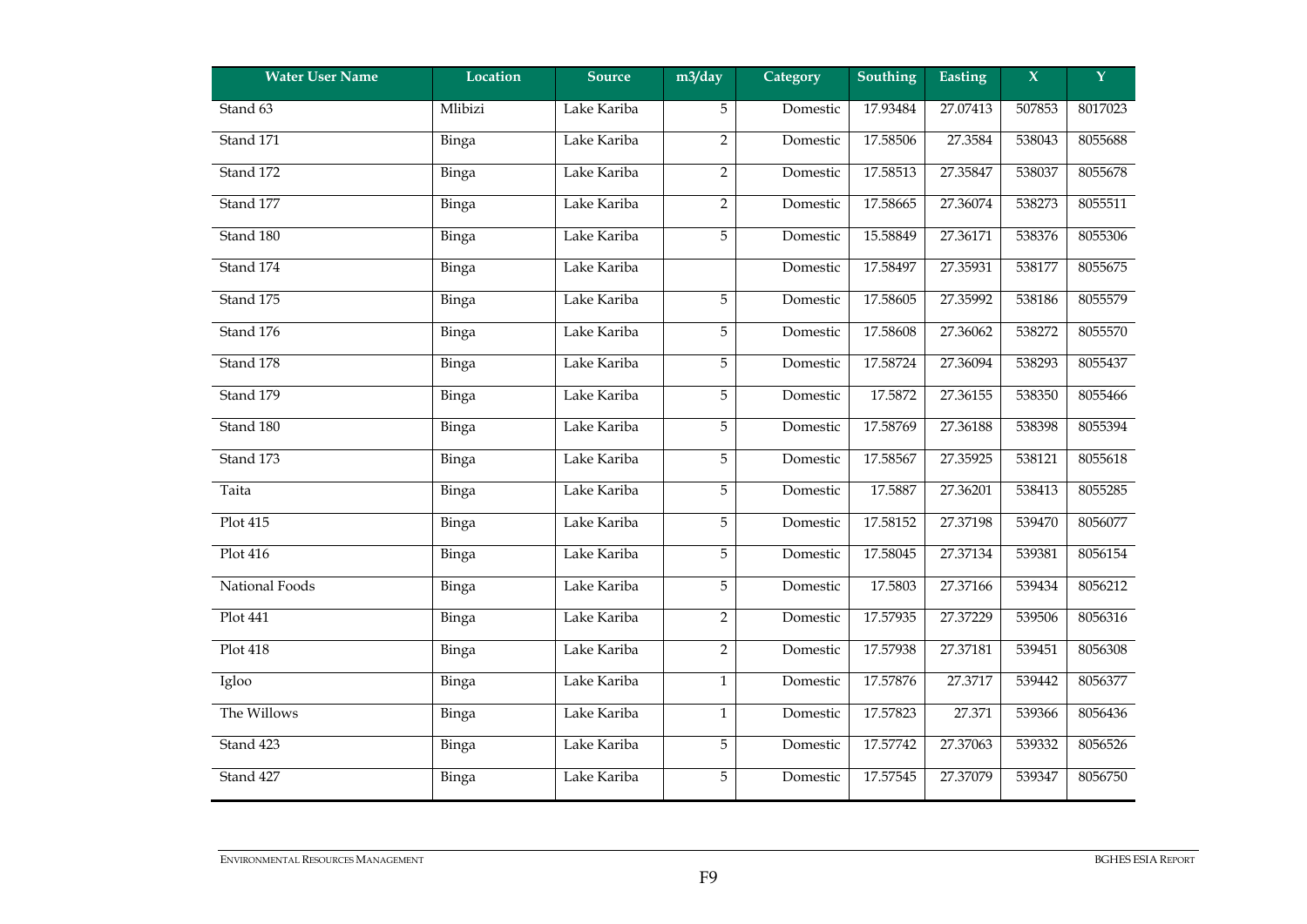| <b>Water User Name</b>     | Location   | Source      | m3/day         | <b>Category</b> | Southing | <b>Easting</b> | $\mathbf x$ | $\mathbf Y$ |
|----------------------------|------------|-------------|----------------|-----------------|----------|----------------|-------------|-------------|
| Stand 443                  | Binga      | Lake Kariba |                | Domestic        | 17.57433 | 27.37232       | 539510      | 8056867     |
| Stand 447                  | Binga      | Lake Kariba | 5              | Domestic        | 17.57327 | 27.37449       | 539741      | 8056985     |
| Stand 451                  | Binga      | Lake Kariba | 5              | Domestic        | 17.5711  | 27.37483       | 539775      | 8057224     |
| Stand 428                  | Binga      | Lake Kariba | $\overline{2}$ | Domestic        | 17.57067 | 27.3789        | 539216      | 8057278     |
| Stand 400                  | Binga      | Lake Kariba | $\mathfrak{Z}$ |                 | 17.57819 | 27.37231       | 539507      | 8056429     |
| Kulizwe Lodge              | Binga      | Lake Kariba | 15             |                 | 17.58814 | 27.35802       | 537981      | 8055339     |
| Coventry                   | Binga      | Lake Kariba | 42             | Domestic        | 17.6012  | 27.34414       | 536511      | 8053900     |
| Sundown vila               | Binga      | Lake Kariba | 5              | Domestic        | 17.60774 | 27.3524        | 537387      | 8053181     |
| Zinwa                      | Binga      | Lake Kariba |                | Industrial      | 17.61469 | 27.33967       | 536030      | 8052411     |
| Ambush Alley               | Binga      | Lake Kariba |                | Domestic        | 17.62665 | 27.32761       | 534752      | 8051088     |
| Zambezi Fisheries          | Sinamwenda | Lake Kariba | $\mathbf{1}$   | Domestic        | 17.12299 | 27.86763       | 592298      | 8106634     |
| C.E.F (Bartanai Fisheries) | Sinamwenda | Lake Kariba | $\overline{2}$ | Domestic        | 17.1228  | 27.86759       | 592290      | 8106654     |
| Chete Hunting Safaris      | Chete      | Lake Kariba | $\overline{4}$ | Domestic        | 17.34574 | 27.61634       | 565484      | 8082091     |
| Chiobora Fishing Camp      | Chibuyu    | Lake Kariba | $\mathbf{1}$   | Domestic        | 17.11653 | 27.87879       | 593479      | 8107342     |
| Mujeri Fishing Camp        | Chibuyu    | Lake Kariba | $\mathbf{1}$   | Domestic        | 17.08773 | 27.92965       | 598917      | 8110500     |
| Chalala Fishing Camp       | Chalala    | Lake Kariba | $\overline{4}$ | Domestic        | 16.839   | 28.29297       | 637757      | 8137805     |
| C.C.F (Gustrady)           | Chalala    | Lake Kariba | 20             | Domestic        | 16.84049 | 28.28822       | 637249      | 8137647     |
| <b>Balanced Foods</b>      | Chalala    | Lake Kariba | $\overline{2}$ | Domestic        | 16.84015 | 28.28999       | 637430      | 8137691     |
| Big Brother Enterp         | Chalala    | Lake Kariba | 0.3            | Domestic        | 16.839   | 28.28926       | 637359      | 8137806     |
| Zambezi Fisheries          | Chalala    | Lake Kariba | 6              | Domestic        | 16.83767 | 28.28581       | 636994      | 8137955     |
| Matemba fisheries          | Chalala    | Lake Kariba | 20             | Domestic        | 16.83738 | 28.28355       | 636750      | 8137991     |
| Angelus Fisheries          | Chalala    | Lake Kariba | 10             | Domestic        | 16.83705 | 28.28248       | 636639      | 8138029     |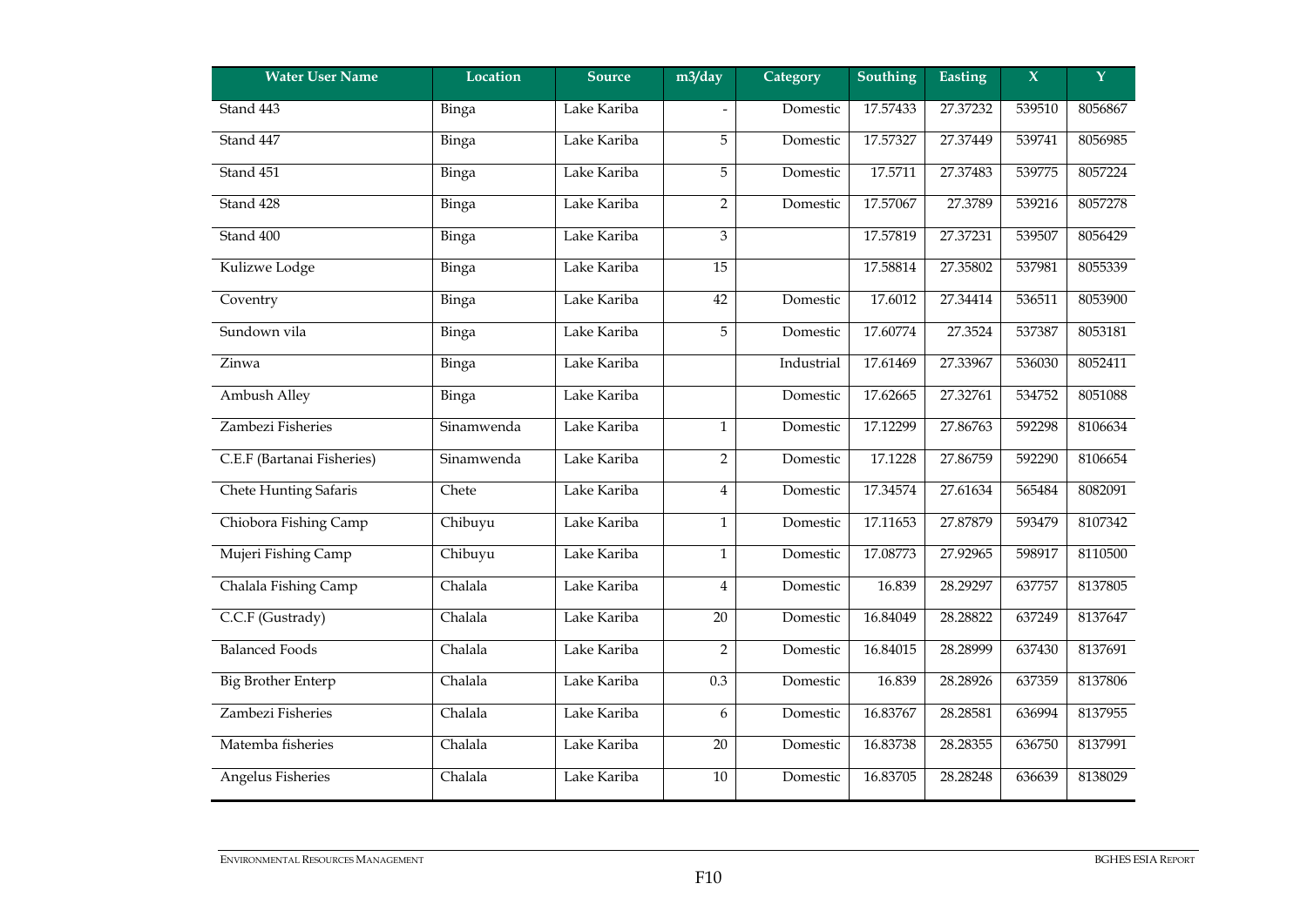| <b>Water User Name</b>         | Location          | <b>Source</b> | m3/day         | <b>Category</b> | Southing | <b>Easting</b> | $\overline{\mathbf{X}}$ | $\overline{\mathbf{Y}}$ |
|--------------------------------|-------------------|---------------|----------------|-----------------|----------|----------------|-------------------------|-------------------------|
| Deepland                       | Chalala           | Lake Kariba   | $\overline{2}$ | Domestic        | 16.83854 | 28.28672       | 6367090                 | 8137858                 |
| Nyami Nyami D. C               | Chalala           | Lake Kariba   | 9              | Domestic        | 16.83935 | 28.30168       | 638682                  | 8137760                 |
| Brooklyn                       | Chalala           | Lake Kariba   |                | Domestic        | 16.82456 | 28.3212        | 640775                  | 8139382                 |
| <b>Bumi Hills</b>              | <b>Bumi Hills</b> | Lake Kariba   | 130            | Domestic        | 16.80891 | 28.34836       | 643672                  | 8141091                 |
| Bumi Hills (Workers' Quarters) | <b>Bumi Hills</b> | Lake Kariba   | $\overline{2}$ | Domestic        | 16.80852 | 28.35996       | 644916                  | 8141129                 |
| Kamativi National Service Camp | Mlibizi           | Lake Kariba   | 5              | Domestic        | 17.93333 | 27.07495       | 507939                  | 8017188                 |
| Stand No. 5                    | Mlibizi           | Lake Kariba   | 30             | Domestic        | 17.9331  | 27.07546       | 507986                  | 8017217                 |
| Stand No. 6                    | Mlibizi           | Lake Kariba   | 50             | Domestic        | 17.93167 | 27.07523       | 507966                  | 8017374                 |
| Stand No. 4                    | Mlibizi           | Lake Kariba   | 30             | Domestic        | 17.93192 | 27.07606       | 508054                  | 8017347                 |
| Stand No. 58                   | Mlibizi           | Lake Kariba   | 20             | Domestic        | 17.93429 | 27.07668       | 508118                  | 8017084                 |
| <b>Billy Knox</b>              | Mlibizi           | Lake Kariba   | 40             | Domestic        | 17.94243 | 27.07743       | 508201                  | 801 6179                |
| Sunover Beach                  | Mlibizi           | Lake Kariba   | 60             | Domestic        | 17.94361 | 27.08044       | 508517                  | 8016051                 |
| Equinn                         | Mlibizi           | Lake Kariba   | 20             | Domestic        | 17.94404 | 27.08146       | 508626                  | 8016002                 |
| Goba Lodge (Stand 136)         | Mlibizi           | Lake Kariba   | $\sqrt{5}$     | Domestic        | 17.94536 | 27.08373       | 508865                  | 8015855                 |
| Sinyman (Stand 138)            | Mlibizi           | Lake Kariba   | 5              | Domestic        | 17.94599 | 27.08329       | 508819                  | 8015787                 |
| Barner (Stand 139)             | Mlibizi           | Lake Kariba   | $\sqrt{5}$     | Domestic        | 17.9461  | 27.0829        | 508779                  | 8015773                 |
| Blume (Stand 140)              | Mlibizi           | Lake Kariba   | 5              | Domestic        | 17.94615 | 27.08293       | 508779                  | 8015768                 |
| Vandenbergh (Stand 167)        | Mlibizi           | Lake Kariba   | 5              | Domestic        | 17.95322 | 27.07988       | 508457                  | 8014989                 |
| Zinwa-(Binga)                  | Binga             | Lake Kariba   | 734            | Domestic        | 17.61547 | 27.34575       | 536637                  | 8055324                 |
| Binga Crocodile Farm           | Binga             | Lake Kariba   | 2,000          | Croc. Farm      | 17.58579 | 27.35657       | 537942                  | 8055702                 |
| <b>Binga Rest Camp</b>         | Binga             | Lake Kariba   | 15             | Domestic        | 17.58956 | 27.35955       | 533154                  | 8055192                 |
| Chilila Lodge                  | Binga             | Lake Kariba   | 42             | Domestic        | 17.60101 | 27.41275       | 543800                  | 8053914                 |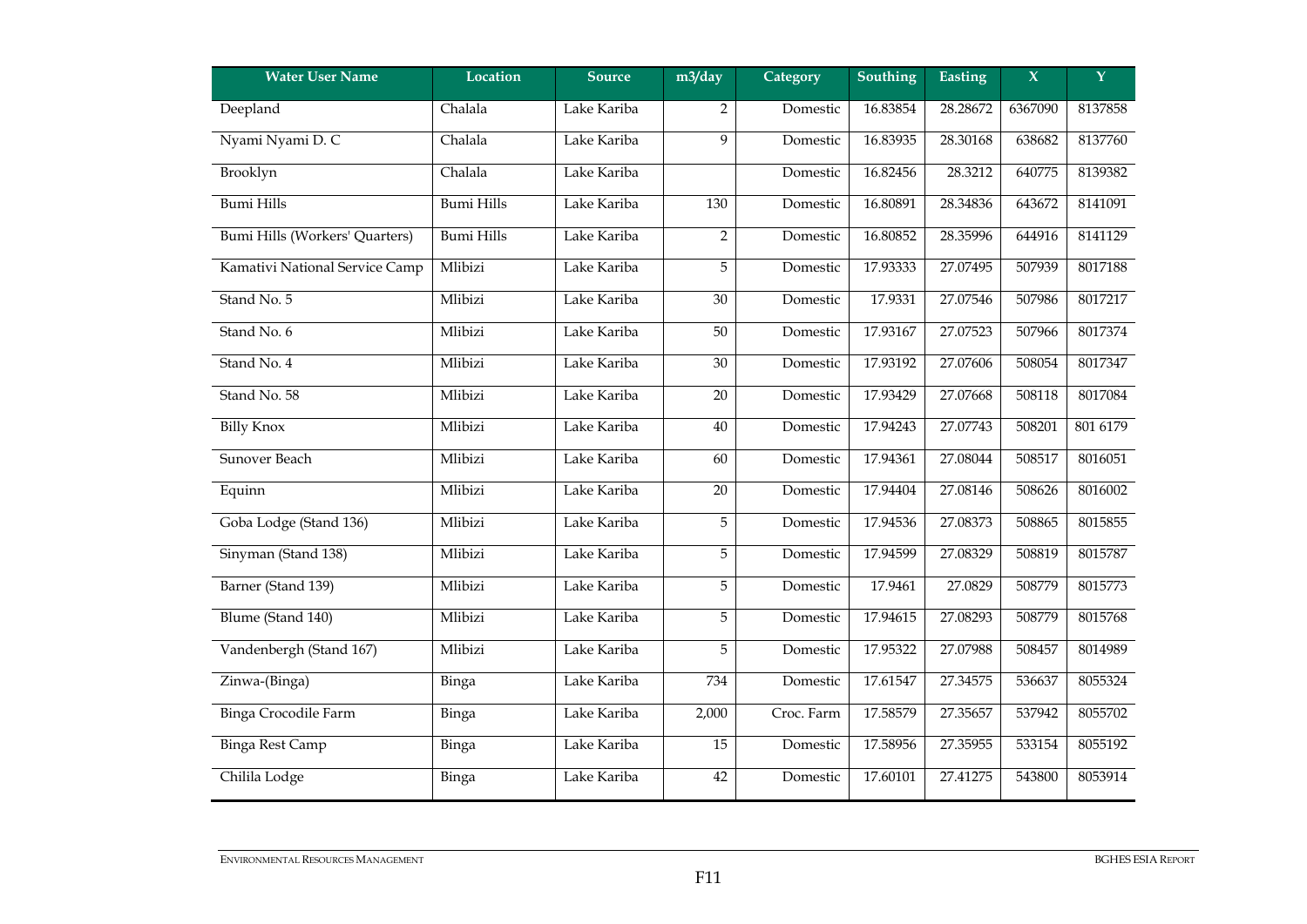| <b>Water User Name</b> | Location   | Source        | m3/day         | Category   | Southing | <b>Easting</b> | $\mathbf x$ | $\overline{\mathbf{Y}}$ |
|------------------------|------------|---------------|----------------|------------|----------|----------------|-------------|-------------------------|
| Masumu River Lodge     | Binga      | Lake Kariba   | 30             | Domestic   | 17.59158 | 27.42187       | 544774      | 8054954                 |
| Sijarira Game Park     | Sijarira   | Lake Kariba   | 3              | Domestic   | 17.51192 | 27.49453       | 552499      | 8063747                 |
| Chete Game Park        | Chete      | Lake Kariba   | $\mathbf{1}$   | Domestic   | 17.34318 | 27.62317       | 566211      | 8082372                 |
| Zinwa                  | Chirundu   | Zambezi River | 600            | Domestic   | 16.03966 | 28.85337       | 68290       | 8225792                 |
| Chirundu Croc. Co.     | Chirundu   | Zambezi River |                | Croc. Farm | 16.00194 | 28.90284       | 703623      | 8229920                 |
| Rama Fish Farm         | Chirundu   | Zambezi River |                | Croc. Farm | 16.01634 | 28.88918       | 702140      | 8228337                 |
| Jecha Camp             | Chirundu   | Zambezi River | 5              | Domestic   | 16.02713 | 28.87695       | 700822      | 8227154                 |
| Tiger Safari Chirundu  | Chirundu   | Zambezi River | $\overline{4}$ | Domestic   |          |                |             |                         |
| Tiger Safari Office    | Chirundu   | Zambezi River | $\sqrt{2}$     | Domestic   | 16.03736 | 28.85667       | 698640      | 8226039                 |
| Oromerod Chirundu      | Chirundu   | Zambezi River | 5              | Domestic   | 16.05021 | 28.85113       | 698043      | 8224626                 |
| Ian Stydorm            | Chirundu   | Zambezi River | $\overline{4}$ | Domestic   | 16.05089 | 28.85264       | 698200      | 8224556                 |
| Kamugore Lodge         | Chirundu   | Zambezi River | $\overline{2}$ | Domestic   | 16.05088 | 28.8529        | 698226      | 8224550                 |
| Chinhoyi Inns          | Chirundu   | Zambezi River | $\mathbf{1}$   | Domestic   | 16.05113 | 28.85331       | 6982270     | 8224524                 |
| Motima Lodge           | Chirundu   | Zambezi River | $\mathbf{1}$   | Domestic   | 16.05151 | 28.85379       | 698316      | 8224484                 |
| Nero Lodge             | Chirundu   | Zambezi River | $\overline{2}$ | Domestic   | 16.05264 | 28.8543        | 698362      | 8224365                 |
| Rifa Education Camp    | Chirundu   | Zambezi River | $\overline{4}$ | Domestic   | 16.06988 | 28.870188      | 700051      | 8222428                 |
| Mana Pools N. Park     | Mana Pools | Zambezi River | 45             |            | 15.72359 | 29.36092       | 753002      | 8260226                 |
| Chikwenya Safaris      | Chikwenya  | Zambezi River | 4.5            | Domestic   | 15.67515 | 29.57243       | 775743      | 8265328                 |
| G-Camp                 | Chikwenya  | Zambezi River | $\bf 4$        | Domestic   | 15.64267 | 29.724         | 792048      | 8268720                 |
| Shamashanga Safari     | Chikwenya  | Zambezi River | $\mathfrak{Z}$ | Domestic   | 15.64252 | 29.72809       | 792485      | 8268724                 |
| H-Camp                 | Chikwenya  | Zambezi River | 0.5            | Domestic   | 15.61293 | 29.82244       | 802655      | 8271871                 |
| Tafika 1 Camp          | Chikwenya  | Zambezi River | $10\,$         | Domestic   | 15.61484 | 29.85145       | 805764      | 8271629                 |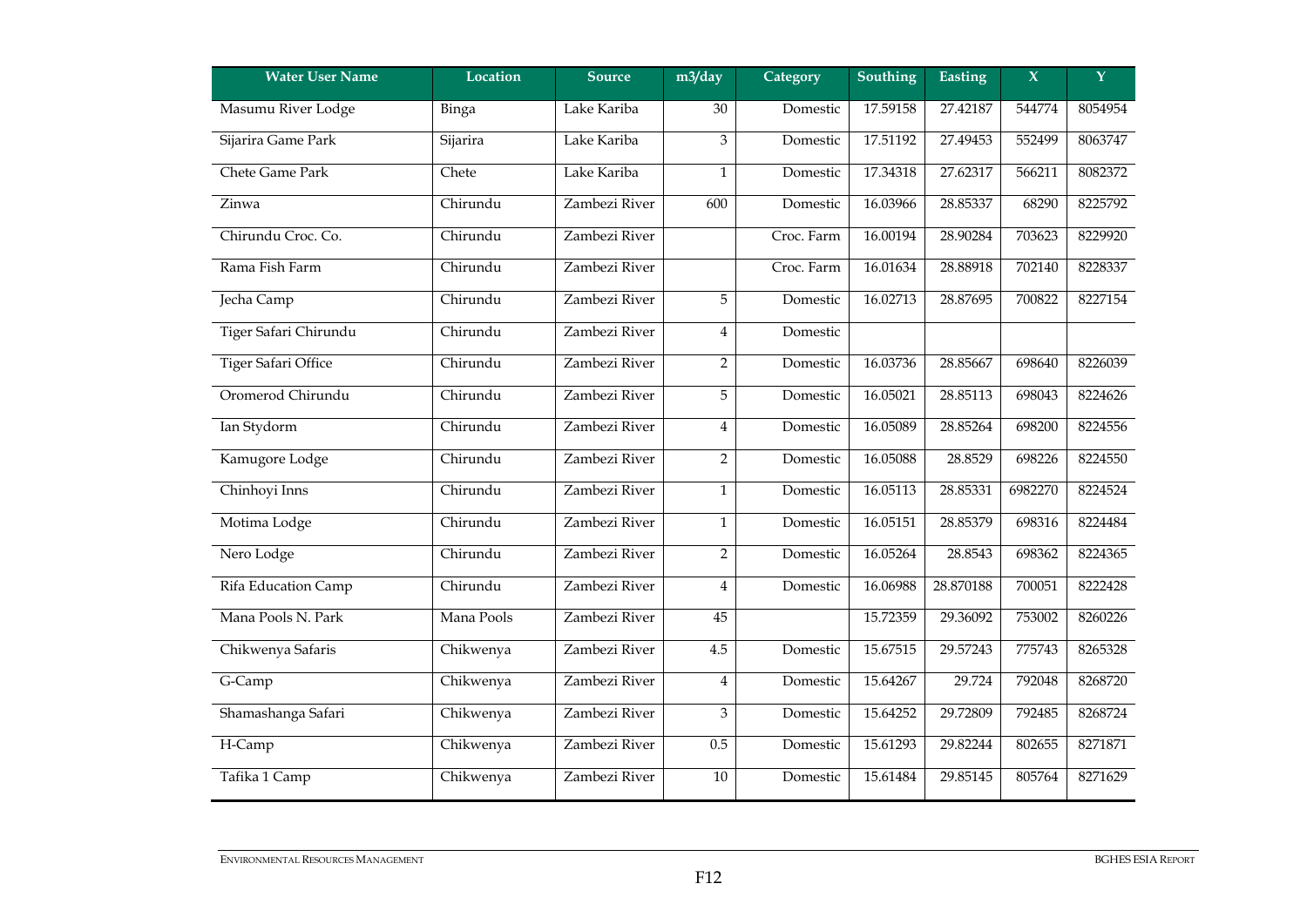| <b>Water User Name</b>          | Location      | <b>Source</b> | m3/day         | Category   | Southing | <b>Easting</b> | $\overline{\mathbf{x}}$ | $\mathbf Y$ |
|---------------------------------|---------------|---------------|----------------|------------|----------|----------------|-------------------------|-------------|
| Tafika 2 Camp                   | Chikwenya     | Zambezi River | $0.5\,$        | Domestic   | 15.61547 | 29.85805       | 806470                  | 8271544     |
| Kapirinengu                     | Kapirinengu   | Zambezi River | $10\,$         | Domestic   | 15.62437 | 29.9131        | 812371                  | 8270476     |
| <b>Big Five</b>                 | Kapirinengu   | Zambezi River | 10             | Domestic   | 15.6462  | 29.98759       | 820333                  | 8267946     |
| Chipfuti Safaris                | Kapirinengu   | Zambezi River | $\overline{4}$ | Domestic   | 15.64551 | 29.98862       | 820436                  | 8268031     |
| Kanyemba D.D F                  | Kanyemba      | Zambezi River | 10             | Domestic   | 15.6505  | 30.3728        | 218334                  | 8267960     |
| Chinembiri Fishing Camp         | Kanyemba      | Zambezi River | 3.5            | Domestic   | 15.65211 | 30.36694       | 217712                  | 8267796     |
| Swainsons Safaris               | Kanyemba      | Zambezi River | 0.5            | Domestic   | 15.65739 | 3034841        | 215740                  | 8267185     |
| Arijiboar Irrigation            | Kanyemba      | Zambezi River | 10             | Domestic   | 15.66409 | 30.35826       | 216797                  | 8266457     |
| Maturi Camp                     | Kanyemba      | Zambezi River | $\overline{4}$ | Domestic   | 15.64565 | 30.39158       | 220350                  | 8268543     |
| Kanyemba Police Camp            | Kanyemba      | Zambezi River | $10\,$         | Domestic   | 15.64269 | 30.39764       | 221003                  | 8268850     |
| Raston Investment               | Kanyemba      | Zambezi River | 5              | Domestic   | 15.64139 | 30.39987       | 221232                  | 8269022     |
| Donza Donza Camp                | Kanyemba      | Zambezi River | $\mathbf{1}$   | Domestic   | 15.64043 | 30.40146       | 221409                  | 8269138     |
| <b>Bruster Fishing Camp</b>     | Kanyemba      | Zambezi River | 20             | Domestic   | 15.63907 | 30.40367       | 221636                  | 8269288     |
| Kanyemba Fishing Lodge          | Kanyemba      | Zambezi River | $\mathbf{1}$   | Domestic   | 15.63407 | 30.4081        | 222112                  | 8269845     |
| Kanyemba Zambezi Lodge          | Kanyemba      | Zambezi River | 10             | Domestic   | 15.63244 | 30.40987       | 222294                  | 8270027     |
| <b>Tiger Odyssey</b>            | Kanyemba      | Zambezi River | 6              | Domestic   | 15.62974 | 30.41252       | 222580                  | 8270313     |
| Gatche Gatche Irrigation Scheme | Gatche Gatche | Lake Kariba   | $\overline{2}$ | Domestic   | 16.73624 | 28.93164       | 705926                  | 8148624     |
| Trek and Hunt Safari            | Gatche Gatche | Lake Kariba   | $\mathfrak{Z}$ | Domestic   | 16.73863 | 28.93592       | 706391                  | 8148353     |
| Chipungu Safairis               | Gatche Gatche | Lake Kariba   | 15             | Domestic   | 16.73962 | 28.94182       | 707019                  | 8148233     |
| <b>UME</b> lake Croc Farm       | Ume           | Lake Kariba   | 2100000        | Croc. Farm |          |                |                         |             |
| <b>UME</b> lake Croc Farm       | Ume           | Lake Kariba   | 28000          | Domestic   | 16.8511  | 28.43076       | 652460                  | 8136390     |
| Tashinga National Park          | Ume           | Lake Kariba   | 5              | Domestic   | 16.81805 | 28.45206       | 654724                  | 8140002     |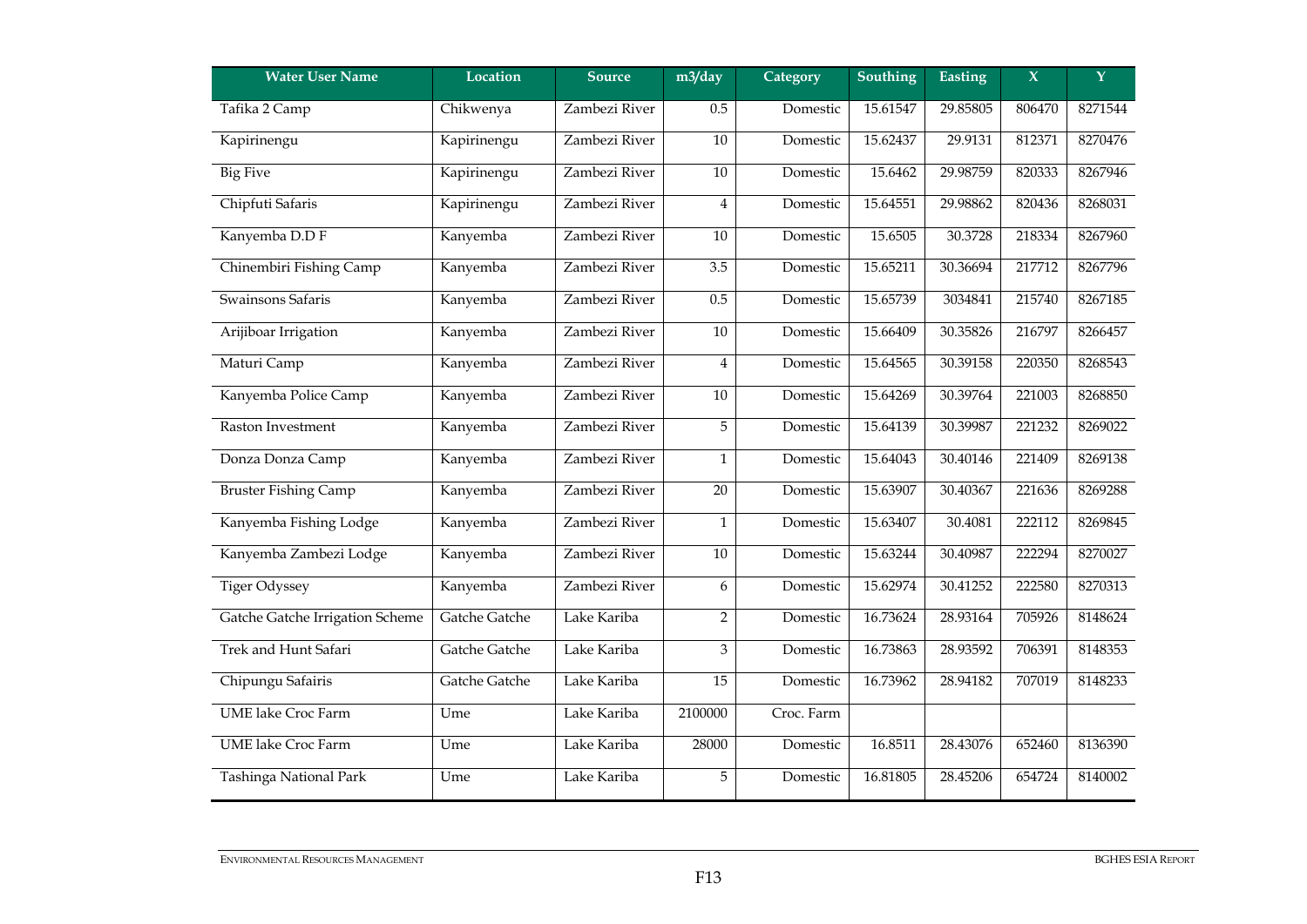| <b>Water User Name</b>             | <b>Location</b> | <b>Source</b> | m3/day         | Category       | <b>Southing</b> | <b>Easting</b> | $\overline{\mathbf{x}}$ | $\overline{\mathbf{Y}}$ |
|------------------------------------|-----------------|---------------|----------------|----------------|-----------------|----------------|-------------------------|-------------------------|
| Ume Camp                           | Ume             | Lake Kariba   | $\overline{2}$ | Domestic       | 16.82688        | 28.42918       | 652272                  | 8139043                 |
| Umbabala Camp                      | Ume             | Lake Kariba   | $\overline{2}$ | Domestic       | 16.83224        | 28.43493       | 652889                  | 8138449                 |
| <b>Tiger Bay Hotel</b>             | Ume             | Lake Kariba   | 40             | Domestic       | 16.91344        | 28.4503        | 654458                  | 8129447                 |
| <b>Bullembe Safaris (Ume Camp)</b> | Ume             | Lake Kariba   | 6              | Domestic       | 16.96097        | 28.44073       | 653356                  | 8124228                 |
| CWF                                | Kariba          | Lake Kariba   | 60             | Crocodile Farm | 16.56893        | 28.95078       | 708148                  | 8157122                 |
| Charara Estate                     | Kariba          | Lake Kariba   | 60             | 172ha          | 16.56032        | 28.95531       | 708656                  | 8168077                 |
| <b>NAUZ</b>                        | Kariba          | Lake Kariba   | 30             | Lodges         | 16.54872        | 28.95264       | 708370                  | 8169355                 |
| Wild Heritage                      | Kariba          | Lake Kariba   | 30             | Lodges         | 16.56021        | 28.93459       | 706431                  | 8168102                 |
| Ceruti                             | Kariba          | Lake Kariba   | 30             | Lodges         | 16.5509         | 28.9498        | 708063                  | 8169117                 |
| Lamb's Lay                         | Kariba          | Lake Kariba   | 10             | Lodges         | 16.55208        | 28.94885       | 707974                  | 8169005                 |
| Vundu Vay                          | Kariba          | Lake Kariba   | $10\,$         | Lodges         | 16.55367        | 28.94721       | 707790                  | 8168812                 |
| James Hilsgome                     | Kariba          | Lake Kariba   | 5              | Lodges         | 16.55367        | 28.94701       | 707757                  | 8168812                 |
| Dawn View                          | Kariba          | Lake Kariba   | $10\,$         | Lodges         | 16.55315        | 28.94752       | 707824                  | 8168869                 |
| <b>Trish Corks</b>                 | Kariba          | Lake Kariba   | 5              | Res            | 16.55399        | 28.94644       | 707706                  | 8168772                 |
| Hanga                              | Kariba          | Lake Kariba   | 5              | Lodges         | 16.55449        | 28.94622       | 707681                  | 8168720                 |
| Detoit                             | Kariba          | Lake Kariba   | 5              | Lodges         | 16.55423        | 28.94585       | 707636                  | 8168746                 |
| Dundly & Una                       | Kariba          | Lake Kariba   | 5              | Res            | 16.55453        | 28.94536       | 707587                  | 8168718                 |
| Loury & Merle                      | Kariba          | Lake Kariba   | 5              | Res            | 16.55497        | 28.94545       | 707597                  | 8168675                 |
| Avaolon                            | Kariba          | Lake Kariba   | $10\,$         | Lodges         | 16.55544        | 28.94465       | 707528                  | 8168584                 |
| Victor 4                           | Kariba          | Lake Kariba   | 10             | Lodges         | 16.55548        | 28.94432       | 707481                  | 8168613                 |
| Ton Laundram                       | Kariba          | Lake Kariba   | 1              | Lodges         | 16.55604        | 28.94362       | 707406                  | 8168558                 |
| Nzou Lodges                        | Kariba          | Lake Kariba   | $\,8\,$        | Lodges         | 16.55617        | 28.94034       | 707042                  | 8168541                 |
| Old Hararians                      | Kariba          | Lake Kariba   | 30             | Lodges         | 16.55671        | 28.94166       | 707194                  | 8168479                 |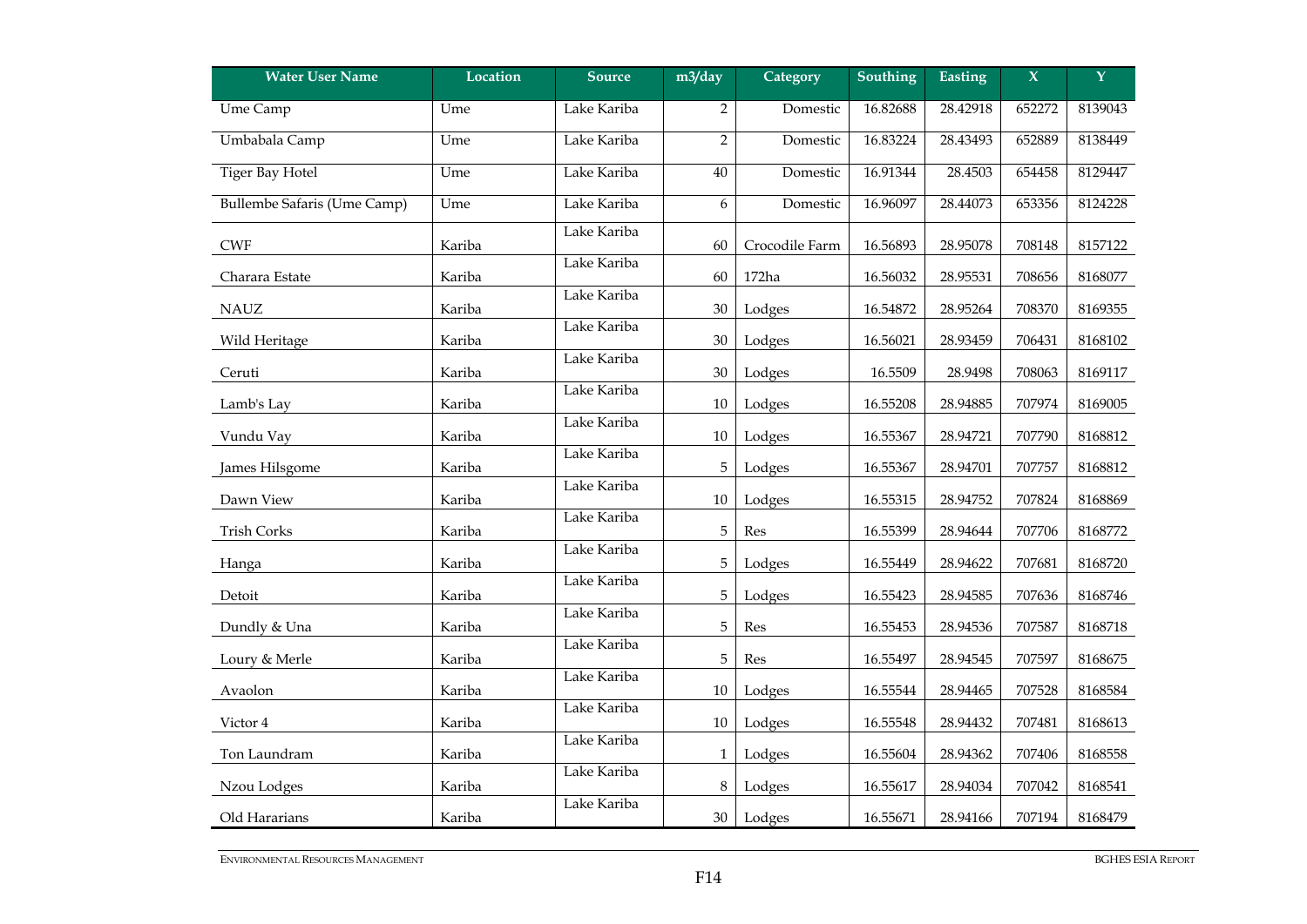| <b>Water User Name</b>  | Location       | Source      | m3/day | Category  | <b>Southing</b> | <b>Easting</b> | $\mathbf x$ | $\overline{\mathbf{Y}}$ |
|-------------------------|----------------|-------------|--------|-----------|-----------------|----------------|-------------|-------------------------|
| Carribea Bay            | Kariba         | Lake Kariba | 256    | Hotel     | 16.53416        | 28.79952       | 692040      | 8171122                 |
|                         |                | Lake Kariba |        |           |                 |                |             |                         |
| Nyanyana                | Kariba         | Lake Kariba | 15     | Parks     | 16.54678        | 28.87937       | 700549      | 8169650                 |
| Lake Croc               | Kariba         |             | 1085   | Crc Farm  | 16.54721        | 28.87354       | 699930      | 8169603                 |
| Zinwa                   | Kariba         | Lake Kariba | 15     | Domestic  | 16.53893        | 28.86623       | 699157      | 8170527                 |
| <b>Bream Farm</b>       | Kariba         | Lake Kariba | 432    | Fish Farm | 16.53011        | 28.86.67       | 698582      | 8171500                 |
| Lake Harvest            | Kariba         | Lake Kariba | 48     | Fish Farm | 16.52499        | 28.85511       | 697982      | 8172077                 |
|                         |                | Lake Kariba |        |           |                 |                |             |                         |
| <b>UZLKRS</b>           | Kariba         | Lake Kariba | 5      | $U\!Z$    | 16.52509        | 28.84106       | 696478      | 8172082                 |
| Lomagundi               | Kariba         |             | 30     | Lodges    | 16.52534        | 28.83735       | 696094      | 8172056                 |
| <b>Cutty Sark</b>       | Kariba         | Lake Kariba | 30     | Hotel     | 16.53394        | 28.81848       | 694060      | 8171125                 |
| <b>Breazes</b>          | Kariba         | Lake Kariba | 30     | Hotel     | 16.53251        | 28.81567       | 693772      | 8171280                 |
|                         | <b>Breazes</b> | Lake Kariba | 12500  |           | 16.53636        | 28.81124       | 693287      | 8170875                 |
| Municipality            |                | Lake Kariba |        | Domestic  |                 |                |             |                         |
| Municipality            | Zambezi        |             | 11000  | Domestic  | 16.53136        | 28.75743       | 687555      | 8171471                 |
| Sanyati                 | Kariba         | Lake Kariba | 60     | Lodges    | 16.81728        | 28.76779       | 688380      | 8139812                 |
| Spurwing                | Kariba         | Lake Kariba | 80     | Hotel     | 16.72741        | 28.69291       | 680482      | 8149834                 |
| Forthergill             | Kariba         | Lake Kariba | 20     | Hotel     | 16.70215        | 28.66635       | 677670      | 8152650                 |
| Eagles View             | Binga          | Lake Kariba |        |           | 17.59027        | 27.386321      | 538538      | 8055108                 |
| Stand Under development | Binga          | Lake Kariba |        |           | 17.57132        | 27.37752       | 540062      | 8057192                 |
| Stand Under development | Binga          | Lake Kariba |        |           | 17.57337        | 27.37569       | 539867      | 8056978                 |
| Jonathan Brighton       | Binga          | Lake Kariba |        |           | 17.58819        | 27.37044       | 539296      | 8055339                 |
| Stand 399 Under dev.    | Binga          | Lake Kariba |        |           | 17.58833        | 27.36943       | 539202      | 8055320                 |
| Bay Lodge               | Binga          | Lake Kariba |        |           | 17.59258        | 27.35382       | 537541      | 8054854                 |
| Croc Farm               | Binga          | Lake Kariba | nf     |           | 17.5924         | 27.35359       | 537516      | 8054875                 |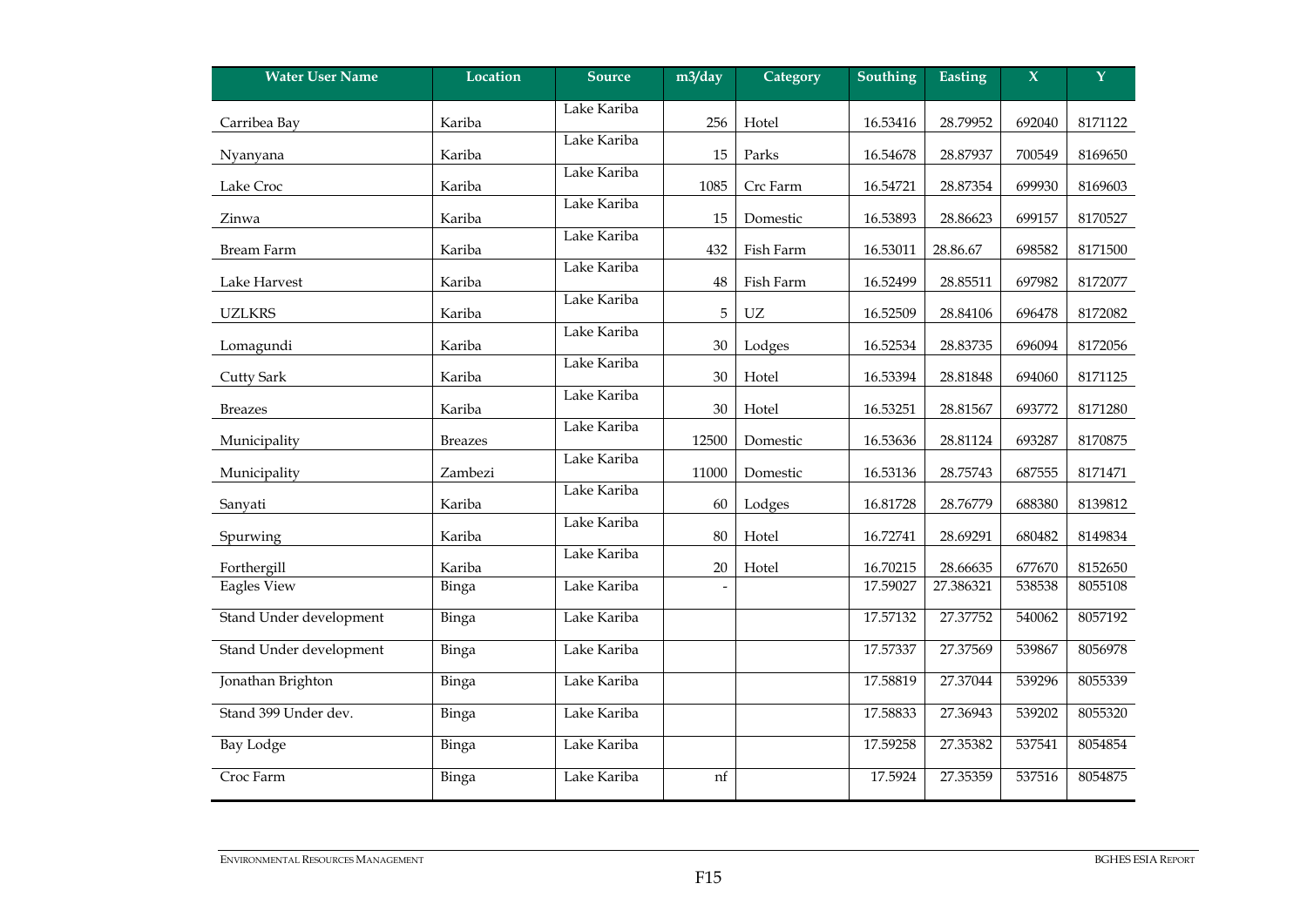| <b>Water User Name</b>       | <b>Location</b>   | <b>Source</b> | m3/day                     | Category   | <b>Southing</b> | <b>Easting</b> | $\mathbf x$ | Y       |
|------------------------------|-------------------|---------------|----------------------------|------------|-----------------|----------------|-------------|---------|
| Nyati Fisheries              | Chalala           | Lake Kariba   | $\mathop{\rm nf}\nolimits$ | Domestic   | 16.83866        | 28.28992       | 637428      | 8137845 |
| D.D.F (Filling Station)      | Chalala           | Lake Kariba   |                            |            | 16.83755        | 28.28461       | 636864      | 8137967 |
| <b>Bumi</b> Enterprises      | Chalala           | Lake Kariba   | nf                         | Domestic   | 16.8376         | 28.28095       | 636480      | 8137975 |
| Njovana                      | Chalala           | Lake Kariba   | $\mathop{\rm nf}\nolimits$ | Domestic   | 16.83651        | 28.27959       | 636308      | 8138090 |
| D.D.F Rest Camp              | <b>Bumi Hills</b> | Lake Kariba   | $\mathbf{nf}$              | Domestic   | 16.81063        | 28.34304       | 643115      | 8140910 |
| Mr. Gift (Under Deve.)       | Mlibizi           | Lake Kariba   |                            | Domestic   | 17.94297        | 27.07831       | 508294      | 8016122 |
| Zinwa                        | Mlibizi           | Lake Kariba   | nf                         | Industrial | 17.94326        | 27.08887       | 509411      | 8016090 |
| Proposed Irrigation Scheme). | Mlibizi           | Lake Kariba   |                            |            | 17.96289        | 27.09398       | 509938      | 8013915 |
| Zambezi Primary Sch          | Zambezi Mission   | Lake Kariba   | 10 <sub>nf</sub>           |            | 17.88034        | 27.16868       | 517867      | 8023050 |
| <b>Ben Downs</b>             | Chirundu          | Zambezi River | Borehole                   |            | 16.05175        | 28.85426       | 698366      | 8224460 |
| John Gibson (Under dev.)     | Kanyemba          | Zambezi River |                            |            | 15.63637        | 30.4059        | 221878      | 8269585 |
| Msampakaruma F. Camp         | Ume               | Lake Kariba   | na                         | Domestic   | 16.8442         | 28.40712       | 649918      | 8137145 |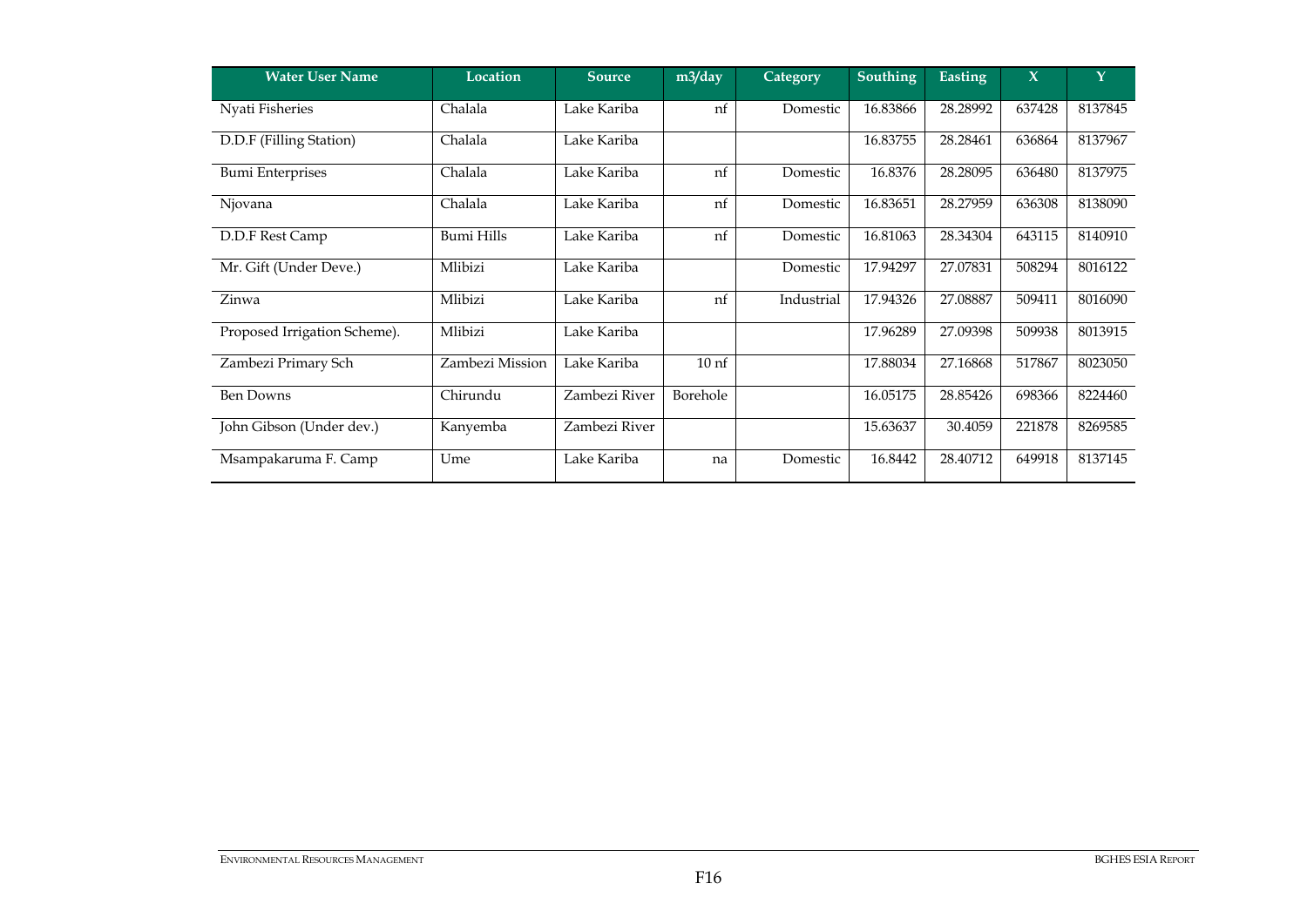#### *F2WATER QUALITY MONITORING DATA*

#### **Parameter Zambezi River at Batoka HES Site Sep 97 Oct 97 Nov 97 Dec 97 Jan 98 Feb 98**  Flow (m3/s) [1] 193 1 152 157 231 579 1,052 pH 7.41 8.48 7.3 6.9 6.7 6.9 Cond (μS/cm) 109 103 80 89 79 55 BOD (mg/l)  $9.8$   $8.5$   $20.2$   $45.7$   $10.1$  10.1 10.2 Turb NTU 1.7 1 2.4 1 4.8 1 3.9 1 5.3 1 13.0  $13.0$ TDS (mg/l) 50 55 50 45 40 50 30 PO<sub>4</sub> (μg/l)  $1.5$  1.1 2.1 2.3 2.1 3.4  $(1)$  17.6  $14.4$  24.2  $22.7$  35.0 NO<sub>3</sub> (μg/l) 18.3 12.2  $\vert$  17.1 17.8 15.3  $\vert$  3.3 12.2 TN (μg/l) - 1474 2115 800 229 761 Cu (mg/l) nd nd Nd nd - -Ni (mg/l) nd nd Nd nd - - -Pb (mg/l) and the other hand the other hand the model of the model of the model of the model of the model of t  $\text{Zn (mg/l)}$  and  $\text{nd}$  and  $\text{Nd}$  and  $\text{nd}$  and  $\text{nd}$  -  $\text{nd}$  -Mn (mg/l) nd | nd | Nd | nd | - | -Mg (mg/l) 5.4 5.9 7 5.5 3.8 7 5.8 - 1 Ca (mg/l) 10.9 10.9 10.9 16 9.8 14.2 1 - 1 Fe (mg/l) 0.1 0.01 0.1 nd - -K (mg/l)  $1.5$   $1.5$   $1.9$   $1.6$   $1.6$  -  $1$ Na (mg/l) 2.2 1.9 1.8 2.4 - - Cd (mg/l) nd nd Nd nd - - -Cr (mg/l) and the 0.03 Nd nd - - -Hg (mg/l) nd | | Nd nd | - | - $SO_4 \text{(mg/l)}$  - 103.0 14.7 - - -Total coliforms (MPN/100ml) 1100+ 1 1100+ 1 80 1 1100 1 122 1 75 75

#### *Table F2.1 Summary of Water Quality Monitoring Data, 1997/98 (ZRA, 1998)*

Data source: Batoka Gorge HES Feasibility Report – Further EIA Studies, ZRA (Civil Consult (Pvt) Ltd and Soils Incorporated (Pvt) Ltd, May 1998)

nd – not detected

[1] Average daily flow taken from ZRA gauging record at Victoria Falls on date of sampling.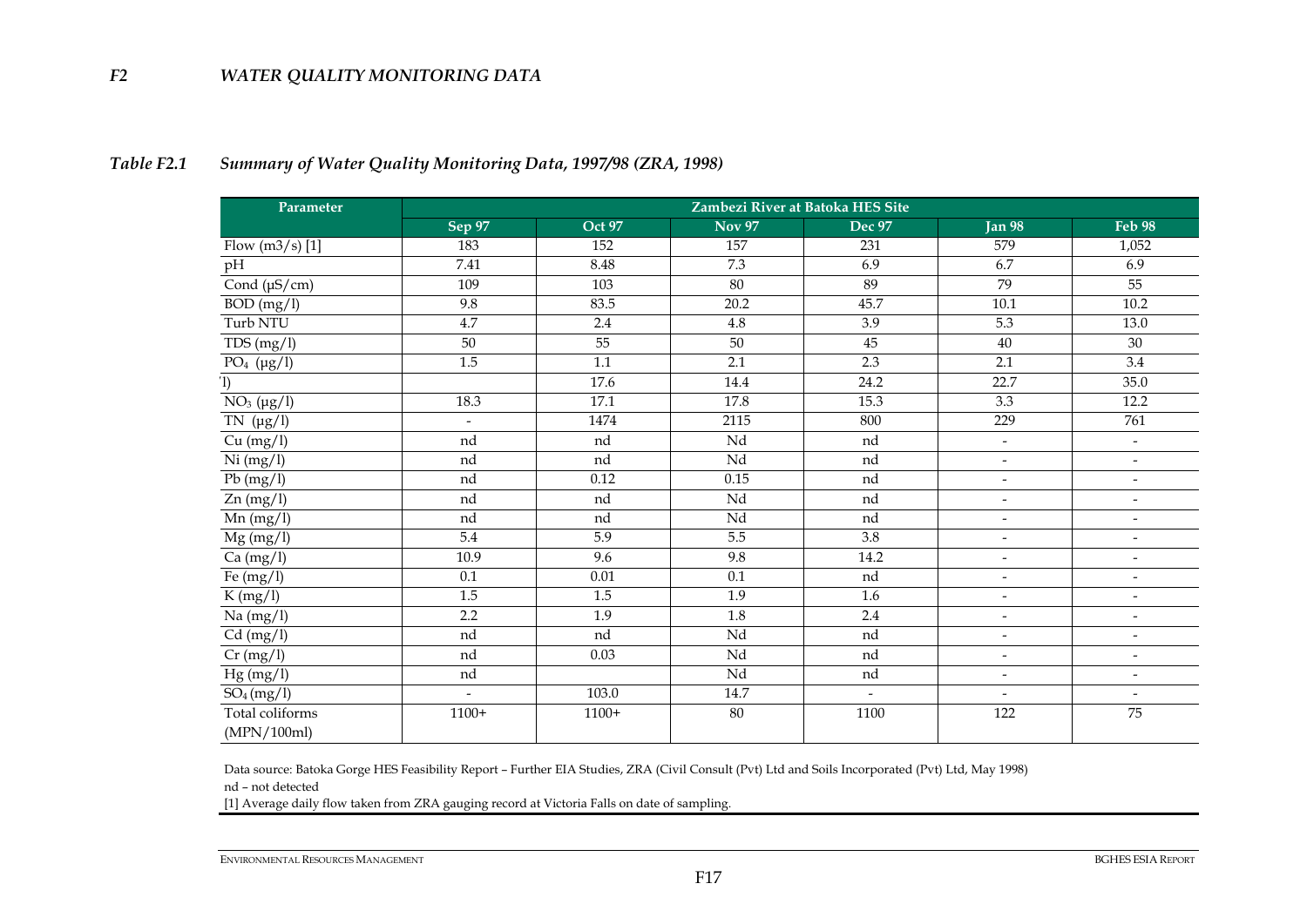| Parameter                                                                                                                                                        |        |         | Zambezi River at A'Zambezi River Lodge (u/s Victoria Falls) |         |                          |                          |        |                          | Zambezi River at Rapid 11 (d/s Victoria Falls) |        |                          |                          |
|------------------------------------------------------------------------------------------------------------------------------------------------------------------|--------|---------|-------------------------------------------------------------|---------|--------------------------|--------------------------|--------|--------------------------|------------------------------------------------|--------|--------------------------|--------------------------|
|                                                                                                                                                                  | Sep 97 | Oct 97  | <b>Nov 97</b>                                               | Dec 97  | Jan 98                   | Feb 98                   | Sep 97 | Oct 97                   | <b>Nov 97</b>                                  | Dec 97 | Jan 98                   | Feb 98                   |
| Flow $(m3/s)$                                                                                                                                                    | 183    | 152     | 157                                                         | 231     | 579                      | 1,052                    | 183    | 152                      | 157                                            | 231    | 579                      | 1,052                    |
| $[1]$                                                                                                                                                            |        |         |                                                             |         |                          |                          |        |                          |                                                |        |                          |                          |
| pH                                                                                                                                                               | 7.36   | 7.88    | 7.1                                                         | 7.2     | 6.7                      | 6.8                      | 7.23   | $\overline{\phantom{a}}$ | 7.3                                            | 7.1    | 6.7                      | 6.9                      |
| Cond $(\mu S/cm)$                                                                                                                                                | 93     | 102     | 91                                                          | 86      | 75                       | 55                       | 94     | 103                      | 82                                             | 83     | 84                       | 55                       |
| $BOD$ (mg/l)                                                                                                                                                     | 20.1   | 58.5    | 20.2                                                        | 20.3    | 20.3                     | 20.3                     | 40.5   | 58.5                     | 20.2                                           | 25.4   | 40.8                     | 20.3                     |
| Turb NTU                                                                                                                                                         | 3.9    | 2.7     | 4.3                                                         | 2.8     | 5.3                      | 8.0                      | 3.8    | 2.6                      | 5.0                                            | 4.3    | 7.0                      | 10.0                     |
| $\overline{\text{TDS}}$ (mg/l)                                                                                                                                   | 50     | 50      | 45                                                          | 40      | 40                       | 30                       | 50     | 70                       | 50                                             | 45     | 50                       | 30                       |
| $PO_4$ ( $\mu g/l$ )                                                                                                                                             | 1.2    | 1.9     | 2.1                                                         | $1.4\,$ | 2.5                      | 3.6                      | 2.4    | $1.3\,$                  | 2.3                                            | 2.1    | 2.5                      | 4.2                      |
| $TP$ ( $\mu g/l$ )                                                                                                                                               |        | 11.5    | 14.9                                                        | 14.7    | 8.9                      | 24.2                     |        | 17.8                     | 13.5                                           | 17.2   | 22.1                     | 29.9                     |
| $NO3 (\mu g/l)$                                                                                                                                                  | 4.2    | 3.5     | 7.1                                                         | 5.4     | 5.2                      | 4.4                      | 9.0    | 8.4                      | 10.4                                           | 12.6   | 6.2                      | 8.6                      |
| TN $(\mu g/l)$                                                                                                                                                   |        | 1543    | 2780                                                        | 460     | 446                      | 774                      |        | 1536                     | 2206                                           | 363    | 485                      | 649                      |
| Cu (mg/l)                                                                                                                                                        | nd     | nd      | nd                                                          | nd      |                          | $\overline{\phantom{a}}$ | nd     | nd                       | nd                                             | nd     | $\overline{\phantom{a}}$ |                          |
| Ni (mg/l)                                                                                                                                                        | nd     | nd      | nd                                                          | nd      | $\overline{\phantom{a}}$ | $\overline{\phantom{a}}$ | nd     | nd                       | nd                                             | nd     | $\overline{\phantom{a}}$ |                          |
| $Pb$ (mg/l)                                                                                                                                                      | 0.2    | 0.06    | 0.09                                                        | 0.03    | $\overline{\phantom{a}}$ | $\overline{\phantom{a}}$ | 0.03   | 0.12                     | 0.23                                           | nd     | $\overline{\phantom{a}}$ |                          |
| $Zn$ (mg/l)                                                                                                                                                      | nd     | nd      | nd                                                          | nd      | $\overline{\phantom{a}}$ | $\overline{\phantom{a}}$ | nd     | nd                       | nd                                             | nd     | $\overline{\phantom{a}}$ |                          |
| $\overline{M}n$ (mg/l)                                                                                                                                           | nd     | nd      | nd                                                          | nd      | $\overline{\phantom{a}}$ | $\overline{\phantom{a}}$ | nd     | nd                       | nd                                             | nd     | $\overline{\phantom{a}}$ | $\overline{\phantom{a}}$ |
| $Mg$ (mg/l)                                                                                                                                                      | 5.6    | $6.0\,$ | 6.9                                                         | 1.2     | $\overline{\phantom{a}}$ | $\overline{\phantom{a}}$ | 5.6    | 8.5                      | 6.7                                            | 3.6    | $\overline{\phantom{a}}$ |                          |
| Ca (mg/l)                                                                                                                                                        | 11.0   | 10.8    | 11.1                                                        | 8.2     |                          |                          | 11.4   | 13.3                     | 9.9                                            | 12.6   | $\overline{\phantom{a}}$ |                          |
| Fe $(mg/l)$                                                                                                                                                      | 0.1    | 0.01    | 0.1                                                         | nd      | $\overline{\phantom{a}}$ | $\overline{\phantom{a}}$ | 0.1    | 0.01                     | 0.1                                            | nd     | $\overline{\phantom{a}}$ |                          |
| K(mg/l)                                                                                                                                                          | 1.4    | 1.5     | 2.0                                                         | 0.7     | $\overline{\phantom{a}}$ | $\overline{\phantom{a}}$ | 1.4    | 1.4                      | 1.9                                            | 1.5    | $\overline{\phantom{a}}$ |                          |
| $\overline{Na}$ (mg/l)                                                                                                                                           | 2.2    | 1.8     | 2.2                                                         | 0.7     | $\overline{\phantom{a}}$ | $\overline{\phantom{a}}$ | 1.9    | 2.0                      | 1.9                                            | 2.2    | $\overline{\phantom{a}}$ |                          |
| $Cd$ (mg/l)                                                                                                                                                      | nd     | nd      | nd                                                          | nd      | $\overline{\phantom{a}}$ | $\overline{\phantom{a}}$ | nd     | nd                       | nd                                             | nd     | $\overline{\phantom{a}}$ |                          |
| $Cr$ (mg/l)                                                                                                                                                      | nd     | 0.02    | nd                                                          | nd      | $\overline{\phantom{a}}$ | $\overline{\phantom{a}}$ | nd     | 0.05                     | nd                                             | nd     | $\overline{\phantom{a}}$ | $\overline{\phantom{a}}$ |
| $Hg$ (mg/l)                                                                                                                                                      | nd     | nd      | nd                                                          | nd      | $\overline{\phantom{a}}$ | $\overline{\phantom{a}}$ | nd     | nd                       | nd                                             | nd     | $\overline{\phantom{a}}$ |                          |
| $SO_4$ (mg/l)                                                                                                                                                    |        | 34.5    | 24.6                                                        |         |                          |                          |        | 75.0                     | 24.6                                           |        |                          |                          |
| Total                                                                                                                                                            | 460    | 350     | 60                                                          | 250     | 54                       | 460                      | >1100  | >1100                    | 250                                            | >1100  | 93                       | >1100                    |
| coliforms                                                                                                                                                        |        |         |                                                             |         |                          |                          |        |                          |                                                |        |                          |                          |
| (MPN/100ml)                                                                                                                                                      |        |         |                                                             |         |                          |                          |        |                          |                                                |        |                          |                          |
| Data source: Batoka Gorge HES Feasibility Report - Further EIA Studies (Civil Consult (Pvt) Ltd and Soils Incorporated (Pvt) Ltd, May 1998)<br>nd - not detected |        |         |                                                             |         |                          |                          |        |                          |                                                |        |                          |                          |

### *Table F2.2 Summary of Water Quality Monitoring Data, 1997/98 (ZRA, 1998)*

[1] Average daily flow taken from ZRA gauging record at Victoria Falls on date of sampling.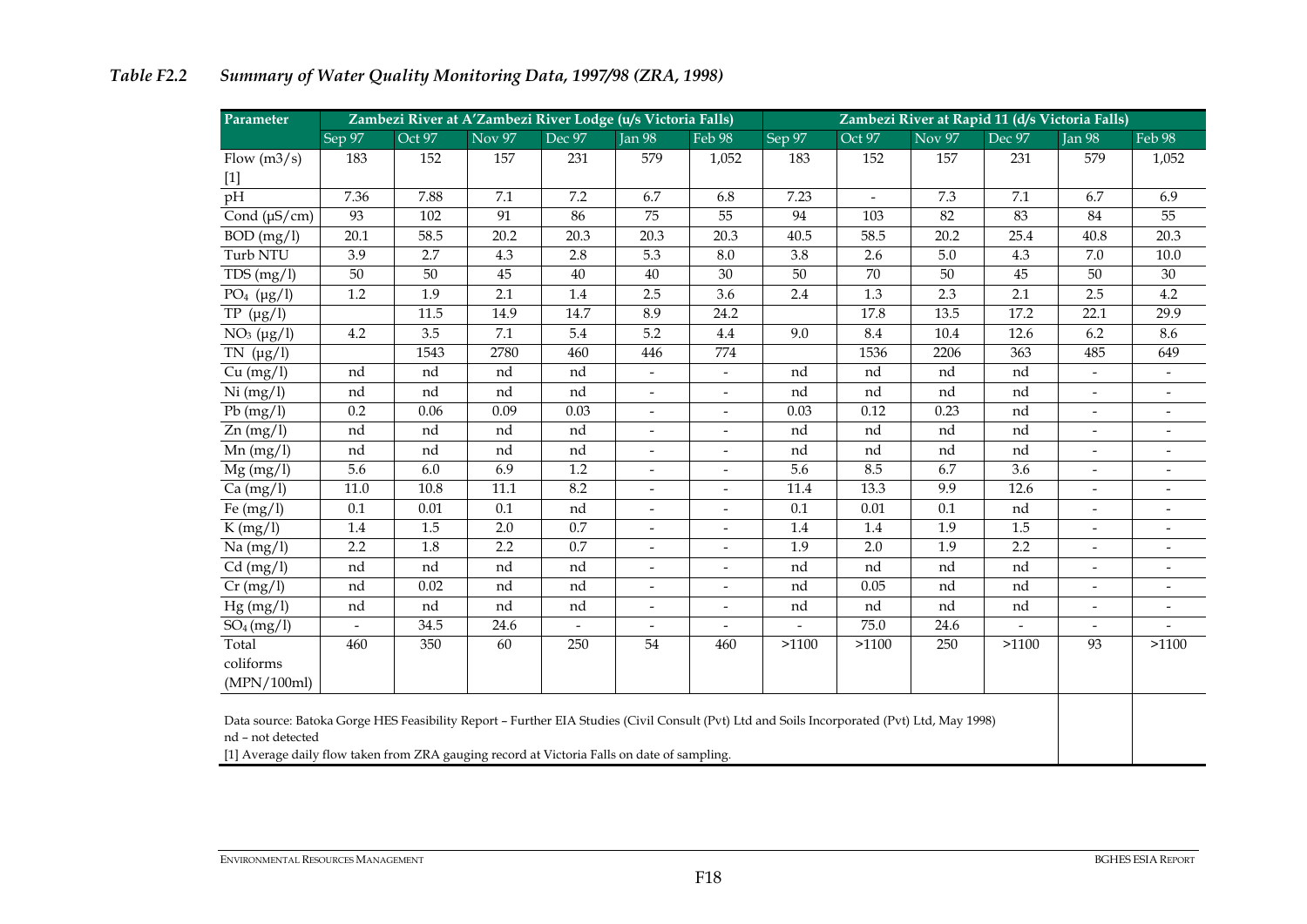#### **Parameter Zambezi River at Big Tree, u/s Victoria Falls July 2003 October 2003 February 2004 May 2004**  Flow (m3/s) [2] 1,100 231 905 3,534  $T$  (°C) 26.4 28.3 20.2 pH 7.63 7.63 6.93 7.5 1 6.4 TSS (mg/l) 5.23  $\qquad$  5.23  $\qquad$  5.23 Cond. (μS/cm) 82 86.6 36 Alkal. (mg/l) 36.4 50.43 43.7 8.99 *Major elements:*  Cl-  $(\text{mg/l})$  1.04 1.04 6.35 1.82 1.82 0.63 NO3- (mg/l) <dl 0 .05 < dl < dl  $SO4$ --  $(mg/l)$  6.61 6.61 31.64 2.43 0.27 K (mg/l)  $0.65$  1.13 1.9 0.44 Na  $(\text{mg/l})$  2 .37 3.29  $\sqrt{3.3}$  3.3 3 3 3 3 3 3 3 3 3 4  $1.73$ Ca (mg/l) 8 .45 8 .45 9.59 13.6 3.68  $Mg (mg/l)$  6.25  $2.82$   $1.53$   $17.2$   $17.2$   $6.25$ Al (μg/l) 6.42  $(1)$  0.42  $(1)$  0.52  $(399)$  49.55 Si (mg/l) 23.37 6.7 8.5 8.5 3.44 *Trace elements:*  As (μg/l) 6.332 0.333 0.87 0.87 0.4 Cd (μg/l) 0.0009 0.093 0.003 0.001 Co (μg/l)  $0.12$  0.137 0.123 0.48 0.12 Cr (μg/l) 6.41 0.451 0.451 0.594 1.35 0.41 Cu (μg/l)  $0.58$  0.212  $0.212$  0.263  $0.263$  2.38  $0.58$ Fe (μg/l) 262 268 180 108 262 262 262 269 180 180 262 262 262 262 27 280 27 280 27 280 27 280 27 280 27 280 27 280 27 280 27 280 27 280 27 280 27 280 27 280 27 280 27 280 27 280 27 280 27 280 27 280 27 280 27 280 27 280 2 Mn (μg/l)  $10.8$  10.8 29.1 24.89 5.64 Ni (μg/l)  $0.353$  0.696 1.32 1.32 0.2 Pb (μg/l)  $0.076$  0.0527 0.32 0.32 0.1 Ti (μg/l) 11.3 11.3 8.24 83.76 17.88  $V(\mu g/I)$  0.6 0.49 3.96 0.91  $\text{Zn (}\mu\text{g/l)}$  3.19 3.19 Hg (μg/l) 0.032 n/a dl 0.007 *Pesticides:*  PCB (μg/L) - - < 0.070 - 2,4-D (μg/L) - - < 0.100 - DDT (μg/L) - - < 0.022 -  $\frac{1}{2}$ Endosulfan (μg/L) -  $\leq 0.010$  -

#### *Table F2.3 Summary of Water Quality Monitoring Data, 2003/04 (ZRA, 2005)*

ENVIRONMENTAL RESOURCES MANAGEMENT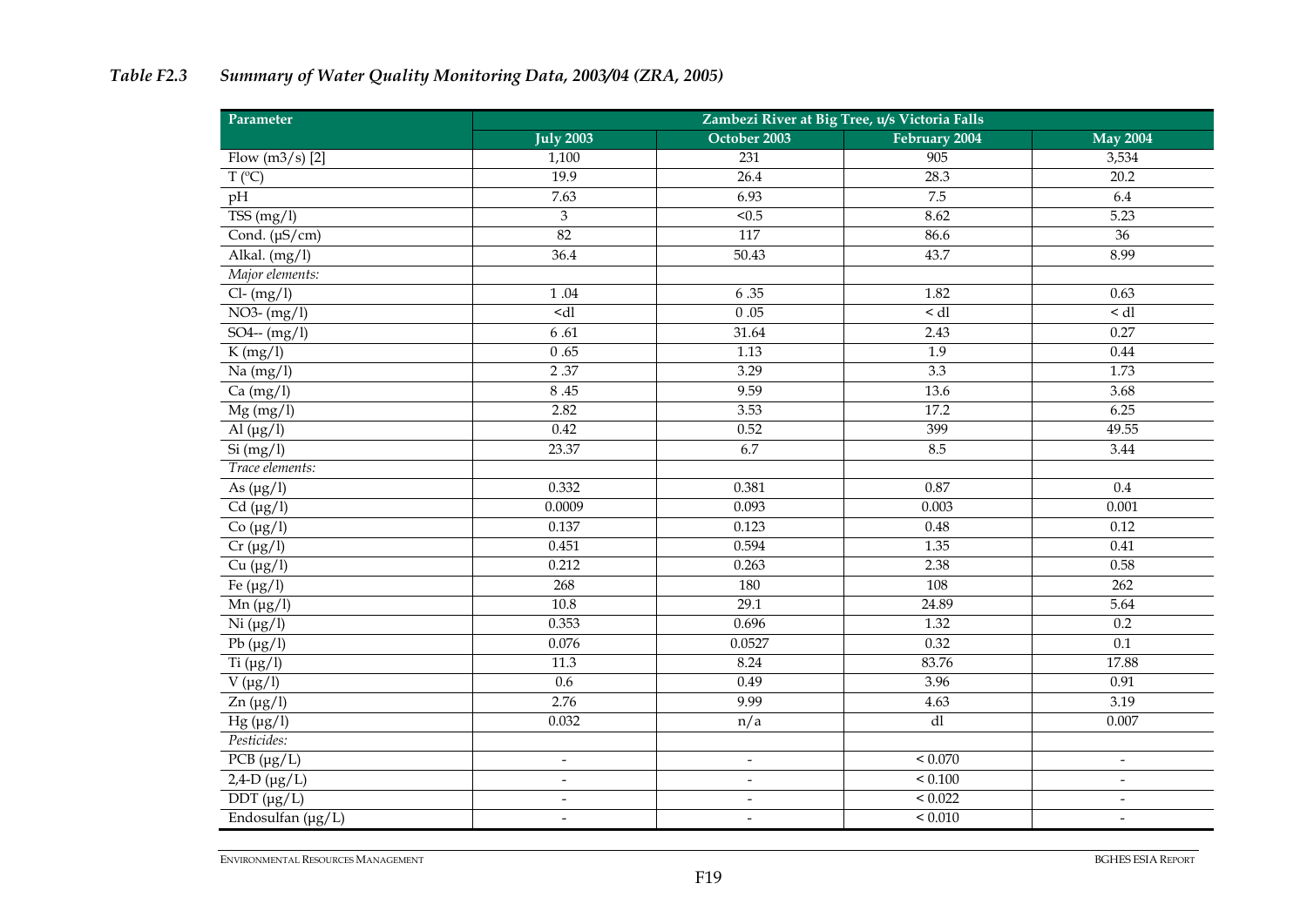| Glyphosate $(\mu g/L)$   |  | ${}_{0.050}$ |  |
|--------------------------|--|--------------|--|
| Methoxychlor $(\mu g/L)$ |  | ${}_{0.050}$ |  |
| Aldrin $(\mu g/L)$       |  | ${}_{0.020}$ |  |
| Dieldrin (µg/L)          |  | ${}_{0.010}$ |  |
| Endrin $(\mu g/L)$       |  | ${}_{0.010}$ |  |
| Heptachlor $(\mu g/L)$   |  | ${}_{0.010}$ |  |

Data source: Pollution Monitoring and Management on the Zambezi River, ZRA and FFEM/AFD Technical Report: Water Quality Analyses (BRLi, March 2005)

[1] Average monthly flow taken from ZRA gauging record at Victoria Falls (precise sampling date not known).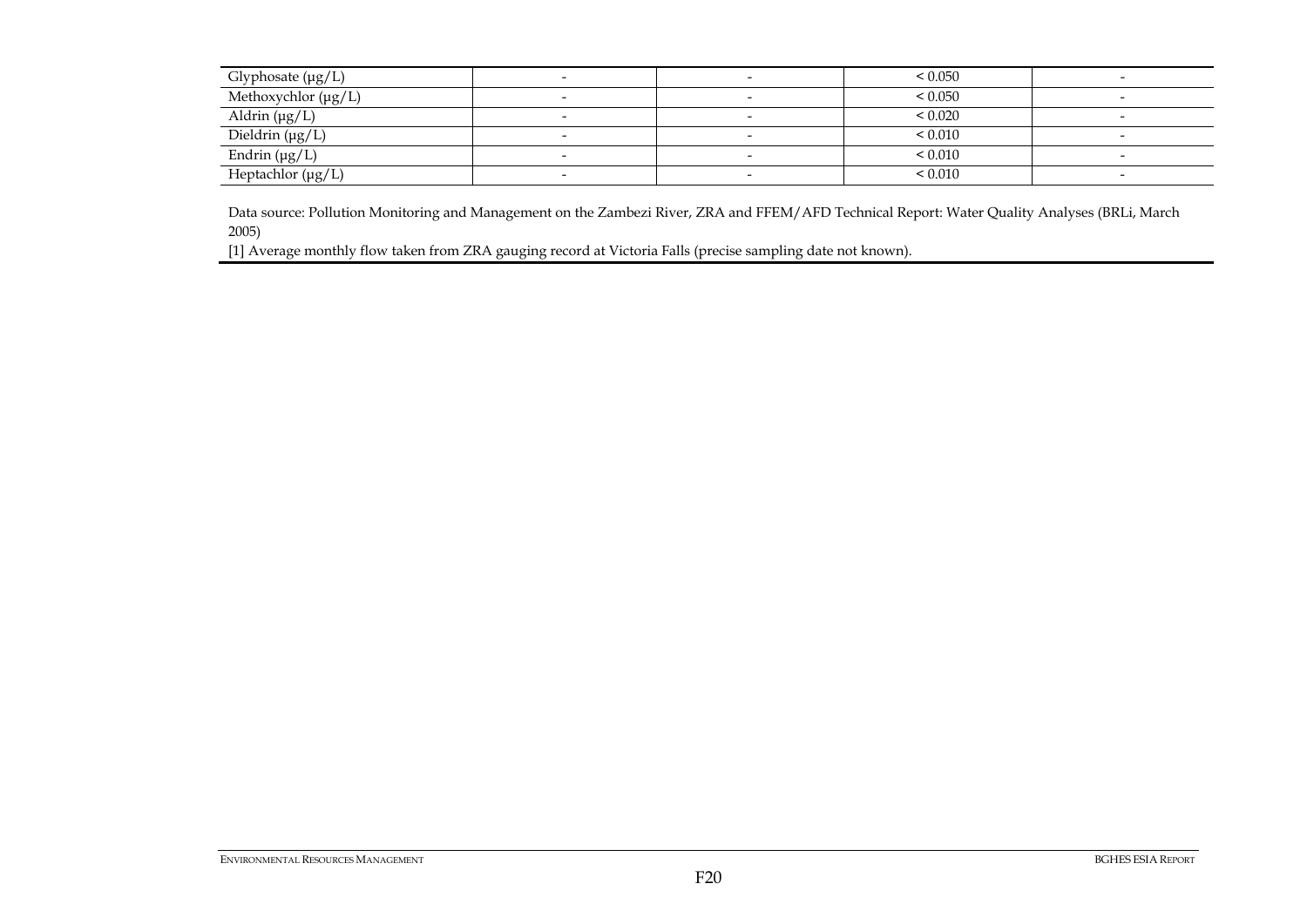### *Table F2.4 Water Quality Monitoring Data for Zambezi River at Big Tree (ZRA, January 2015)*

| STATION NAME: BIG TREE (VIC FALLS) |                   |                  |      |                   |             |                         |              |                                                      |                          |                                           |                       |                         |                          |          |
|------------------------------------|-------------------|------------------|------|-------------------|-------------|-------------------------|--------------|------------------------------------------------------|--------------------------|-------------------------------------------|-----------------------|-------------------------|--------------------------|----------|
| LOCATION                           |                   |                  |      |                   |             |                         |              |                                                      |                          |                                           |                       |                         |                          |          |
| <b>ELEVATION</b>                   |                   |                  |      |                   |             |                         |              |                                                      |                          |                                           |                       |                         |                          |          |
|                                    |                   |                  |      |                   |             |                         |              |                                                      |                          |                                           |                       |                         |                          |          |
| DATE                               |                   | <b>PARAMETER</b> |      |                   |             |                         |              |                                                      |                          |                                           |                       |                         |                          |          |
| dd/mm/yy                           | Station<br>ID     | Temp, °C         | pH   | EC,<br>$\mu$ S/cm | DO.<br>mg/L | TSS,<br>mg/L            | TDS,<br>mg/L | Total<br>Alkalinity,<br>mg/L as<br>CaCO <sub>3</sub> | Turbidity,<br><b>NTU</b> | <b>Total</b><br>Phosphoru<br>$s, \mu g/l$ | Ammonia,<br>µg/L NH-N | Ortho P,<br>$\mu$ g/l   | Chlorophyll<br>$\mu$ g/L | Cl, mg/L |
|                                    | 03/02/10 VicFalls | 29.2             | 7.33 | 23                | 8.14        | 15                      | 15.41        | 40.8                                                 | 23                       |                                           |                       |                         |                          |          |
|                                    | 17/03/10 VicFalls | 27.7             | 7.51 | 52                | 6.45        | 21                      | 34.8         |                                                      | 27                       |                                           |                       |                         |                          |          |
|                                    | 24/04/10 VicFalls | 25.7             | 7.05 | 36.00             | 6.31        | 9.00                    | 24.1         | 20.3                                                 | 7.0                      | 40                                        |                       |                         |                          |          |
|                                    | 28/05/10 VicFalls | 22.1             | 6,44 | 36                | 6.98        | 7                       | 24.1         | 19.3                                                 | 5                        |                                           |                       |                         |                          |          |
|                                    | 29/06/10 VicFalls | 18.3             | 6.86 | 52                | 8.6         | 5                       | 34.8         | 52.4                                                 | 6                        | 160                                       |                       |                         |                          |          |
|                                    | 21/08/10 VicFalls | 19.4             | 7.56 | 86                | 7.98        | 6.00                    | 57.6         | 49.0                                                 | 4.35                     |                                           |                       |                         |                          |          |
|                                    | 27/09/10 VicFalls | 23.3             | 7.94 | 100               | 8.05        | 3                       | 67.0         | 51.8                                                 | 4                        | 176                                       |                       |                         |                          |          |
|                                    | 26/10/10 VicFalls | 29.7             | 8.54 | 109               | 9.4         | 4                       | 73.0         | 55.5                                                 | 4.25                     | 96                                        |                       |                         |                          |          |
|                                    | 24/11/10 VicFalls | 28.4             | 7.88 | 112               | 6.22        | 5                       | 75.0         | 77.2                                                 | 5.1                      | 96                                        |                       |                         |                          |          |
|                                    | 29/12/10 VicFalls | 27.5             | 8.56 | 100               | 12.2        | 6                       | 67.0         | 51                                                   | 5.87                     | 128                                       |                       |                         |                          |          |
|                                    | 29/01/11 VicFalls | 25.9             | 7.28 | 68                | 6.81        | 12                      | 45.56        | 32.2                                                 | 15                       | 144                                       | 46.62                 |                         |                          |          |
|                                    | 28/02/11 VicFalls | 25               | 7.26 | 47                | 6.41        | 8                       | 31.49        | 24.2                                                 | 9.44                     | 112                                       | 22.09                 |                         |                          |          |
|                                    | 22/03/11 VicFalls | 28.1             | 7.3  | 36                | 5.95        | 7                       | 24.12        | 19.1                                                 | 8.09                     | 192                                       | 106.2                 |                         |                          |          |
|                                    | 30/04/11 VicFalls | 26.1             | 6.91 | 36                | 5.88        | 8                       | 24.12        | 20.1                                                 | 8.4                      | 192                                       | 20.85                 |                         |                          |          |
|                                    | 21/05/11 VicFalls | 22.1             | 7.23 | 35                | 8.06        | 5                       | 23.45        | 23.7                                                 | 4.06                     | 304                                       | 31.57                 |                         |                          |          |
|                                    | 29/06/11 VicFalls | 17.5             | 7.28 | 52                | 9.84        | 6                       | 34.84        | 29.6                                                 | 4.64                     | 144                                       | 30.66                 |                         |                          |          |
|                                    | 16/07/11 VicFalls | 17.3             | 7.44 | 63                | 10.68       | 6                       | 42.21        | 39.8                                                 | 4.96                     | 96                                        | 20.43                 |                         |                          |          |
|                                    | 30/08/11 VicFalls | 21.8             | 6.87 | 87                | 9.2         | $\overline{2}$          | 58.29        | 57.6                                                 | 3.31                     | 112                                       | 39.81                 |                         |                          |          |
|                                    | 29/09/11 VicFalls | 23.3             | 7.76 | 97                | 7.48        | 5                       | 64.99        | 59.2                                                 | 2.68                     | 176                                       | 28.44                 |                         |                          |          |
|                                    | 28/10/11 VicFalls | 29.5             | 8.2  | 106               | 7.24        | 5                       | 71.02        | 60.1                                                 | 3.2                      | 336                                       | 37.91                 |                         |                          |          |
|                                    | 29/11/11 VicFalls | 27.3             | 8.86 | 100               | 9.12        | 6                       | 67           | 54.8                                                 | 4.8                      | 480                                       | 56.15                 |                         |                          |          |
|                                    | 25/12/11 VicFalls | 28.2             | 7.14 | 99                | 7.5         | 6                       | 66.33        | 59.1                                                 | 5.32                     | 20                                        | 27.25                 |                         |                          |          |
|                                    | 28.01.12 VicFalls | 26.5             | 6.18 | 67                | 6.72        | 16                      | 44.89        | 44.5                                                 | 12                       | 70                                        | 187.45                |                         |                          |          |
|                                    | 16.02.12 VicFalls | 28.1             | 7.5  | 62                | 6.62        | 16                      | 46.5         | 43                                                   | 16.3                     | 90                                        | 24.77                 | 60                      | 3.8                      |          |
|                                    | 29-03-12 VicFalls | 27.4             | 7.19 | 38                | 6.27        | $\overline{7}$          | 28.5         | 88.9                                                 | 5.1                      | 60                                        | 26.42                 | 50                      |                          |          |
|                                    | 25-04-12 VicFalls | 24               | 6.23 | 75                | 7.16        | 11                      | 56.25        | 30                                                   | 5.74                     | 30                                        | 4.13                  | 10                      | $\mathbf{1}$             |          |
|                                    | 23-05-12 VicFalls | 22.1             | 7.22 | 26                | 7.02        | 4                       | 19.5         | 28.5                                                 | 3.2                      | 20                                        | 9.91                  | 10                      | < 0.1                    |          |
|                                    | 30-06-12 VicFalls | 19.1             | 7.75 | 41                | 9.95        | 5                       | 30.75        | 51.9                                                 | 3                        | 40                                        | 20.64                 | 10                      | 0.1                      |          |
|                                    | 13.07.12 VicFalls | 18.3             | 6.11 | 81                | 9.68        | 10                      | 60.75        | 90.3                                                 | 3.12                     | 20                                        | 18.17                 | 10                      | $\circ$                  |          |
|                                    | 28.08.12 VicFalls | 21.8             | 8.12 | 69                | 8.38        | 4                       | 69.75        | 63.2                                                 | 10.3                     | 40                                        | 19.98                 | 10                      | o                        |          |
|                                    | 20.09.12 VicFalls | 25.7             | 8.07 | 84                | 9.05        | 6                       | 63           | 66.1                                                 | 5.3                      | 40                                        | 40.76                 | 20                      | o                        |          |
|                                    | 18.10.12 VicFalls | 26.1             | 7.91 | 96                | 7.58        | 4                       | 72           | 71.5                                                 | 3.2                      | 40                                        | 46.45                 | 20                      | 12.1                     |          |
|                                    | 16.11.12 VicFalls | 26.6             | 7.91 | 94                | 8.02        | $\overline{2}$          | 70.5         | 61.4                                                 | 1.5                      | 50                                        | 45.63                 | 20                      | 1.5                      |          |
|                                    | 12.12.12 VicFalls | 27.5             | 7.79 | 88                | 7.91        | 4                       | 66           | 40.6                                                 | 5.6                      | 20                                        | 28.22                 | 3                       | 10                       |          |
|                                    | 18.01.13 VicFalls | 26.9             | 7.33 | 64                | 6.83        | 15                      | 48           | 41.4                                                 | 16.4                     | 30                                        | 30.33                 | 10                      | э                        |          |
|                                    | 08.02.13 VicFalls | 27.7             | 7.24 | 53                | 5.84        | 15                      | 39.75        | 36.6                                                 | 18.8                     | 40                                        | 31.25                 | 10                      | 10.6                     | 1.28     |
|                                    | 25.03.13 VicFalls | 27.7             | 7.54 | 23                | 6.18        | $\overline{2}$          | 17.25        | 28.8                                                 | 1.9                      | 20                                        | 30.52                 | 10                      | < 0.1                    | < 0.44   |
|                                    | 19.04.13 VicFalls | 25.2             | 7.43 | 0.19              | 6.75        | $\overline{2}$          | 1.43         | 33.6                                                 | 2.1                      | 30                                        | 35.44                 | 10                      | 4.6                      | < 0.44   |
|                                    | 16.05.13 VicFalls | 22.1             | 6.86 | 27                | 7.33        | 3.5                     | 20.28        | 29.1                                                 | 2.3                      | 30                                        | 22.22                 | 10                      | < 0.1                    | < 0.44   |
|                                    | 24.06.13 VicFalls | 18.4             | 7.28 | 49                | 8.65        | 3.5                     | 36.80        | 41.9                                                 | 4.2                      | 20                                        | 11                    | 10                      | 4.5                      | 0.35     |
| 07/10/2013 VicFalls                |                   | 19               | 7.37 | 63                | 9.19        | $\overline{4}$          | 47.25        | 51                                                   | 5.1                      | 30                                        | 33                    | 10                      | 5.3                      | 0.39     |
|                                    | 30/08/13 VicFalls | 22.1             | 7.35 | 74                | 8.47        | 3.5                     | 55.5         | 58.3                                                 | 5.5                      | $\overline{7}$                            | 6                     | 3                       | 3.8                      | 1.97     |
| 28/9/2013 VicFalls                 |                   | 26.9             | 7.1  | 83                | 8.3         | $\overline{\mathbf{3}}$ | 62.25        | 55.4                                                 | 8.5                      | 8.8                                       | 10.91                 | 5                       | 3.8                      | 1.88     |
|                                    | 26/10/13 VicFalls | 26.7             | 7.56 | 82                | 7.84        | 3.5                     | 61.5         | 61.8                                                 | 2.6                      | 7.7                                       | 10.9                  | 3                       | < 0.1                    | 2.12     |
| 22/11/13                           | Vic Falls         | 27.7             | 7.85 | 80                | 7.78        | 2.75                    | 60           | 69.8                                                 | 3                        | $\overline{7}$                            | 13.6                  | $\overline{\mathbf{2}}$ | 2.3                      | 2.53     |
| 16/12/13                           | Vic Falls         | 27.9             | 7.86 | 98                | 8.34        | 5                       | 73.5         | 56.1                                                 | 11.2                     | 9.7                                       | 15                    | $\triangleleft$         | 5.3                      | 2.42     |
| 30/01/14                           | Vic falls         | 27.6             | 7.13 | 6.22              | 7.15        | 5.6                     | 46.65        | 45.4                                                 | 17.4                     | 12.12                                     | 21.8                  |                         | 8.3                      | 1.68     |
| 02/12/2014                         | Vic falls         | 26.9             | 6.98 | 43                | 6.92        | 15                      | < 100        | 37.9                                                 | 16.9                     | <4.7                                      | 24.3                  |                         | 9.1                      | 1.18     |
| 22/03/14                           | Vic falls         | 28               | 6.55 | 4.3               | 6.25        | 13.2                    | < 100        | 32.5                                                 | 15.6                     | <4.7                                      | < 15.3                |                         | 21.8                     | 0.99     |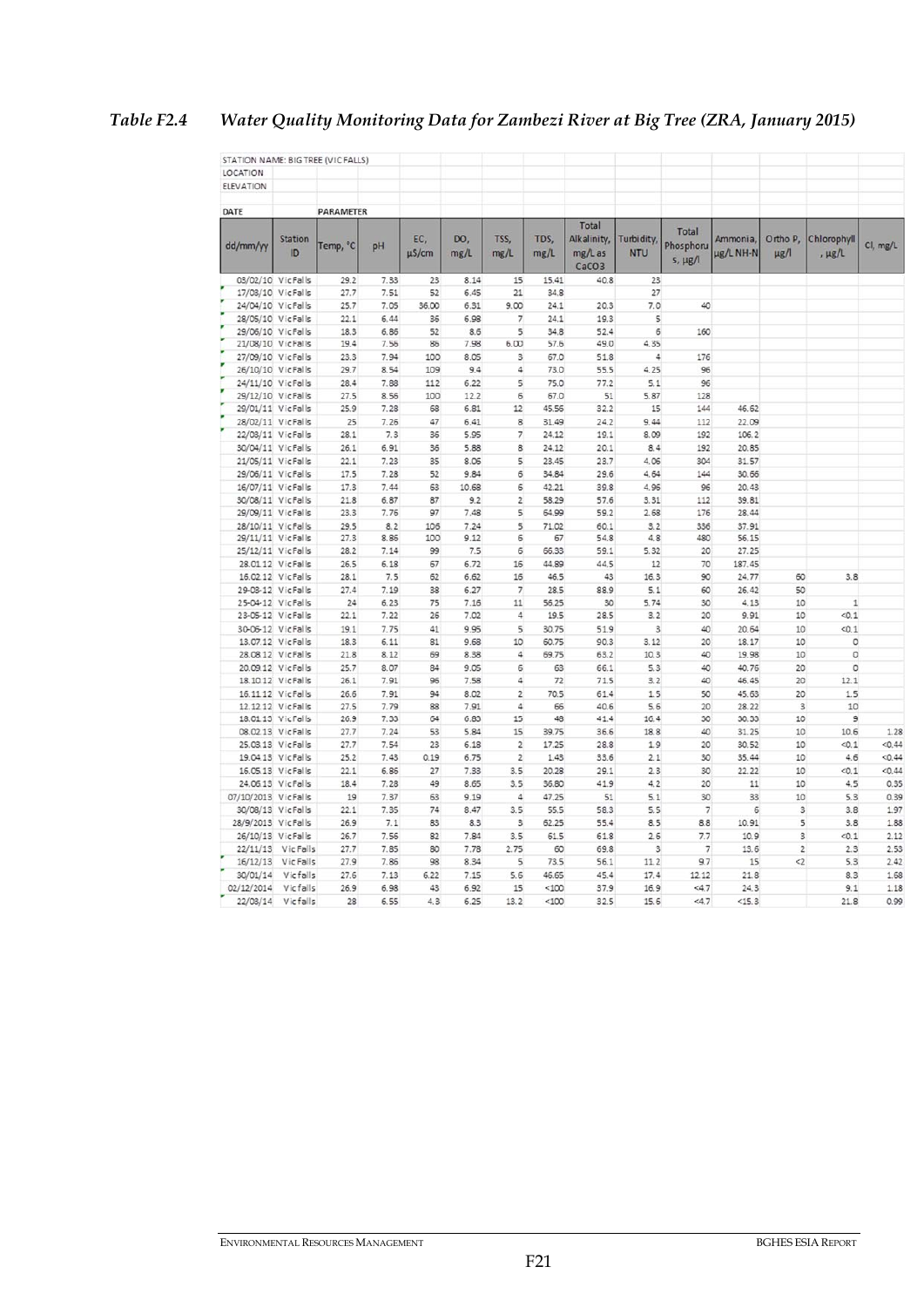#### *F3 BIODIVERSITY SPECIES LISTS AND THREATENED STATUS CLASSIFICATIONS*

### *Figure F3.1 Quick Reference Guide, Summary of the IUCN 1994 Red List Categories*

| <b>FX</b><br><b>EXW</b> | <b>Extinct</b><br><b>Extinct in the Wild</b> | A taxon is Extinct when there is no reasonable doubt that the last individual has died.<br>A taxon is Extinct in the wild when it is known only to survive in cultivation, in captivity or as a naturalised population (or<br>populations) well outside the past range. A taxon is presumed extinct in the wild when exhaustive surveys in known and/or expected<br>habitat, at appropriate times (diurnal, seasonal, annual), throughout its historic range have failed to record an individual. |
|-------------------------|----------------------------------------------|---------------------------------------------------------------------------------------------------------------------------------------------------------------------------------------------------------------------------------------------------------------------------------------------------------------------------------------------------------------------------------------------------------------------------------------------------------------------------------------------------|
| <b>CR</b>               | <b>Critically Endangered</b>                 | A taxon is Critically Endangered when it is facing an extremely high risk of extinction in the wild in the immediate future.                                                                                                                                                                                                                                                                                                                                                                      |
| EN                      | Endangered                                   | A taxon is Endangered when it is not Critically Endangered but is facing a very high risk of extinction in the wild in the near future.                                                                                                                                                                                                                                                                                                                                                           |
| <b>VU</b>               | Vulnerable                                   | A taxon is Vulnerable when it is not Critically Endangered or Endangered but is facing a high risk of extinction in the wild in the<br>medium-term future.                                                                                                                                                                                                                                                                                                                                        |
| <b>LR</b>               | <b>Lower Risk</b>                            | A taxon is Lower Risk when it has been evaluated, does not satisfy the criteria for any of the categories Critically Endangered,<br>Endangered or Vulnerable. Taxa included in the Lower Risk category are separated into two subcategories:                                                                                                                                                                                                                                                      |
|                         | <b>LR-nt</b> Lower Risk-Near Threatened      | Taxa which do not qualify for Conservation Dependent, but which are close to qualifying for Vulnerable.                                                                                                                                                                                                                                                                                                                                                                                           |
| $LR - lc$               | Lower Risk-Least Concern                     | Taxa which do not qualify for Conservation Dependent or Near Threatened.                                                                                                                                                                                                                                                                                                                                                                                                                          |
| <b>DD</b>               | Data Deficient                               | A taxon is Data Deficient when there is inadequate information to make a direct, or indirect, assessment of its risk of extinction based<br>on its distribution and/or population status. Listing of taxa in this category indicates that more information is required and acknowledges<br>the possibility that future research will show that threatened classification is appropriate.                                                                                                          |

|                                                                                                                                                                   |                                                                                                                                                                                                                                                                                                                                                                                                                                                                                                     | Criteria for the Critically Endangered, Endangered and Vulnerable Categories |                                                                                 |  |  |  |  |  |
|-------------------------------------------------------------------------------------------------------------------------------------------------------------------|-----------------------------------------------------------------------------------------------------------------------------------------------------------------------------------------------------------------------------------------------------------------------------------------------------------------------------------------------------------------------------------------------------------------------------------------------------------------------------------------------------|------------------------------------------------------------------------------|---------------------------------------------------------------------------------|--|--|--|--|--|
|                                                                                                                                                                   | <b>Critically Endangered</b>                                                                                                                                                                                                                                                                                                                                                                                                                                                                        | <b>Endangered</b>                                                            | Vulnerable                                                                      |  |  |  |  |  |
| <b>A Declining Population</b><br>Population decline rate at least                                                                                                 | 80% in 10 years or 3 generations<br>using                                                                                                                                                                                                                                                                                                                                                                                                                                                           | 50% in 10 years or 3 generations                                             | 20% in 10 years or 3 generations                                                |  |  |  |  |  |
|                                                                                                                                                                   | either<br>1 population reduction observed, estimated, inferred, or suspected in the past<br>2 population decline projected or suspected in the future<br>or<br>based on<br>a direct observation<br><b>b</b> an index of abundance appropriate for the taxon<br>c a decline in area of occupancy, extent of occurrence and/or quality of habitat<br>d actual or potential levels of exploitation<br>e the effects of introduced taxa, hybridisation, pathogens, pollutants, competitors or parasites |                                                                              |                                                                                 |  |  |  |  |  |
| <b>B</b> Small Distribution and                                                                                                                                   |                                                                                                                                                                                                                                                                                                                                                                                                                                                                                                     |                                                                              |                                                                                 |  |  |  |  |  |
| <b>Decline or Fluctuation</b><br><b>Either Extent of Occurrence</b><br>or Area of Occupancy<br>and two of the following three:<br>1 either severely fragmented or | $< 100$ km <sup>2</sup><br>$< 10$ km <sup>2</sup>                                                                                                                                                                                                                                                                                                                                                                                                                                                   | $< 5,000$ km <sup>2</sup><br>< 500 km <sup>2</sup>                           | $< 20,000$ km <sup>2</sup><br>$< 2,000$ km <sup>2</sup>                         |  |  |  |  |  |
| known to exist at x locations                                                                                                                                     | $x \leq 1$                                                                                                                                                                                                                                                                                                                                                                                                                                                                                          | $x \leq 5$                                                                   | $x \leq 10$                                                                     |  |  |  |  |  |
| 2 continuing decline at<br>in any of the following:                                                                                                               | any rate<br>any rate<br>any rate<br>a extent of occurrence<br><b>b</b> area of occupancy<br>c area, extent and/or quality of habitat<br>d number of locations or subpopulations<br>e number of mature individuals                                                                                                                                                                                                                                                                                   |                                                                              |                                                                                 |  |  |  |  |  |
| 3 fluctuating<br>in any of the following:                                                                                                                         | > 1 order of magnitude<br>a extent of occurrence<br><b>b</b> area of occupancy<br>c number of locations or subpopulations<br>d number of mature individuals                                                                                                                                                                                                                                                                                                                                         | > 1 order of magnitude                                                       | > 1 order of magnitude                                                          |  |  |  |  |  |
| <b>C Small Population Size and Decline</b><br>Number of mature individuals<br>and one of the following two:                                                       | < 250                                                                                                                                                                                                                                                                                                                                                                                                                                                                                               | < 2,500                                                                      | < 10,000                                                                        |  |  |  |  |  |
| 1 rapid decline rate of at least<br>2 continuing decline and<br>either a fragmented<br>or <b>b</b> all individuals in a single<br>sub-population                  | 25% in 3 years or 1 generation<br>any rate<br>all sub-pops $< 50$                                                                                                                                                                                                                                                                                                                                                                                                                                   | 20% in 5 years or 2 generations<br>any rate<br>all sub-pops $<$ 250          | 10% in 10 years or 3 generations<br>any rate<br>all sub-pops $< 1,000$          |  |  |  |  |  |
| <b>D Very Small or Restricted</b><br>Either 1 number of mature<br>individuals<br>or 2 population is susceptible                                                   | < 50<br>(not applicable)                                                                                                                                                                                                                                                                                                                                                                                                                                                                            | < 250<br>(not applicable)                                                    | < 1,000<br>area of occupancy < $100 \text{ km}^2$<br>or number of locations < 5 |  |  |  |  |  |
| <b>E</b> Quantitative analysis<br>Indicating the probability of<br>extinction in the wild to be<br>at least                                                       | 50% in 10 years or 3 generations                                                                                                                                                                                                                                                                                                                                                                                                                                                                    | 20% in 20 years or 5 generations                                             | 10% in 100 years                                                                |  |  |  |  |  |

For more detailed information on the IUCN categories, see the Appendices:

For change detailed information on the IUCN 1994 category<br>For detailed information on the IUCN 1994 categories, see Appendix 1.<br>For detailed information on the IUCN 1994 categories in Portuguese, see Appendix 2.<br>For detail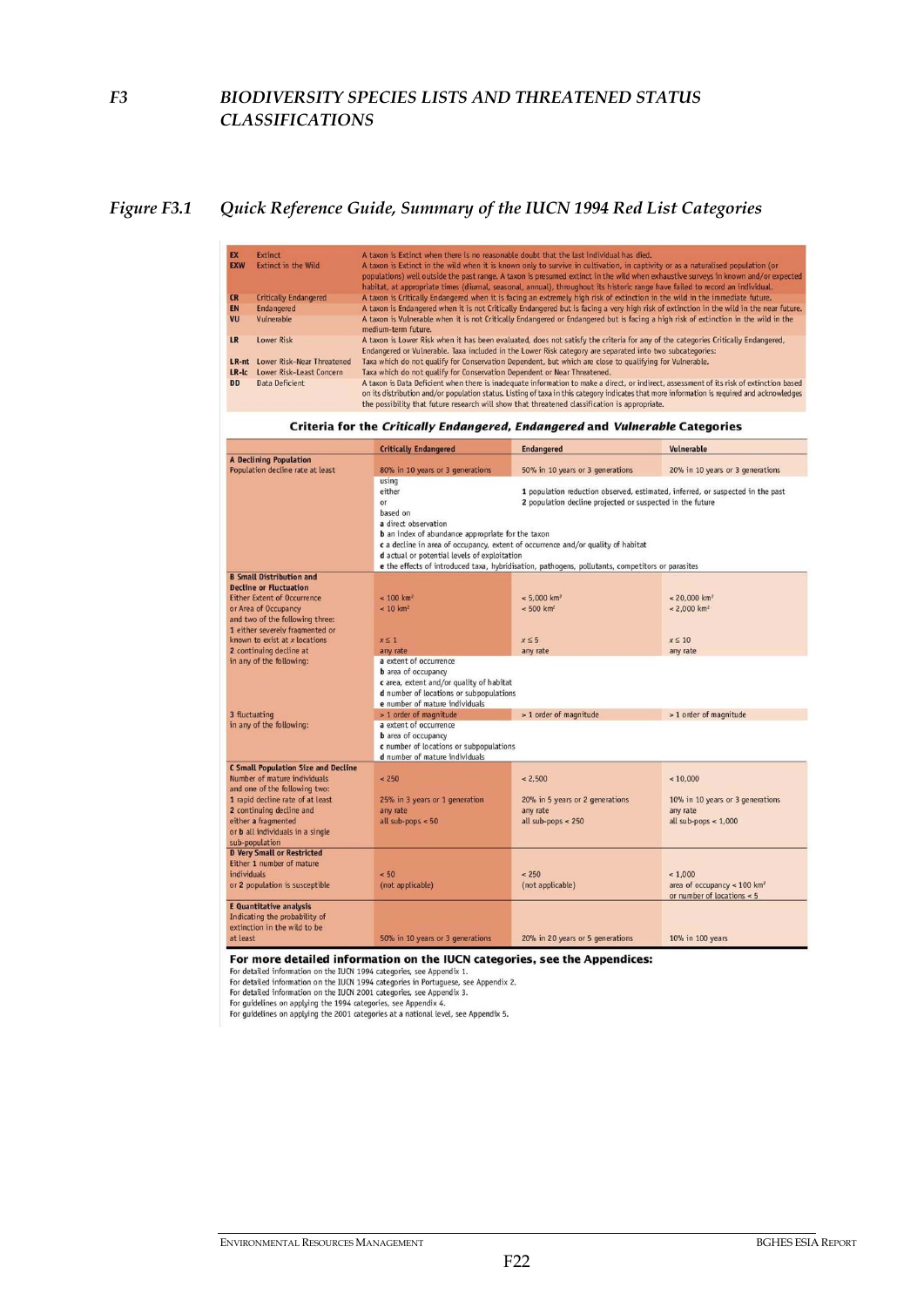### *Table 3.1 Bat Species Potentially Occurring in the Vicinity of the Batoka Gorge*

| Family / Species          | <b>Common Name</b>                                                                       | <b>Threat. Status</b> | Presence                      |
|---------------------------|------------------------------------------------------------------------------------------|-----------------------|-------------------------------|
| <b>EMBALLONURIDAE</b>     |                                                                                          |                       |                               |
| Taphozous mauritianus     | Mauritian Tomb Bat                                                                       | $LC$ (unk)            | x                             |
| <b>HIPPOSIDERIDAE</b>     |                                                                                          |                       |                               |
| Hipposideros caffer       | Sundevall's Roundleaf Bat                                                                | LC (dec)              | Both                          |
| Hipposideros vittatus     | Striped Leaf-nosed Bat                                                                   | NT (dec)              | x                             |
| <b>MOLOSSIDAE</b>         |                                                                                          |                       |                               |
| Otomops martiensseni      | Large-eared Giant Mastiff Bat                                                            | $NT$ (dec)            | X                             |
| Tadarida aegyptiaca       | Egyptian Free-tailed Bat                                                                 | $LC$ (unk)            | 1998                          |
| Chaerephon ansorgei       | Ansorge's Free-tailed Bat                                                                | LC (stable)           | x                             |
| Chaerephon bivittatus     | Spotted Free-tailed Bat                                                                  | LC (stable)           | X                             |
| Chaerephon chapini        | Pale free-tailed Bat                                                                     | $LC$ (unk)            | X                             |
| Mops condylurus           | Angolan Free-tailed Bat                                                                  | $LC$ (unk)            | x                             |
| Tadarida fulminans        | Malagasy Free-tailed Bat                                                                 | LC (stable)           |                               |
| Mops midas                | Midas Free-tailed Bat                                                                    | LC                    | x                             |
| Chaerephon nigeriae       | Nigerian Free-tailed Bat                                                                 | $LC$ (unk)            | x                             |
| Chaerephon pumilus        | Little Free-tailed Bat                                                                   | $LC$ (unk)            | $\boldsymbol{\chi}$<br>Museum |
| Tadarida ventralis        |                                                                                          |                       | $\sim$                        |
| <b>NYCTERIDAE</b>         | African Giant Free-tailed Bat                                                            | $DD$ (unk)            |                               |
|                           |                                                                                          |                       |                               |
| Nycteris hispida          | Hairy Slit-faced Bat                                                                     | $LC$ (sta)            | x                             |
| Nycteris macrotis         | Large-eared Slit-faced Bat                                                               | LC (unk)              | X                             |
| Nycteris thebaica         | Egyptian Slit-faced Bat                                                                  | $LC$ (unk)            | Both                          |
| Nycteris woodi            | Wood's Slit-faced Bat                                                                    | NT (dec)              | $\tilde{\phantom{a}}$         |
| <b>PTEROPODIDAE</b>       |                                                                                          |                       |                               |
| Epomophorus crypturus     | Peters's Epauletted Fruit Bat                                                            | $LC$ (unk)            | Both                          |
| Epomops dobsonii          | Dobson's Epauletted Fruit Bat                                                            | LC                    |                               |
| Rousettus aegyptiacus     | Egyptian Fruit Bat                                                                       | LC (stable)           | 1998                          |
| <b>RHINOLOPHIDAE</b>      |                                                                                          |                       |                               |
| Rhinolophus blasii        | Blasius's Horseshoe Bat                                                                  | NT                    | x                             |
| Rhinolophus darlingi      | Darling's Horseshoe Bat                                                                  | $LC$ (unk)            | x                             |
| Rhinolophus fumigatus     | Rüppell's Horseshoe Bat                                                                  | $LC$ (unk)            | x                             |
| Rhinolophus hildebrandtii | Hildebrandt's Horseshoe Bat                                                              | $LC$ (unk)            | 1998                          |
| Rhinolophus clivosus      | Geoffroy's Horsehoe Bat                                                                  | $_{\rm LC}$           | 1998                          |
| Rhinolophus landeri       | Lander's Horseshoe Bat                                                                   | $_{\rm LC}$           | x                             |
| Rhinolophus swinnyi       | Swinny's Horseshoe Bat                                                                   | NT                    | x                             |
| <b>MINIOPTERIDAE</b>      |                                                                                          |                       |                               |
| Miniopterus natalensis    | Natal Long-fingered Bat                                                                  | $LC$ (unk)            | x                             |
| <b>VESPERTILIONIDAE</b>   |                                                                                          |                       |                               |
| Eptesicus hottentotus     | Long-tailed Serotine Bat                                                                 | $LC$ (unk)            | x                             |
| Glauconycteris variegata  | Variegated Butterfly Bat                                                                 | $LC$ (unk)            | Museum                        |
| Kerivoula argentata       | Damara Woolly Bat                                                                        | $LC$ (unk)            | 1998                          |
| Kerivoula lanosa          | Lesser Woolly Bat                                                                        | $LC$ (unk)            | x                             |
| Laephotis botswanae       | Botswana Long-eared Bat                                                                  | $_{\rm LC}$           | X                             |
| Nycticeinops schlieffeni  | Schlieffen's Twilight Bat                                                                | $LC$ (unk)            | Museum                        |
| Hypsugo anchietae         | Anchieta's Pipistrelle                                                                   | $LC$ (unk)            | x                             |
| Neoromicia capensis       | Cape Serotine Bat                                                                        | $LC$ (sta)            | Both                          |
| Neoromicia nana           | Banana Bat                                                                               | LC                    | Museum                        |
| Pipistrellus rusticus     | <b>Rusty Pipistrelle</b>                                                                 | $LC$ (unk)            | x                             |
| Neoromicia zuluensis      | Zulu serotine                                                                            | $LC$ (unk)            | x                             |
| Pipistrellus rueppellii   | Rüppell's pipistrelle                                                                    | LC                    | x                             |
| Scotophilus dinganii      | Yellow-bellied House Bat                                                                 | $LC$ (unk)            | Museum                        |
| Scotophilus leucogaster   | White-bellied House Bat                                                                  | $LC$ (unk)            | Museum                        |
| Scotophilus viridis       | Green House Bat                                                                          | Not Evaluated         | x                             |
|                           | Key to Threat. Status population trends: $\text{dec} = \text{decreasing:}$ unk = unknown |                       |                               |

**Key to Threat. Status population trends:** dec = decreasing; unk = unknown

**Key to Presence:**  $x =$  Likely to occur;  $\sim$  = Low likelihood of occurrence; Museum =

Confirmed present by Livingstone Museum records; 1998 = Confirmed present from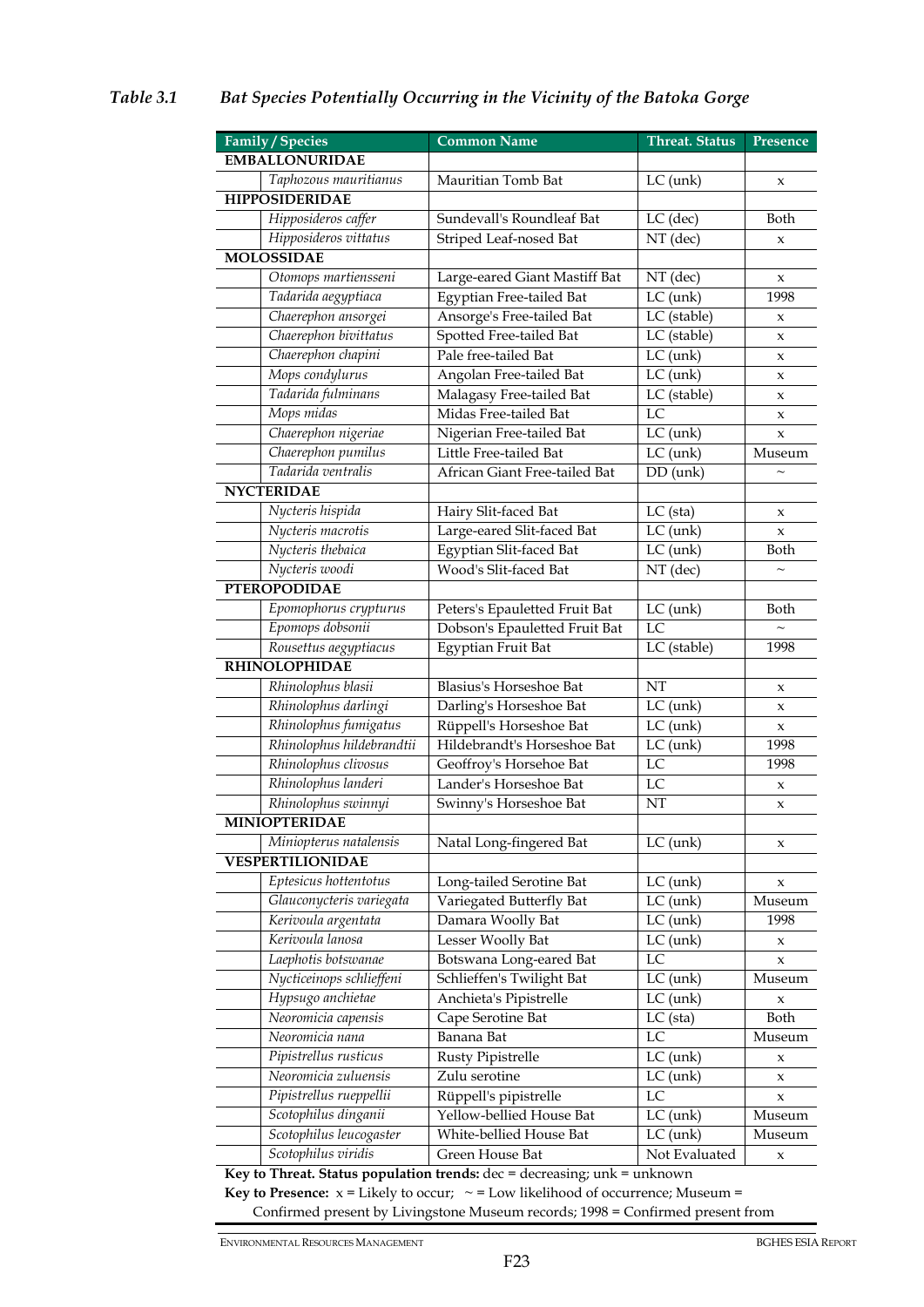| <b>Family / Species</b>                                            | Common Name | Threat. Status Presence |  |  |  |  |  |
|--------------------------------------------------------------------|-------------|-------------------------|--|--|--|--|--|
| Additional 1998 studies; Both = Confirmed present by both sources. |             |                         |  |  |  |  |  |

### *Table 3.2 Frog Species Potentially Occurring or Recorded in the Vicinity of the Batoka Gorge*

| <b>Species Name</b>             | <b>Common Name</b>              | Threat.             | Population             | 1998        | <b>Kaizen</b> |
|---------------------------------|---------------------------------|---------------------|------------------------|-------------|---------------|
|                                 |                                 | <b>Status</b><br>LC | <b>Trend</b><br>stable | <b>ESIA</b> | <b>TFCA</b>   |
| Amietia angolensis              | Common River Frog<br>Olive Toad | LC                  |                        |             |               |
| Amietophrynus<br>[Bufo] garmani |                                 |                     | unknown                | reported    | X             |
| Amietophrynus                   | Guttural Toad                   | LC                  | increasing             | X           | X             |
| [Bufo] gutturalis               |                                 |                     |                        |             |               |
| Amietophrynus                   | Yellow Swamp Toad               | LC                  | unknown                |             | x             |
| [Bufo] lemairii                 |                                 |                     |                        |             |               |
| Amietophrynus                   | Flat-back Toad                  | LC                  | stable                 | reported    | x             |
| [Bufo] maculatus                |                                 |                     |                        |             |               |
| Breviceps adspersus             | Common Rain Frog                | LC                  | unknown                |             | x             |
| <b>Breviceps</b>                | Mozambique Rain Frog            | LC                  | unknown                |             |               |
| mossambicus                     |                                 |                     |                        |             |               |
| Breviceps poweri                | Power's Rain Frog               | LC                  | unknown                |             |               |
| Bufo kavangensis                | Kavango Pygmy toad              | LC                  | unknown                |             | x             |
| Cacosternum                     | <b>Boettger's Dainty Frog</b>   | LC                  | unknown                |             | x             |
| boettgeri                       |                                 |                     |                        |             |               |
| Chiromantis                     | Grey Foam-nest                  | LC                  | unknown                | X           | x             |
| xerampelina                     | Treefrog                        |                     |                        |             |               |
| Hemisus guineensis              | Guinea Snout-burrower           | LC                  | unknown                |             | x             |
| Hemisus marmoratus              | Marbled Snout-                  | LC                  | unknown                | X           | x             |
|                                 | burrower                        |                     |                        |             |               |
| Hildebrandtia ornata            | African Ornate Frog             | LC                  | unknown                |             | x             |
| Hylarana darlingi               | <b>Edible Frog</b>              | LC                  | unknown                |             | x             |
| Hyperolius acuticeps            |                                 | LC                  | unknown                |             |               |
| Hyperolius                      |                                 | LC                  | unknown                |             |               |
| benguellensis                   |                                 |                     |                        |             |               |
| Hyperolius                      |                                 | LC                  | unknown                |             | x             |
| marginatus                      |                                 |                     |                        |             |               |
| Hyperolius nasutus              | Sharp-snouted Reed<br>Frog      | LC                  | stable                 | X           | X             |
| Hyperolius parallelus           |                                 | LC                  | unknown                |             |               |
| Hyperolius                      |                                 | LC                  | unknown                |             | x             |
| rhodesianus                     |                                 |                     |                        |             |               |
| Hyperolius                      | Common Reed Frog                | LC                  | unknown                |             | x             |
| viridiflavus                    |                                 |                     |                        |             |               |
| (aposematicus)                  |                                 |                     |                        |             |               |
| Kassina senegalensis            | Common Bubbling                 | LC                  | unknown                | X           | x             |
|                                 | Kassina                         |                     |                        |             |               |
| Leptopelis bocagii              | Bocage's Frog                   | $_{\rm LC}$         | unknown                | x           | x             |
| Phrynobatrachus                 | Dwarf Puddle Frog               | LC                  | stable                 | x           | x             |
| mababiensis                     |                                 |                     |                        |             |               |
| Phrynobatrachus                 | Natal Dwarf Puddle              | LC                  | stable                 | reported    | x             |
| natalensis                      | Frog                            |                     |                        |             |               |
| Phrynomantis                    | <b>Banded Rubber Frog</b>       | $_{\rm LC}$         | unknown                | x           | x             |
| bifasciatus                     |                                 |                     |                        |             |               |
| Poyntonophrynus                 | Fenoulhet's Pygmy               | $_{\rm LC}$         | unknown                | x           | x             |
| (Bufo) fenoulheti               | Toad                            |                     |                        |             |               |
| Ptychadena anchietae            | Plain Grass Frog                | LC                  | unknown                | reported    | x             |
| Ptychadena guibei               | Guibe's Ridged Frog             | $\rm LC$            | unknown                | x           | x             |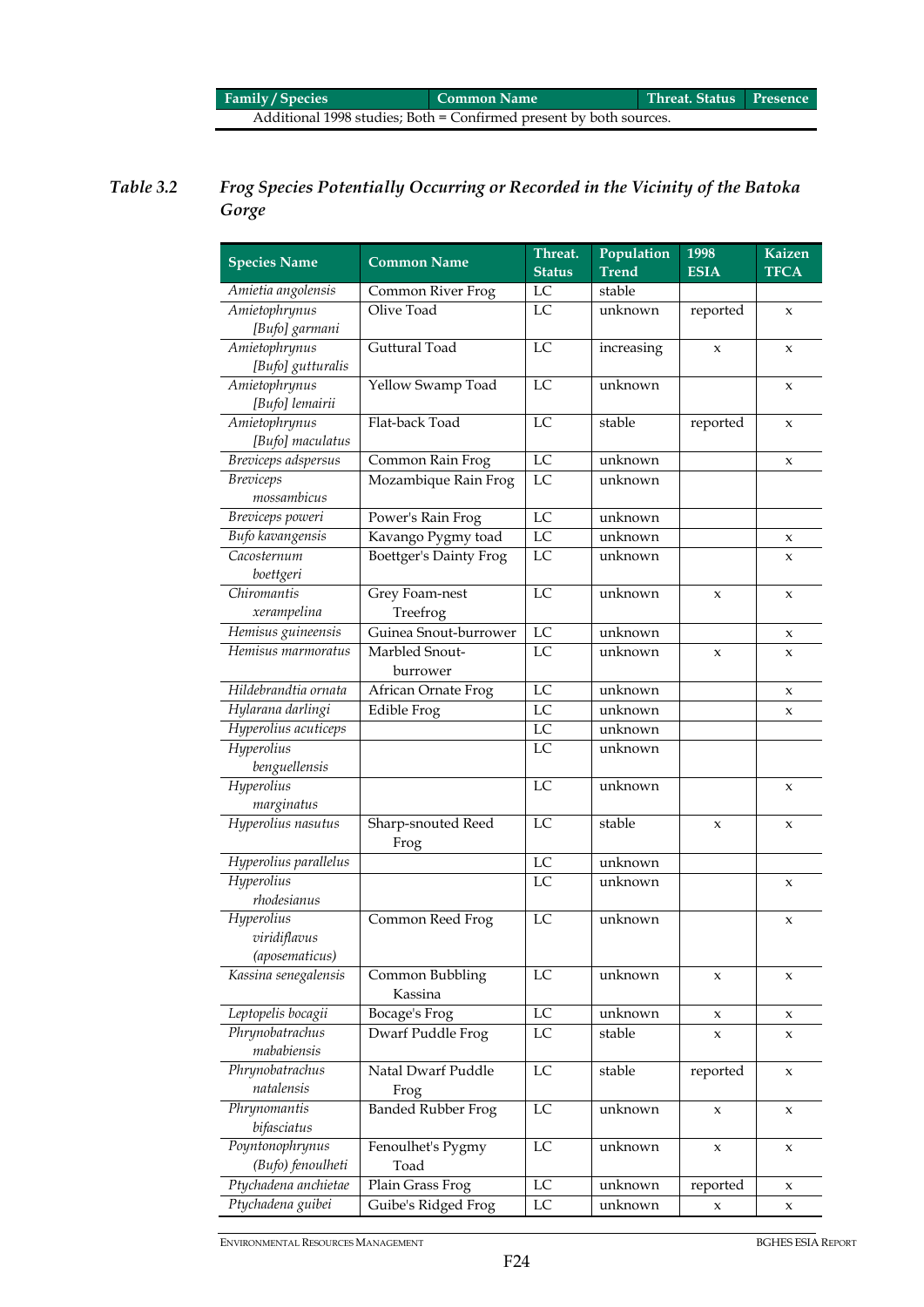| <b>Species Name</b>  | <b>Common Name</b>         | Threat.       | Population   | 1998                | <b>Kaizen</b>       |
|----------------------|----------------------------|---------------|--------------|---------------------|---------------------|
|                      |                            | <b>Status</b> | <b>Trend</b> | <b>ESIA</b>         | <b>TFCA</b>         |
| Ptychadena           | Mascarene Grass Frog       | $_{\rm LC}$   | stable       |                     | X                   |
| mascareniensis       |                            |               |              |                     |                     |
| Ptychadena           | Mozambique Ridged          | LC            | unknown      | $\mathbf{x}$        | $\mathbf{x}$        |
| mossambica           | Frog                       |               |              |                     |                     |
| Ptychadena           |                            | LC            | stable       |                     | $\mathbf{x}$        |
| oxyrhynchus          |                            |               |              |                     |                     |
| Ptychadena           | Three-striped Ridged       | LC            | unknown      | $\boldsymbol{\chi}$ | $\mathbf{x}$        |
| porosissima          | Frog                       |               |              |                     |                     |
| Ptychadena           | Spot-bellied Ridged        | LC            | unknown      | $\mathbf{x}$        | $\mathbf{x}$        |
| subpunctata          | Frog                       |               |              |                     |                     |
| Pyxicephalus         | African Bullfrog           | <b>LC</b>     | decreasing   |                     |                     |
| adspersus            |                            |               |              |                     |                     |
| Pyxicephalus edulis  | African (Edible)           | $_{\rm LC}$   | unknown      |                     | $\mathbf{x}$        |
|                      | Bullfrog                   |               |              |                     |                     |
| Schismaderma carens  | African Red Toad           | LC            | unknown      | X                   | $\mathbf{x}$        |
| Strongylopus         | <b>Striped Stream Frog</b> | LC            | unknown      |                     |                     |
| fasciatus            |                            |               |              |                     |                     |
| Tomopterna cryptotis | Common Sand Frog           | LC            | stable       | $\boldsymbol{\chi}$ | $\mathbf{x}$        |
| Tomopterna           | Marbled Sand Frog          | LC            | unknown      | reported            | $\boldsymbol{\chi}$ |
| marmorata            |                            |               |              |                     |                     |
| Xenopus laevis       | Common Platanna            | LC            | increasing   | $\mathbf{x}$        | $\mathbf{x}$        |
| Xenopus muelleri     | Muller's Platanna          | LC            | unknown      | X                   | X                   |
| Xenopus petersii     | Peters' Platanna           | LC            | unknown      |                     | X                   |

## *Table 3.3 Mammal Species Potentially Occurring in the Vicinity of the Batoka Gorge*

|                  | Order Species        | <b>Common Name</b>            | <b>Red List status</b> |
|------------------|----------------------|-------------------------------|------------------------|
| <b>CARNIVORA</b> |                      |                               |                        |
|                  | Canis adustus        | Side-striped Jackal           | LC                     |
|                  | Canis mesomelas      | <b>Black-backed Jackal</b>    | $\overline{LC}$        |
|                  | Lycaon pictus        | African Wild Dog              | EN                     |
|                  | Otocyon megalotis    | <b>Bat-eared Fox</b>          | $\overline{LC}$        |
|                  | Acinonyx jubatus     | Cheetah                       | VU                     |
|                  | Caracal caracal      | Caracal                       | $\overline{LC}$        |
|                  | Felis silvestris     | Wild Cat                      | $\overline{LC}$        |
|                  | Leptailurus serval   | Serval                        | LC                     |
|                  | Panthera leo         | African Lion                  | VU                     |
|                  | Panthera leo         | African Lion                  | VU                     |
|                  | Panthera pardus      | Leopard                       | <b>NT</b>              |
|                  | Atilax paludinosus   | Marsh Mongoose                | LC                     |
|                  | Bdeogale crassicauda | <b>Bushy-tailed Mongoose</b>  | LC                     |
|                  | Helogale parvula     | <b>Dwarf Mongoose</b>         | LC                     |
|                  | Herpestes ichneumon  | <b>Eyptian Mongoose</b>       | $\overline{LC}$        |
|                  | Herpestes sanguineus | Slender Mongoose              | LC                     |
|                  | Ichneumia albicauda  | White-tailed Mongoose         | LC                     |
|                  | Mungos mungo         | <b>Banded Mongoose</b>        | LC                     |
|                  | Paracynictis selousi | Selous' Mongoose              | LC                     |
|                  | Rhynchogale melleri  | Meller's Mongoose             | LC                     |
|                  | Crocuta crocuta      | Spotted Hyaena                | $\overline{LC}$        |
|                  | Proteles cristata    | Aardwolf                      | LC                     |
|                  | Aonyx capensis       | <b>African Clawless Otter</b> | LC                     |
|                  | Ictonyx striatus     | <b>Striped Polecat</b>        | $\overline{LC}$        |
|                  | Lutra maculicollis   | Spotted-necked Otter          | LC                     |
|                  | Mellivora capensis   | Honey Badger                  | LC                     |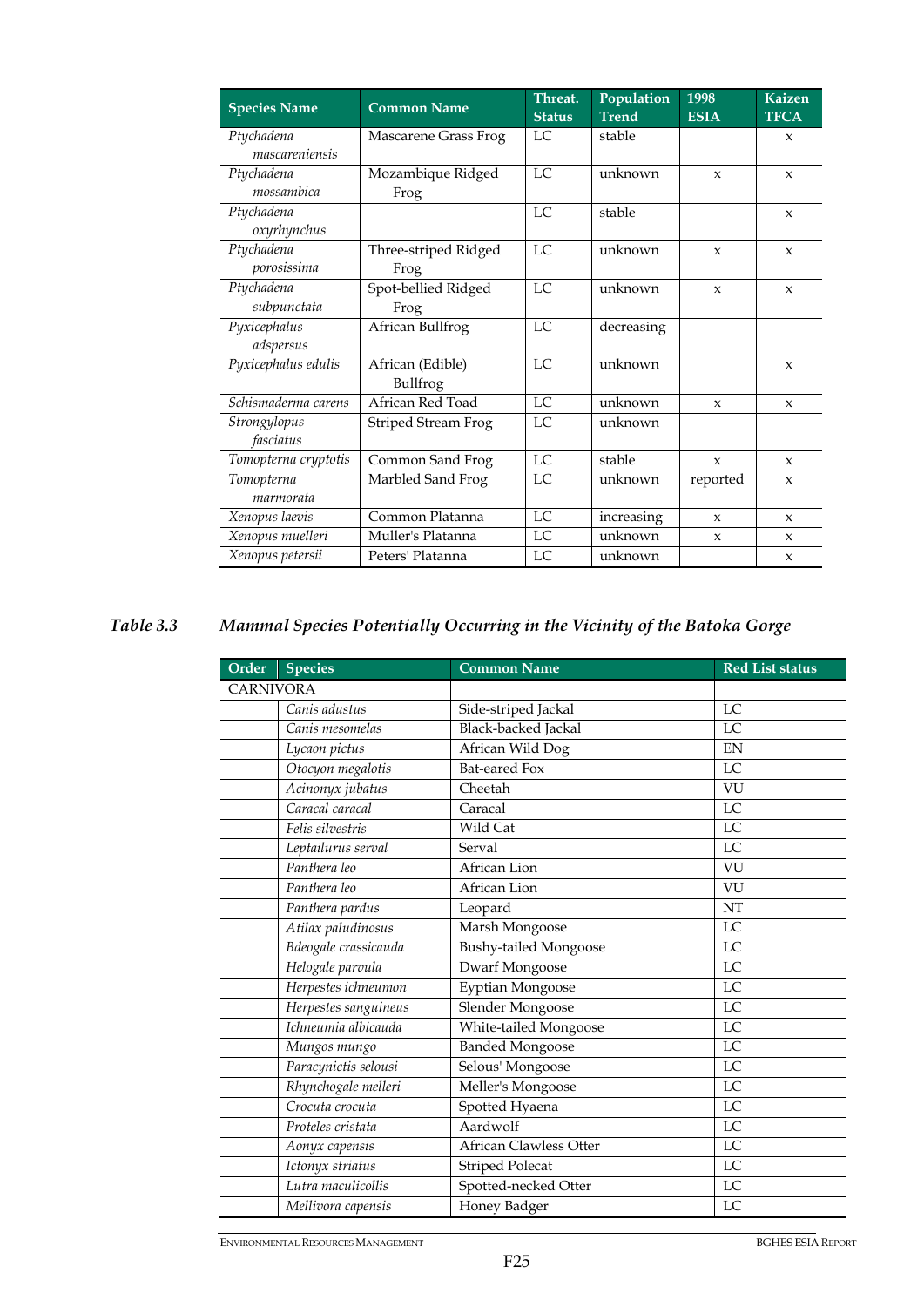| Order             | <b>Species</b>                          | <b>Common Name</b>                        | <b>Red List status</b>     |
|-------------------|-----------------------------------------|-------------------------------------------|----------------------------|
|                   | Poecilogale albinucha                   | African Striped Weasel                    | LC                         |
|                   | Civettictis civetta                     | African Civet                             | LC                         |
|                   | Genetta genetta                         | Common Genet                              | $_{\rm LC}$                |
|                   | Genetta maculata                        | Rusty-spotted Genet                       | LC                         |
|                   | <b>CETARTIODACTYLA</b>                  |                                           |                            |
|                   | Aepyceros melampus                      | Impala                                    | LC                         |
|                   | Connochaetes taurinus                   | <b>Blue Wildebeest</b>                    | LC                         |
|                   | Damaliscus lunatus                      | Tsessebe                                  | LC                         |
|                   | Hippotragus equinus                     | Roan Antelope                             | $_{\rm LC}$                |
|                   | Hippotragus niger                       | Sable Antelope                            | LC                         |
|                   | Kobus ellipsiprymnus                    | Waterbuck                                 | LC                         |
|                   | Oreotragus oreotragus                   | Klipspringer                              | LC                         |
|                   | Ourebia ourebi                          | Oribi                                     | LC                         |
|                   | Raphicerus campestris                   | Steenbok                                  | LC                         |
|                   | Raphicerus sharpei                      | Sharpe's Grysbok                          | $_{\rm LC}$                |
|                   | Redunca arundinum                       | Southern Reedbuck                         | LC                         |
|                   | Sylvicapra grimmia                      | Common Duiker                             | $_{\rm LC}$                |
|                   | Syncerus caffer                         | African Buffalo                           | $_{\rm LC}$                |
|                   | Tragelaphus oryx                        | Common Eland, Eland                       | $_{\rm LC}$                |
|                   | Tragelaphus scriptus                    | <b>Bushbuck</b>                           | $_{\rm LC}$                |
|                   | Tragelaphus strepsiceros                | Greater Kudu                              | LC                         |
|                   | Giraffa camelopardalis                  | Giraffe                                   | LC                         |
|                   | Hippopotamus amphibius                  | Hippopotamus                              | VU                         |
|                   | Phacochoerus africanus                  | Common Warthog                            | $\rm LC$                   |
|                   | Potamochoerus larvatus                  | Bushpig                                   | LC                         |
| <b>CHIROPTERA</b> |                                         |                                           |                            |
|                   | Taphozous mauritianus                   | Mauritian Tomb Bat                        | LC                         |
|                   | Hipposideros caffer                     | Sundevall's Roundleaf Bat                 | LC                         |
|                   | Hipposideros vittatus                   |                                           | NT                         |
|                   | Otomops martiensseni                    | Large-eared Free-tailed Bat               | $\mathop{\rm NT}\nolimits$ |
|                   | Tadarida aegyptiaca                     | Egyptian Free-tailed Bat                  | $_{\rm LC}$                |
|                   | Tadarida ansorgei                       | Ansorge's Free-tailed Bat                 | $_{\rm LC}$                |
|                   | Tadarida bivittata                      | Spotted Free-tailed Bat                   | LC                         |
|                   | Tadarida chapini                        | Chapin's Free-tailed Bat                  | LC                         |
|                   | Tadarida condylura                      | Angolan Free-tailed Bat                   | LC                         |
|                   | Tadarida fulminans                      | Malagasy Free-tailed Bat                  | LC                         |
|                   | Tadarida nigeriae                       | Nigerian Free-tailed Bat                  | LC                         |
|                   | Tadarida pumila                         | Little Free-tailed Bat                    | $_{\rm LC}$                |
|                   | Tadarida ventralis                      | African Giant Free-tailed Bat             | $\rm{DD}$                  |
|                   | Nycteris hispida                        | Hairy Slit-faced Bat                      | $_{\rm LC}$                |
|                   | Nycteris macrotis                       | Large-eared Slit-faced Bat                | $_{\rm LC}$                |
|                   | Nycteris thebaica                       | Egyptian Slit-faced Bat                   | LC                         |
|                   | Nycteris woodi                          | Wood's Slit-faced Bat                     | LC                         |
|                   | Epomophorus crypturus                   | Peters's Epauletted Fruit Bat             | LC                         |
|                   | Rousettus aegyptiacus                   | Egyptian Fruit Bat                        | $_{\rm LC}$                |
|                   | Rhinolophus darlingi                    | Darling's Horseshoe Bat                   | $_{\rm LC}$                |
|                   | Rhinolophus fumigatus                   | Rüppell's Horseshoe Bat                   | LC                         |
|                   | Rhinolophus hildebrandti                | Hildebrandt's Horseshoe Bat               | LC                         |
|                   | Eptesicus hottentotus                   | Long-tailed House Bat                     | LC                         |
|                   | Glauconycteris variegata                | <b>Butterfly Bat</b><br>Damara Woolly Bat | LC                         |
|                   | Kerivoula argentata<br>Kerivoula lanosa | Lesser Woolly Bat                         | LC<br>LC                   |
|                   | Laephotis wintoni                       | De Winton's Long-eared Bat                | $_{\rm LC}$                |
|                   | Miniopterus natalensis                  | Natal Long-fingered Bat                   | $_{\rm LC}$                |
|                   | Myotis tricolor                         | Cape Hairy Bat                            | $_{\rm LC}$                |
|                   | Myotis welwitschii                      | Welwitch's Bat                            | LC                         |
|                   |                                         |                                           |                            |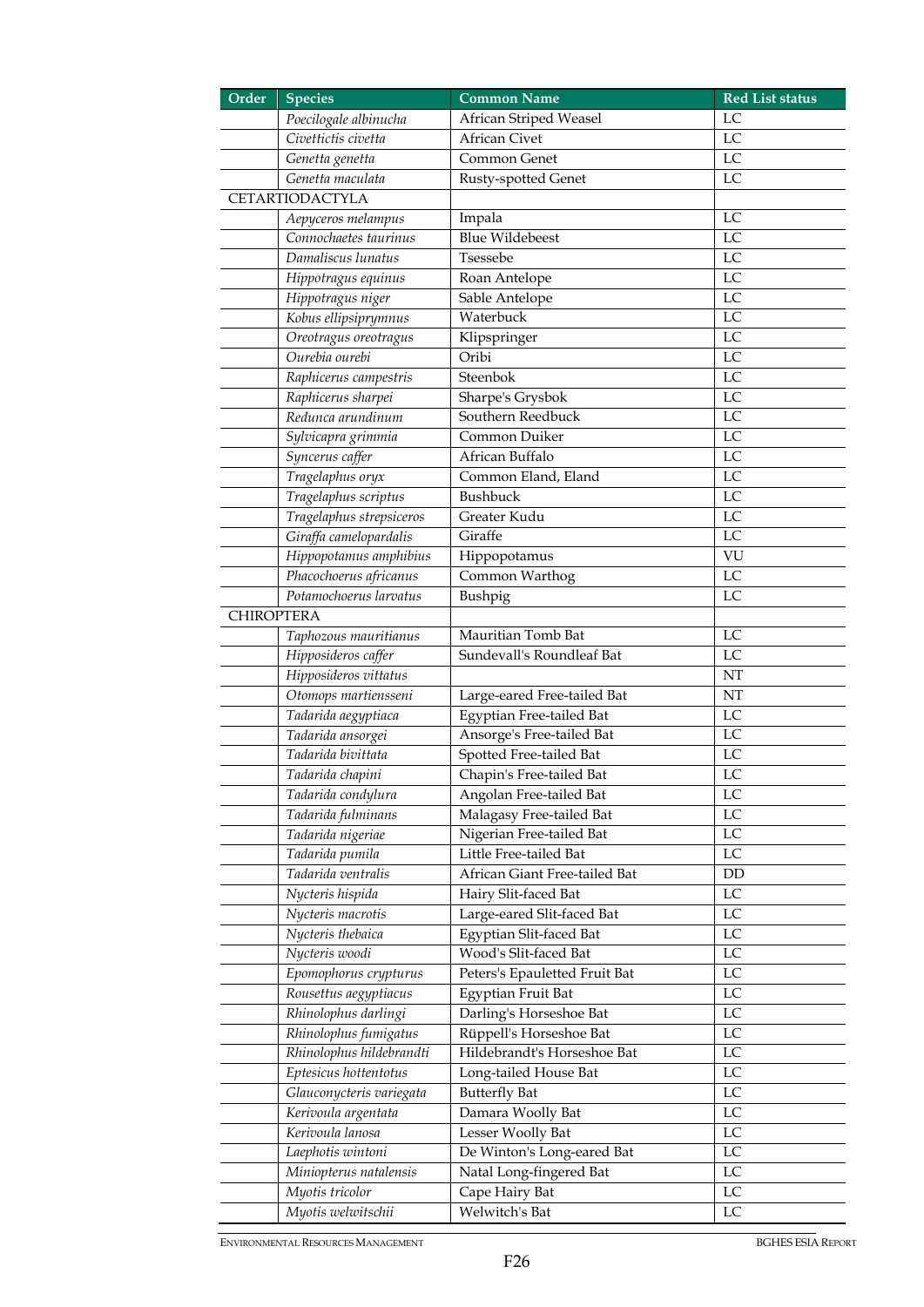| Order               | <b>Species</b>           | <b>Common Name</b>                   | <b>Red List status</b> |
|---------------------|--------------------------|--------------------------------------|------------------------|
|                     | Nycticeinops schlieffeni | Schlieffen's Twilight Bat            | LC                     |
|                     | Pipistrellus anchietae   | Anchieta's Pipistrelle               | LC                     |
|                     | Pipistrellus capensis    | Cape Serotine                        | LC                     |
|                     | Pipistrellus rendalli    | Rendall's Serotine                   | LC                     |
|                     | Pipistrellus rusticus    | <b>Rusty Pipistrelle</b>             | LC                     |
|                     | Pipistrellus zuluensis   |                                      | $_{\rm LC}$            |
|                     | Scotophilus dinganii     | African Yellow Bat                   | LC                     |
|                     | Scotophilus leucogaster  | White-bellied Yellow Bat             | $_{\rm LC}$            |
| <b>EULIPOTYPHLA</b> |                          |                                      |                        |
|                     | Atelerix frontalis       | Southern African Hedgehog            | LC                     |
|                     | Crocidura cyanea         | Reddish-gray Musk Shrew              | LC                     |
|                     | Crocidura fuscomurina    | <b>Tiny Musk Shrew</b>               | LC                     |
|                     | Crocidura hirta          | Lesser Red Musk Shrew                | LC                     |
|                     | Crocidura mariquensis    | Swamp Musk Shrew                     | LC                     |
|                     | Crocidura olivieri       | Olivier's Shrew, African Giant Shrew | $_{\rm LC}$            |
|                     | Suncus lixus             | <b>Greater Dwarf Shrew</b>           | LC                     |
|                     | HYRACOIDEA and           |                                      |                        |
| LAGOMORPHA          |                          |                                      |                        |
|                     | Heterohyrax brucei       | Yellow-spotted Hyrax                 | LC                     |
|                     | Lepus microtis           | African Savanna Hare                 | LC                     |
|                     | MACROSCELIDEA            |                                      |                        |
|                     | Elephantulus             |                                      |                        |
|                     | brachyrhynchus           | Short-snouted Elephant Shrew         | LC                     |
|                     | Elephantulus myurus      | Eastern Rock Elephant Shrew          | LC                     |
|                     | PERISSODACTYLA           |                                      |                        |
|                     | Equus quagga             | <b>Burchell's Zebra</b>              | $_{\rm LC}$            |
|                     | Ceratotherium simum      | White Rhinoceros                     | $\rm{NT}$              |
|                     | Ceratotherium simum      | White Rhinoceros                     | $\rm{NT}$              |
|                     | Diceros bicornis         | <b>Black Rhinoceros</b>              | CR                     |
|                     | Diceros bicornis         | <b>Black Rhinoceros</b>              | <b>CR</b>              |
| <b>PRIMATES</b>     |                          |                                      |                        |
|                     | Chlorocebus pygerythrus  | Vervet                               | LC                     |
|                     | Papio ursinus            | Chacma Baboon                        | LC                     |
|                     | Galago moholi            | Southern Lesser Galago               | $_{\rm LC}$            |
| PROBOSCIDEA         |                          |                                      |                        |
|                     | Loxodonta africana       | African Elephant                     | VU                     |
| <b>RODENTIA</b>     |                          |                                      |                        |
|                     | Fukomys damarensis       | Damara Mole Rat                      | $_{\rm LC}$            |
|                     | Fukomys damarensis       | Damara Mole Rat                      | LC                     |
|                     | Graphiurus microtis      | Small-eared Dormouse                 | LC                     |
|                     | Hystrix africaeaustralis | Cape Porcupine                       | LC                     |
|                     | Acomys spinosissimus     | Spiny Mouse                          | $_{\rm LC}$            |
|                     | Aethomys chrysophilus    | Red Rock Rat                         | $_{\rm LC}$            |
|                     | Aethomys namaquensis     | Namaqua Rock Rat                     | LC                     |
|                     | Dasymys incomtus         | African Marsh Rat                    | LC                     |
|                     | Gerbilliscus brantsii    | Highveld Gerbil                      | LC                     |
|                     | Gerbilliscus leucogaster | <b>Bushveld Gerbil</b>               | LC                     |
|                     | Gerbilliscus validus     | Savanna Gerbil                       | LC                     |
|                     | Lemniscomys rosalia      | Single-striped Grass Mouse           | LC                     |
|                     | Mastomys natalensis      | Natal Multimammate Mouse             | LC                     |
|                     | Mus indutus              | Desert Pygmy Mouse                   | LC                     |
|                     | Mus minutoides           | <b>Pygmy Mouse</b>                   | LC                     |
|                     | Pelomys fallax           | Creek Groove-toothed Swamp Rat       | LC                     |
|                     | Thallomys paedulcus      | Acacia Rat                           | LC                     |
|                     | Cricetomys gambianus     | Northern Giant Pouched Rat           | $_{\rm LC}$            |
|                     | Dendromus melanotis      | Gray Glimbing Mouse                  | $_{\rm LC}$            |